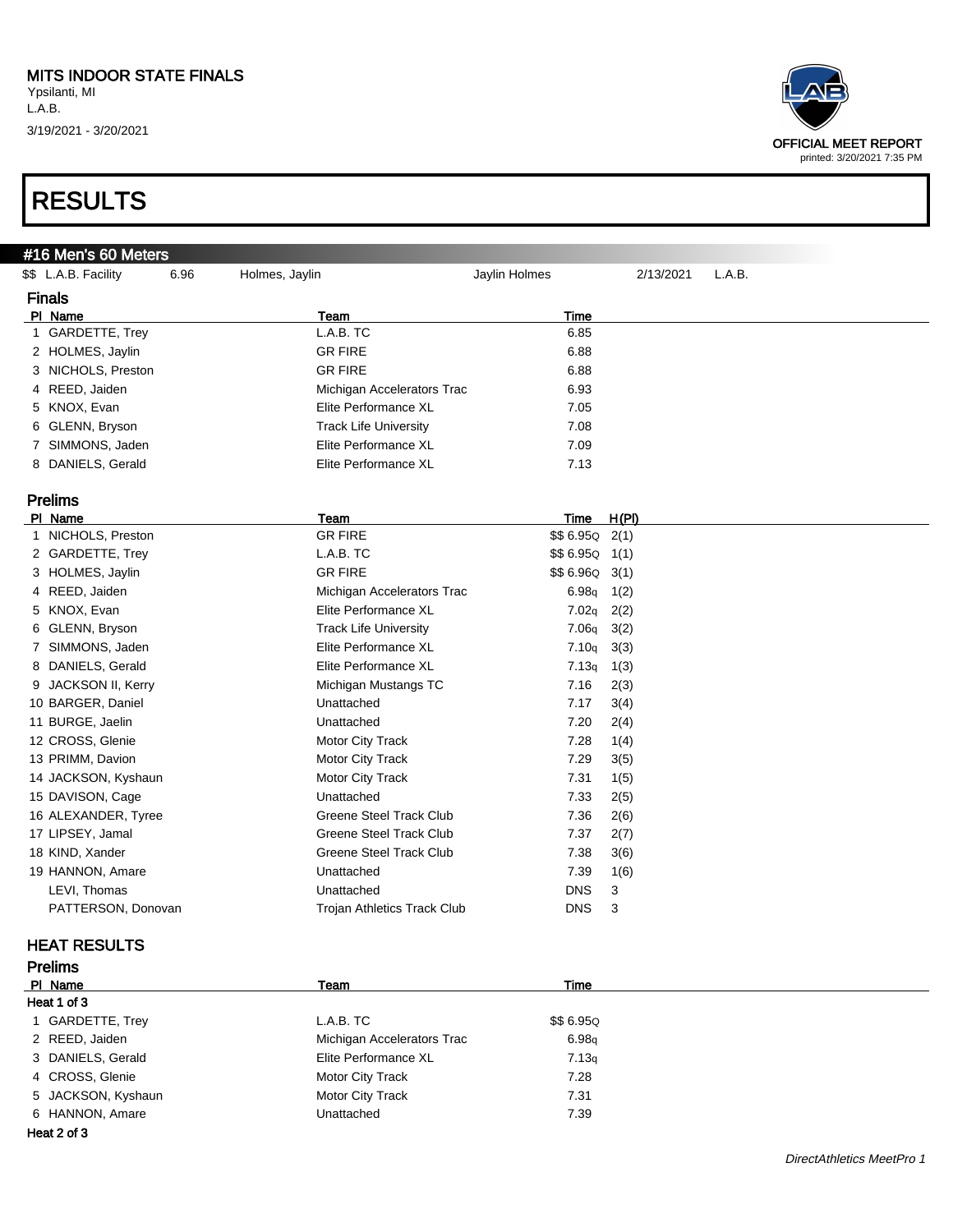

|   | #16 Men's 60 Meters (cont'd)                     |                                |            |               |       |           |        |                           |
|---|--------------------------------------------------|--------------------------------|------------|---------------|-------|-----------|--------|---------------------------|
|   | <b>Prelims</b>                                   |                                |            |               |       |           |        |                           |
|   | PI Name                                          | Team                           |            | <b>Time</b>   |       |           |        |                           |
|   | 1 NICHOLS, Preston                               | <b>GR FIRE</b>                 |            | \$\$6.95Q     |       |           |        |                           |
|   | 2 KNOX, Evan                                     | Elite Performance XL           |            | 7.02q         |       |           |        |                           |
|   | 3 JACKSON II, Kerry                              | Michigan Mustangs TC           |            | 7.16          |       |           |        |                           |
|   | 4 BURGE, Jaelin                                  | Unattached                     |            | 7.20          |       |           |        |                           |
|   | 5 DAVISON, Cage                                  | Unattached                     |            | 7.33          |       |           |        |                           |
|   | 6 ALEXANDER, Tyree                               | <b>Greene Steel Track Club</b> |            | 7.36          |       |           |        |                           |
|   | 7 LIPSEY, Jamal                                  | <b>Greene Steel Track Club</b> |            | 7.37          |       |           |        |                           |
|   | Heat 3 of 3                                      |                                |            |               |       |           |        |                           |
|   | 1 HOLMES, Jaylin                                 | <b>GR FIRE</b>                 |            | \$\$6.96Q     |       |           |        |                           |
|   | 2 GLENN, Bryson                                  | <b>Track Life University</b>   |            | 7.06q         |       |           |        |                           |
|   | 3 SIMMONS, Jaden                                 | Elite Performance XL           |            | 7.10q         |       |           |        |                           |
|   | 4 BARGER, Daniel                                 | Unattached                     |            | 7.17          |       |           |        |                           |
|   | 5 PRIMM, Davion                                  | Motor City Track               |            | 7.29          |       |           |        |                           |
|   | 6 KIND, Xander                                   | <b>Greene Steel Track Club</b> |            | 7.38          |       |           |        |                           |
|   | LEVI, Thomas                                     | Unattached                     |            | <b>DNS</b>    |       |           |        |                           |
|   | PATTERSON, Donovan                               | Trojan Athletics Track Club    |            | <b>DNS</b>    |       |           |        |                           |
|   | #14 Men's 200 Meters                             |                                |            |               |       |           |        |                           |
|   | \$\$ L.A.B. Facility<br>21.74<br>Miller, Brandon |                                | Unattached |               |       | 2/13/2021 | L.A.B. |                           |
|   | <b>Finals</b>                                    |                                |            |               |       |           |        |                           |
|   | PI Name                                          | Team                           |            | Time          | H(PI) |           |        |                           |
|   | 1 ONWUZURIKE, Udodi                              | Prime Time Performance Tr      |            | 20.90         | 2(1)  |           |        |                           |
|   | 2 MILLER, Brandon                                | Prime Time Performance Tr      |            | 21.30         | 2(2)  |           |        |                           |
|   | 3 JAMMEH, Muhammad                               | <b>Track Life University</b>   |            | 22.43         | 2(3)  |           |        |                           |
|   | 4 BLACKWELL, Jaydin                              | Motor City Track               |            | 22.66         | 2(4)  |           |        |                           |
|   | 5 PARAMBO, Luke                                  | Elite Performance XL           |            | 22.70         | 1(1)  |           |        |                           |
|   | 6 CLANZY, Michael                                | Michigan Racers                |            | 23.55         | 1(2)  |           |        |                           |
|   | 7 PATTERSON, Donovan                             | Trojan Athletics Track Club    |            | 23.61         | 1(3)  |           |        |                           |
|   | 8 BUTLER, Pierre                                 | Trojan Athletics Track Club    |            | 23.67         | 1(4)  |           |        |                           |
|   |                                                  |                                |            |               |       |           |        |                           |
|   | <b>SECTION RESULTS</b>                           |                                |            |               |       |           |        |                           |
|   | <b>Finals</b>                                    |                                |            |               |       |           |        |                           |
|   | PI Name                                          | Team                           |            | Time          |       |           |        |                           |
|   | Section 1 of 2                                   |                                |            |               |       |           |        |                           |
|   | 1 PARAMBO, Luke                                  | Elite Performance XL           |            | 22.70         |       |           |        |                           |
|   | 2 CLANZY, Michael                                | Michigan Racers                |            | 23.55         |       |           |        |                           |
|   | 3 PATTERSON, Donovan                             | Trojan Athletics Track Club    |            | 23.61         |       |           |        |                           |
|   | 4 BUTLER, Pierre                                 | Trojan Athletics Track Club    |            | 23.67         |       |           |        |                           |
|   | Section 2 of 2                                   |                                |            |               |       |           |        |                           |
| 1 | ONWUZURIKE, Udodi                                | Prime Time Performance Tr      |            | 20.90         |       |           |        |                           |
|   | 2 MILLER, Brandon                                | Prime Time Performance Tr      |            | 21.30         |       |           |        |                           |
|   | 3 JAMMEH, Muhammad                               | <b>Track Life University</b>   |            | 22.43         |       |           |        |                           |
|   | 4 BLACKWELL, Jaydin                              | Motor City Track               |            | 22.66         |       |           |        |                           |
|   | <b>Prelims</b>                                   |                                |            |               |       |           |        |                           |
|   | PI Name                                          | Team                           |            | <b>Time</b>   | H(PI) |           |        |                           |
|   | 1 ONWUZURIKE, Udodi                              | Prime Time Performance Tr      |            | $$4.63Q$ 2(1) |       |           |        |                           |
|   |                                                  |                                |            |               |       |           |        | DirectAthletics MeetPro 2 |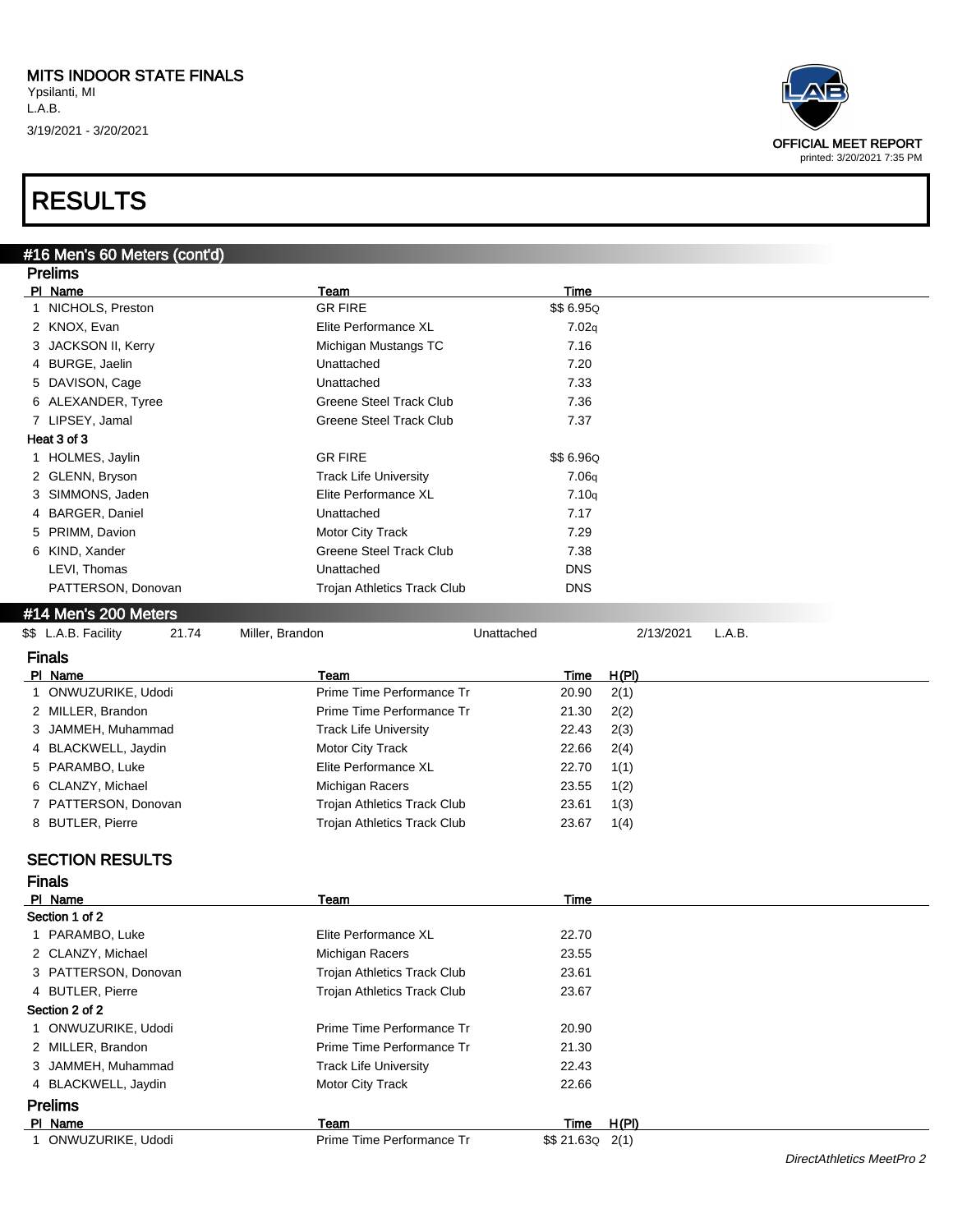

| #14 Men's 200 Meters (cont'd) |                                    |                    |       |
|-------------------------------|------------------------------------|--------------------|-------|
| <b>Prelims</b>                |                                    |                    |       |
| PI Name                       | Team                               | Time               | H(PI) |
| 2 MILLER, Brandon             | Prime Time Performance Tr          | 21.81Q             | 3(1)  |
| 3 JAMMEH, Muhammad            | <b>Track Life University</b>       | 22.65Q             | 1(1)  |
| 4 BLACKWELL, Jaydin           | Motor City Track                   | 22.79q             | 1(2)  |
| 5 PARAMBO, Luke               | Elite Performance XL               | 22.84g             | 2(2)  |
| 6 PATTERSON, Donovan          | <b>Trojan Athletics Track Club</b> | 23.46 <sub>g</sub> | 2(3)  |
| 7 CLANZY, Michael             | Michigan Racers                    | 23.63q             | 3(2)  |
| 8 BUTLER, Pierre              | <b>Trojan Athletics Track Club</b> | 23.87q             | 3(3)  |
| 9 PIMPLETON, Andre            | <b>GR FIRE</b>                     | 24.08              | 1(3)  |
| 10 WEBB, Garrett              | <b>Greene Steel Track Club</b>     | 24.11              | 2(4)  |
| 11 ALFORD, Corey              | Motor City Track                   | 24.73              | 3(4)  |
| <b>HEAT RESULTS</b>           |                                    |                    |       |
| <b>Prelims</b>                |                                    |                    |       |
| PI Name                       | <b>Team</b>                        | Time               |       |
| Heat 1 of 3                   |                                    |                    |       |
| 1 JAMMEH, Muhammad            | <b>Track Life University</b>       | 22.65Q             |       |
| 2 BLACKWELL, Jaydin           | Motor City Track                   | 22.79q             |       |
| 3 PIMPLETON, Andre            | <b>GR FIRE</b>                     | 24.08              |       |
| Heat 2 of 3                   |                                    |                    |       |
| 1 ONWUZURIKE, Udodi           | Prime Time Performance Tr          | \$\$ 21.63Q        |       |
| 2 PARAMBO, Luke               | Elite Performance XL               | 22.84g             |       |
| 3 PATTERSON, Donovan          | <b>Trojan Athletics Track Club</b> | 23.46q             |       |
| 4 WEBB, Garrett               | <b>Greene Steel Track Club</b>     | 24.11              |       |
| Heat 3 of 3                   |                                    |                    |       |
| 1 MILLER, Brandon             | Prime Time Performance Tr          | 21.81Q             |       |
| 2 CLANZY, Michael             | Michigan Racers                    | 23.63q             |       |
| 3 BUTLER, Pierre              | Trojan Athletics Track Club        | 23.87q             |       |
| 4 ALFORD, Corey               | Motor City Track                   | 24.73              |       |
| #20 Men's 400 Meters          |                                    |                    |       |

| \$\$ L.A.B. Facility  | 49.11 | Gilliam, Lawrence            | Michigan Accelerators | 2/13/2021 | L.A.B. |
|-----------------------|-------|------------------------------|-----------------------|-----------|--------|
| PI Name               |       | Team                         | Time                  | H(PI)     |        |
| 1 MYERS II, Tamaal    |       | 19-Unattached                | 49.21                 | 5(1)      |        |
| 2 GILLIAM, Lawrence   |       | Michigan Accelerators Trac   | 50.08                 | 5(2)      |        |
| 3 DIAZ, Benny         |       | <b>GR FIRE</b>               | 50.44                 | 5(3)      |        |
| 4 WATKINS, Edward     |       | Peoples Choice Track Club    | 51.11                 | 5(4)      |        |
| 5 MCCAULEY, Jaydan    |       | Track Life University        | 51.32                 | 4(1)      |        |
| 6 FLAKE, Joshua       |       | Motor City Track             | 51.44                 | 4(2)      |        |
| 7 REUTER-GUSHOW, Noah |       | Greene Steel Track Club      | 51.81                 | 5(5)      |        |
| 8 HAYWARD, Donovan    |       | Elite Performance XL         | 52.00                 | 4(3)      |        |
| 9 ROSS, Joshua        |       | Unattached                   | 52.09                 | 3(1)      |        |
| 10 LONG, Conner       |       | Trojan Athletics Track Club  | 52.11                 | 3(2)      |        |
| 11 JARRETT, Jawon     |       | Track Life University        | 52.79                 | 2(1)      |        |
| 12 HENDRIX, Cameron   |       | <b>Track Life University</b> | 53.02                 | 3(3)      |        |
| 13 CUNDY, Joshua      |       | Unattached                   | 53.27                 | 4(4)      |        |
| 14 ELLIS, Jaylen      |       | <b>Track Life University</b> | 53.87                 | 2(2)      |        |
|                       |       |                              |                       |           |        |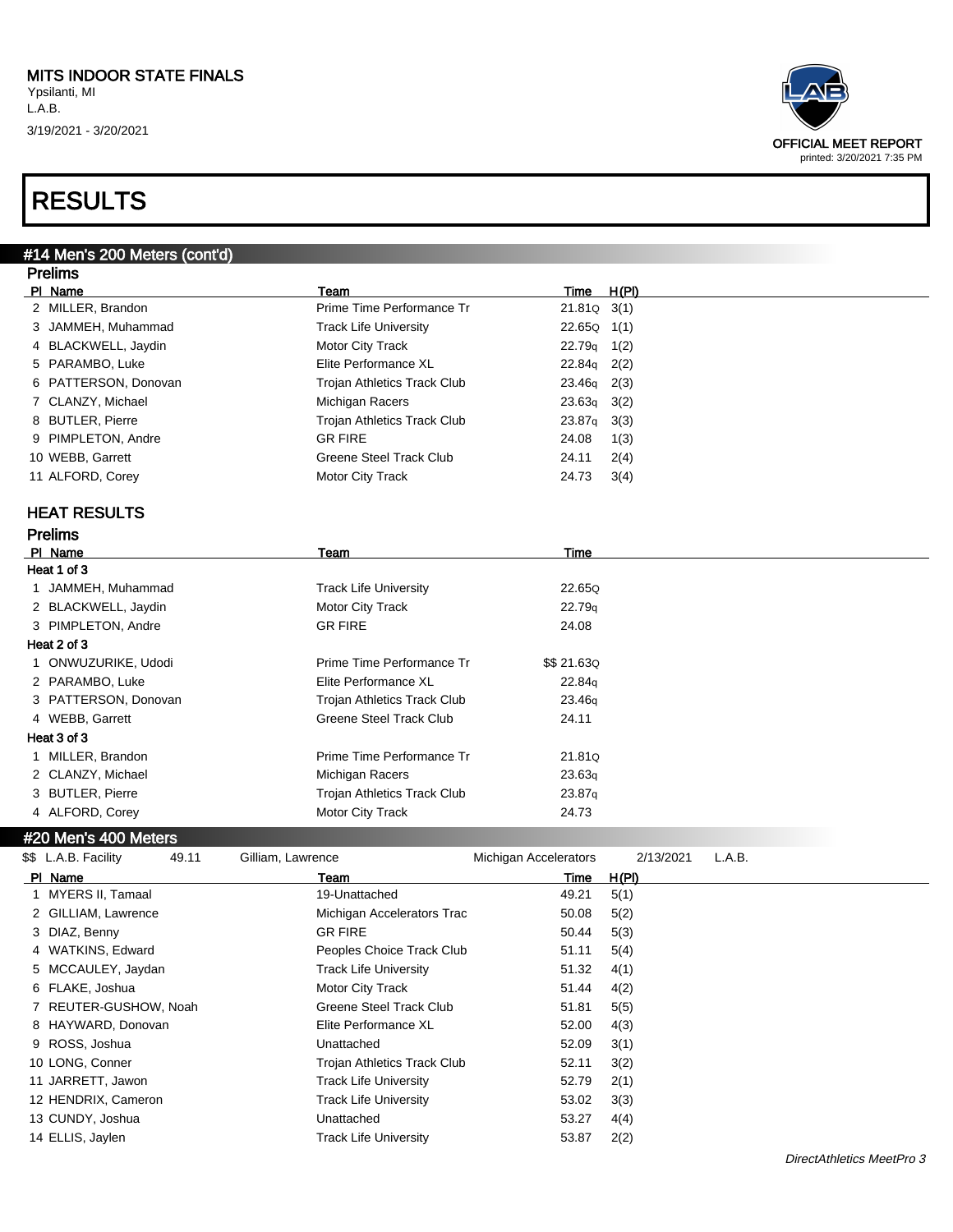

| PI Name           | Team             | Time    | H(PI) |  |
|-------------------|------------------|---------|-------|--|
| SULIMAN, Dominic  | Unattached       | 1:56.78 | 2(1)  |  |
| 2 COOPER, Camerie | Motor City Track | 1:58.60 | 2(2)  |  |
| 3 SHAW, Alec      | Unattached       | 1:58.77 | 1(1)  |  |
|                   |                  |         |       |  |

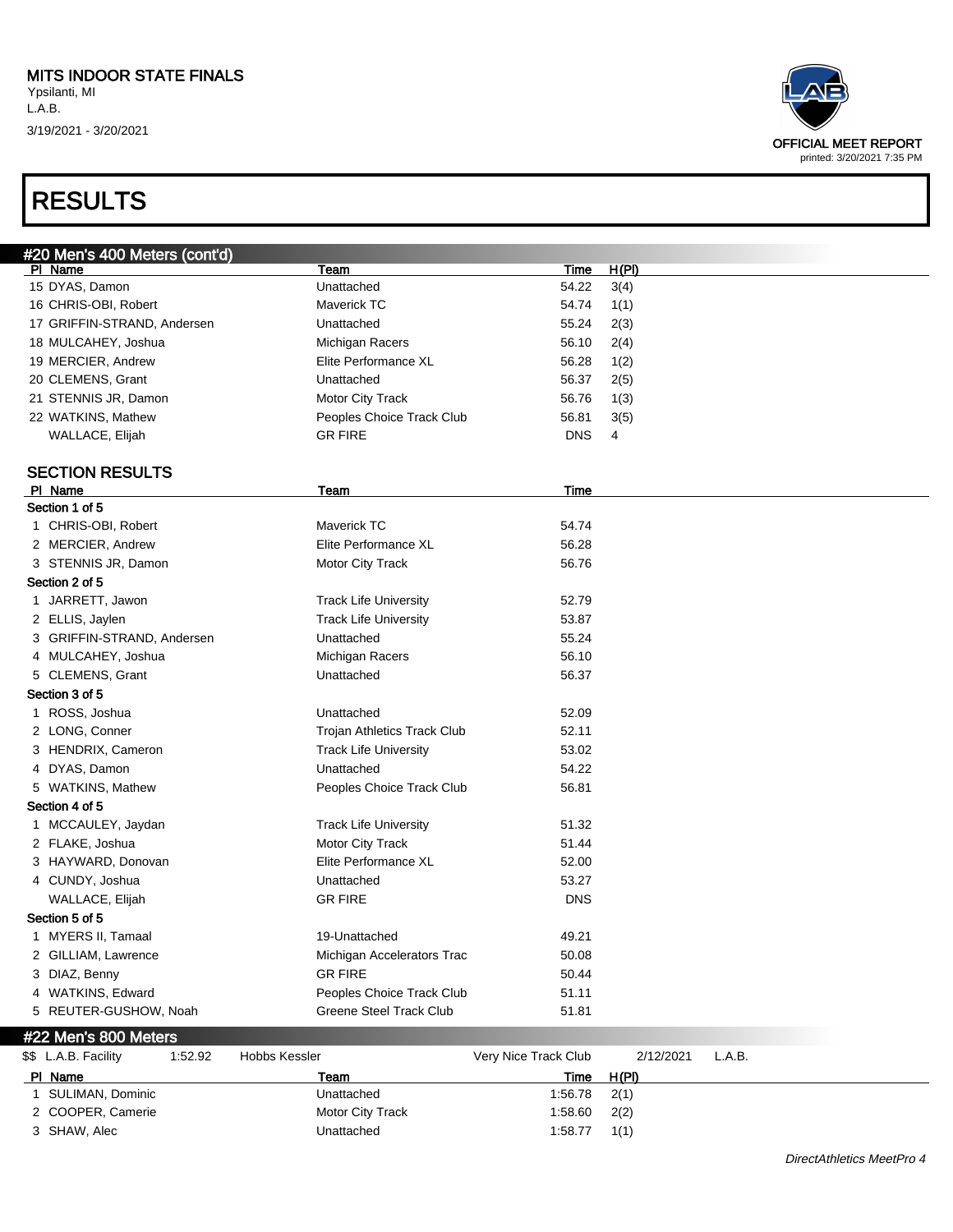| #22 Men's 800 Meters (cont'd)                   |                                                    |             |              |        |
|-------------------------------------------------|----------------------------------------------------|-------------|--------------|--------|
| PI Name                                         | Team                                               | <b>Time</b> | H(PI)        |        |
| 4 EARL, Preston                                 | Unattached                                         | 1:59.27     | 2(3)         |        |
| 5 VANOVER, Nolan                                | Unattached                                         | 2:00.00     | 2(4)         |        |
| 6 BARKER, Ethan                                 | Chariots Of Fire Running A                         | 2:00.18     | 2(5)         |        |
| 7 SHAFLEY, Andrew                               | Unattached                                         | 2:00.19     | 1(2)         |        |
| 8 BAUER, Quinton                                | Unattached                                         | 2:00.45     | 2(6)         |        |
| 9 PARKER, Ethan                                 | Unattached                                         | 2:00.69     | 1(3)         |        |
| 10 BOST, Caleb                                  | Unattached                                         | 2:00.90     | 1(4)         |        |
| 11 BRUNK, Carson                                | Unattached                                         | 2:01.25     | 1(5)         |        |
| 12 ROBINSON, William                            | Unattached                                         | 2:01.38     | 2(7)         |        |
| 13 GRADDICK, Josiah                             | Michigan Accelerators Trac                         | 2:03.17     | 1(6)         |        |
| 14 HONSINGER, Braydon                           | <b>Greene Steel Track Club</b>                     | 2:03.99     | 2(8)         |        |
| 15 SHARIF, Darius                               | Michigan Mustangs TC                               | 2:04.44     | 1(7)         |        |
| 16 FOSTER, Graham                               | 19-Unattached                                      | 2:05.17     | 1(8)         |        |
| 17 BONNER, Isaiah                               | Maverick TC                                        | 2:05.30     | 2(9)         |        |
|                                                 |                                                    |             |              |        |
| <b>SECTION RESULTS</b>                          |                                                    |             |              |        |
| PI Name<br>Section 1 of 2                       | Team                                               | <b>Time</b> |              |        |
| 1 SHAW, Alec                                    | Unattached                                         | 1:58.77     |              |        |
| 2 SHAFLEY, Andrew                               | Unattached                                         | 2:00.19     |              |        |
| 3 PARKER, Ethan                                 | Unattached                                         | 2:00.69     |              |        |
| 4 BOST, Caleb                                   | Unattached                                         | 2:00.90     |              |        |
| 5 BRUNK, Carson                                 | Unattached                                         | 2:01.25     |              |        |
|                                                 |                                                    | 2:03.17     |              |        |
| 6 GRADDICK, Josiah<br>7 SHARIF, Darius          | Michigan Accelerators Trac<br>Michigan Mustangs TC | 2:04.44     |              |        |
|                                                 |                                                    |             |              |        |
| 8 FOSTER, Graham<br>Section 2 of 2              | 19-Unattached                                      | 2:05.17     |              |        |
|                                                 |                                                    |             |              |        |
| 1 SULIMAN, Dominic                              | Unattached                                         | 1:56.78     |              |        |
| 2 COOPER, Camerie                               | Motor City Track                                   | 1:58.60     |              |        |
| 3 EARL, Preston                                 | Unattached<br>Unattached                           | 1:59.27     |              |        |
| 4 VANOVER, Nolan                                |                                                    | 2:00.00     |              |        |
| 5 BARKER, Ethan                                 | Chariots Of Fire Running A                         | 2:00.18     |              |        |
| 6 BAUER, Quinton                                | Unattached                                         | 2:00.45     |              |        |
| 7 ROBINSON, William                             | Unattached                                         | 2:01.38     |              |        |
| 8 HONSINGER, Braydon                            | Greene Steel Track Club                            | 2:03.99     |              |        |
| 9 BONNER, Isaiah                                | Maverick TC                                        | 2:05.30     |              |        |
| #28 Men's 1600 Meters                           |                                                    |             |              |        |
| \$\$ L.A.B. Facility<br>4:24.45<br>Hough, Riley |                                                    | Unattached  | 2/13/2021    | L.A.B. |
| PI Name                                         | Team                                               | <u>Time</u> | <u>H(PI)</u> |        |
| 1 BOWERS, Corey                                 | Unattached                                         | \$\$4:22.90 | 2(1)         |        |
|                                                 |                                                    |             |              |        |



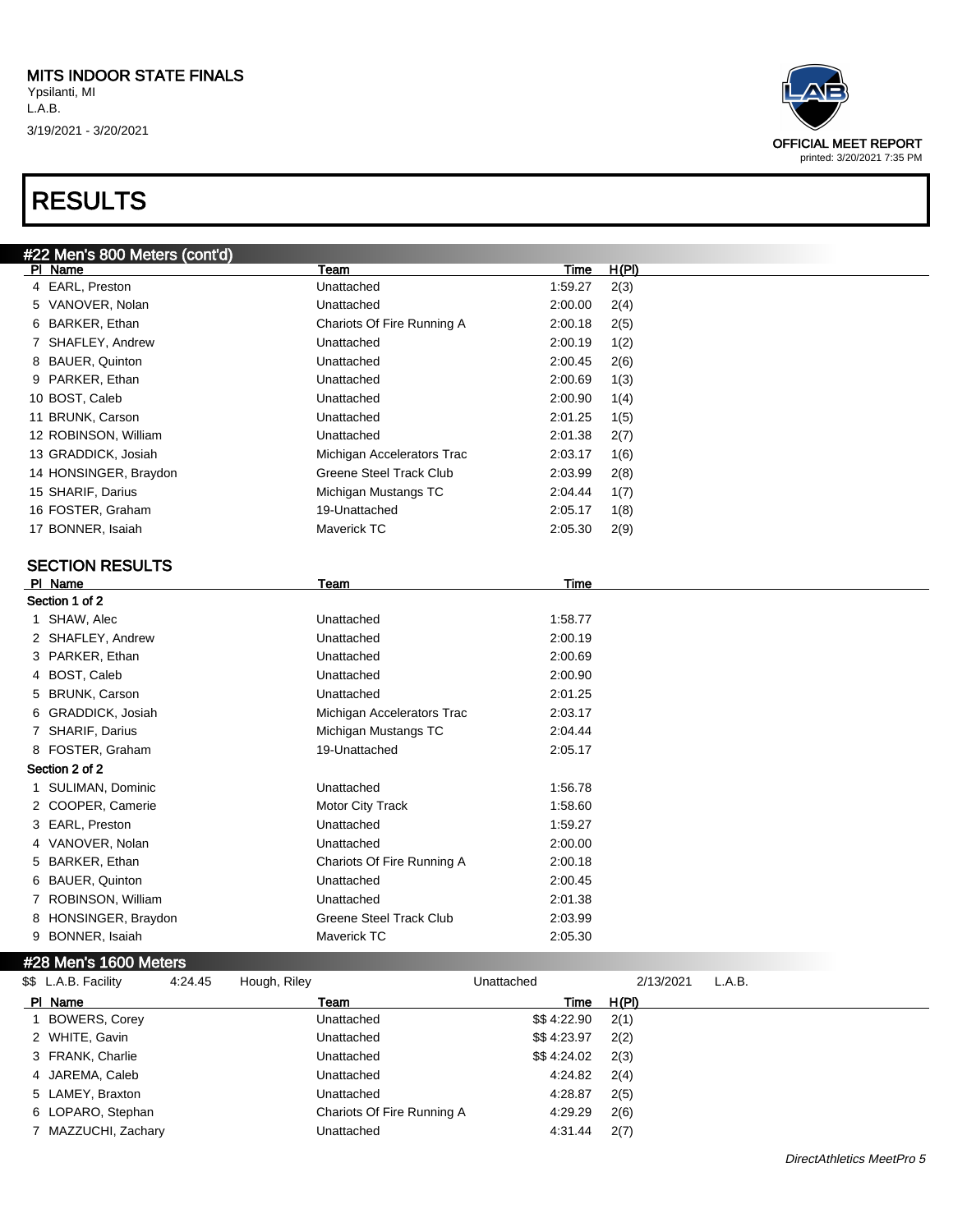| #28 Men's 1600 Meters (cont'd)                  |                                |             |              |        |  |
|-------------------------------------------------|--------------------------------|-------------|--------------|--------|--|
| PI Name                                         | Team                           | Time        | <u>H(PI)</u> |        |  |
| 8 MINTO, Kenny                                  | Unattached                     | 4:31.88     | 2(8)         |        |  |
| 9 BRUNNER, Tyler                                | Unattached                     | 4:35.97     | 1(1)         |        |  |
| 10 HEID, Caleb                                  | Unattached                     | 4:37.56     | 1(2)         |        |  |
| 11 KANGAS, Scott                                | Chariots Of Fire Running A     | 4:39.86     | 1(3)         |        |  |
| 12 WALL, Danny                                  | Elite Performance XL           | 4:41.25     | 1(4)         |        |  |
| 13 MARS, Landon                                 | Unattached                     | 4:41.68     | 1(5)         |        |  |
| 14 LEHNST, Espen                                | 19-Unattached                  | 4:42.65     | 1(6)         |        |  |
| 15 SHAYA, Joseph                                | 19-Unattached                  | 4:46.31     | 1(7)         |        |  |
| 16 HARRISON, James                              | Unattached                     | 4:46.56     | 2(9)         |        |  |
| 17 IAMURRI, Ronny                               | Greene Steel Track Club        | 5:17.20     | 1(8)         |        |  |
|                                                 |                                |             |              |        |  |
| <b>SECTION RESULTS</b><br>PI Name               | Team                           | Time        |              |        |  |
| Section 1 of 2                                  |                                |             |              |        |  |
| 1 BRUNNER, Tyler                                | Unattached                     | 4:35.97     |              |        |  |
| 2 HEID, Caleb                                   | Unattached                     | 4:37.56     |              |        |  |
| 3 KANGAS, Scott                                 | Chariots Of Fire Running A     | 4:39.86     |              |        |  |
| 4 WALL, Danny                                   | Elite Performance XL           | 4:41.25     |              |        |  |
| 5 MARS, Landon                                  | Unattached                     | 4:41.68     |              |        |  |
| 6 LEHNST, Espen                                 | 19-Unattached                  | 4:42.65     |              |        |  |
| 7 SHAYA, Joseph                                 | 19-Unattached                  | 4:46.31     |              |        |  |
| 8 IAMURRI, Ronny                                | <b>Greene Steel Track Club</b> | 5:17.20     |              |        |  |
| Section 2 of 2                                  |                                |             |              |        |  |
| 1 BOWERS, Corey                                 | Unattached                     | \$\$4:22.90 |              |        |  |
| 2 WHITE, Gavin                                  | Unattached                     | \$\$4:23.97 |              |        |  |
| 3 FRANK, Charlie                                | Unattached                     | \$\$4:24.02 |              |        |  |
| 4 JAREMA, Caleb                                 | Unattached                     | 4:24.82     |              |        |  |
| 5 LAMEY, Braxton                                | Unattached                     | 4:28.87     |              |        |  |
| 6 LOPARO, Stephan                               | Chariots Of Fire Running A     | 4:29.29     |              |        |  |
| 7 MAZZUCHI, Zachary                             | Unattached                     | 4:31.44     |              |        |  |
| 8 MINTO, Kenny                                  | Unattached                     | 4:31.88     |              |        |  |
| 9 HARRISON, James                               | Unattached                     | 4:46.56     |              |        |  |
| #8 Men's 3200 Meters                            |                                |             |              |        |  |
| \$\$ L.A.B. Facility<br>9:27.98<br>Hunter Jones |                                |             | 2/13/2021    | L.A.B. |  |
| PI Name                                         | Team                           | <u>Time</u> | H(P)         |        |  |
| 1 HOUGH, Riley                                  | 19-Unattached                  | \$\$9:16.70 | 1(1)         |        |  |
| 2 JONES, Hunter                                 | 19-Unattached                  | \$\$9:17.33 | 1(2)         |        |  |
| 3 WILLIAMS, Jeremy                              | Unattached                     | \$\$9:20.07 | 1(3)         |        |  |
| 4 JOHNSON, Owen                                 | Unattached                     | 9:32.48     | 1(4)         |        |  |
| 5 HILL, lan                                     | Unattached                     | 9:32.87     | 1(5)         |        |  |
| 6 MCARDLE, Brady                                | Unattached                     | 9:49.93     | 1(6)         |        |  |
| 7 WINTER, Garrett                               | Chariots Of Fire Running A     | 9:52.21     | 1(7)         |        |  |
| 8 CLASON, Ben                                   | Unattached                     | 9:56.67     | 1(8)         |        |  |
| 9 MCCALISTER, Carter                            | Unattached                     | 9:58.12     | 1(9)         |        |  |
| 10 JACOBS, Isaiah                               | Maverick TC                    | 10:00.11    | 2(1)         |        |  |
| 11 ALFORD, Nathan                               | Unattached                     | 10:02.84    | 2(2)         |        |  |
|                                                 |                                |             |              |        |  |

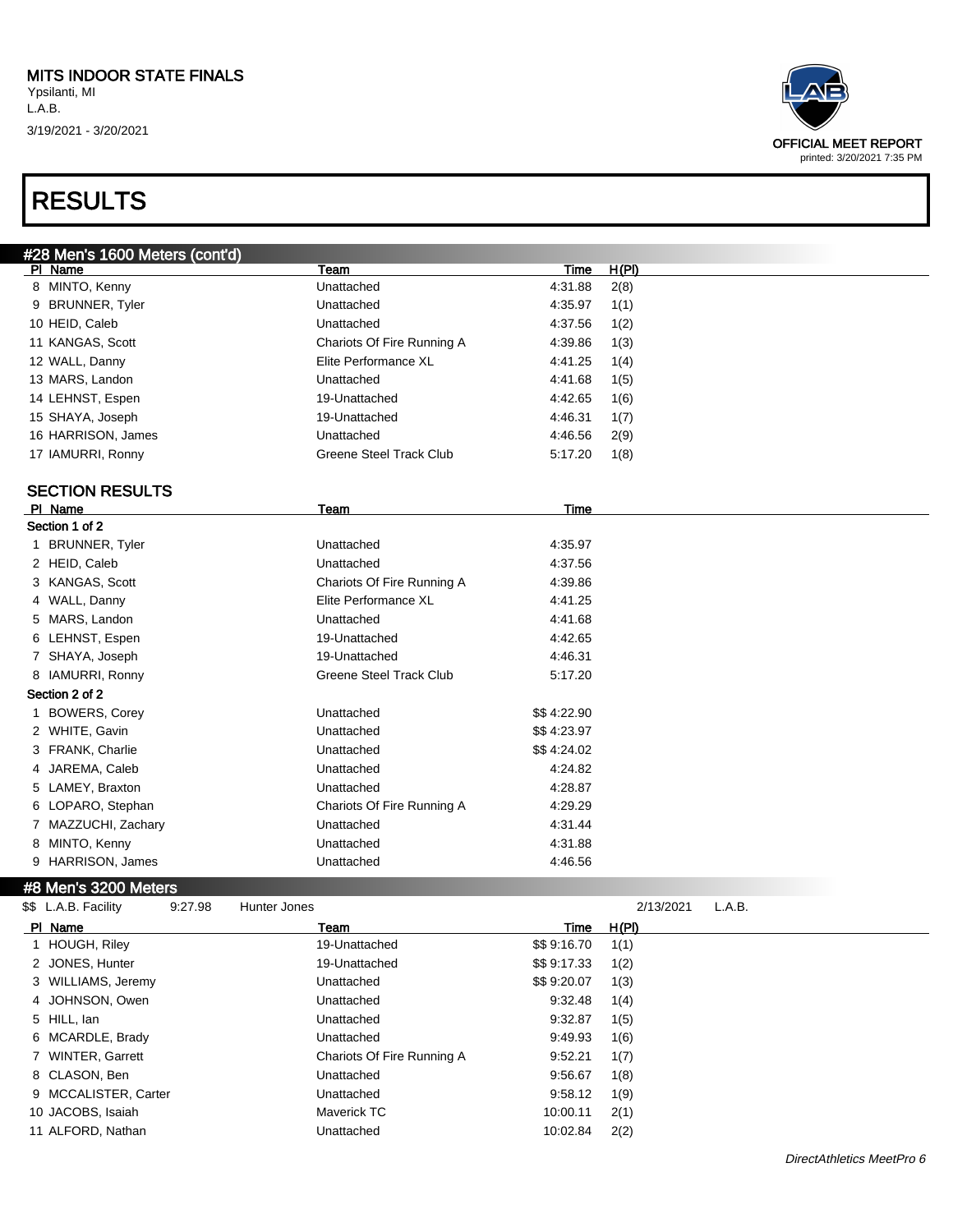# RESULTS



| #8 Men's 3200 Meters (cont'd) |                             |             |                     |  |
|-------------------------------|-----------------------------|-------------|---------------------|--|
| PI Name                       | Team                        | Time        | H(PI)               |  |
| 12 WHALEN, Killian            | Chariots Of Fire Running A  | 10:07.43    | 2(3)                |  |
| 13 GONZALEZ, Andrew           | Chariots Of Fire Running A  | 10:12.06    | 2(4)                |  |
| 14 JOYCE, Connor              | 19-Unattached               | 10:13.93    | 2(5)                |  |
| 15 ALGAHMI, Marwan            | Unattached                  | 10:14.06    | 2(6)                |  |
| 16 LUNDGREN, Logan            | <b>Maverick TC</b>          | 10:18.94    | 2(7)                |  |
| 17 THOMAS, William            | Unattached                  | 10:21.45    | 1(10)               |  |
| 18 SWAGER, Zebedee            | Unattached                  | 10:28.78    | 2(8)                |  |
| 19 SULIMAN, Luke              | 19-Unattached               | 10:44.19    | 2(9)                |  |
| JOHNSON, Owen                 | A2 Track Club               | <b>DNS</b>  | $\mathbf{1}$        |  |
|                               |                             |             |                     |  |
| <b>SECTION RESULTS</b>        |                             |             |                     |  |
| PI Name                       | Team                        | <b>Time</b> |                     |  |
| Section 1 of 2                |                             |             |                     |  |
| 1 HOUGH, Riley                | 19-Unattached               | \$\$9:16.70 |                     |  |
| 2 JONES, Hunter               | 19-Unattached               | \$\$9:17.33 |                     |  |
| 3 WILLIAMS, Jeremy            | Unattached                  | \$\$9:20.07 |                     |  |
| JOHNSON, Owen<br>4            | Unattached                  | 9:32.48     |                     |  |
| 5 HILL, lan                   | Unattached                  | 9:32.87     |                     |  |
| 6 MCARDLE, Brady              | Unattached                  | 9.49.93     |                     |  |
| 7 WINTER, Garrett             | Chariots Of Fire Running A  | 9:52.21     |                     |  |
| 8 CLASON, Ben                 | Unattached                  | 9:56.67     |                     |  |
| 9 MCCALISTER, Carter          | Unattached                  | 9:58.12     |                     |  |
| 10 THOMAS, William            | Unattached                  | 10:21.45    |                     |  |
| JOHNSON, Owen                 | A2 Track Club               | <b>DNS</b>  |                     |  |
| Section 2 of 2                |                             |             |                     |  |
| 1 JACOBS, Isaiah              | <b>Maverick TC</b>          | 10:00.11    |                     |  |
| 2 ALFORD, Nathan              | Unattached                  | 10:02.84    |                     |  |
| 3 WHALEN, Killian             | Chariots Of Fire Running A  | 10:07.43    |                     |  |
| GONZALEZ, Andrew<br>4         | Chariots Of Fire Running A  | 10:12.06    |                     |  |
| JOYCE, Connor<br>5.           | 19-Unattached               | 10:13.93    |                     |  |
| 6 ALGAHMI, Marwan             | Unattached                  | 10:14.06    |                     |  |
| 7 LUNDGREN, Logan             | <b>Maverick TC</b>          | 10:18.94    |                     |  |
| 8 SWAGER, Zebedee             | Unattached                  | 10:28.78    |                     |  |
| 9 SULIMAN, Luke               | 19-Unattached               | 10:44.19    |                     |  |
| #18 Men's 60m Hurdles         |                             |             |                     |  |
| \$\$ L.A.B. Facility<br>8.29  | Allen, Logan                | Unattached  | L.A.B.<br>2/13/2021 |  |
| <b>Finals</b>                 |                             |             |                     |  |
| PI Name                       | Team                        | Time        |                     |  |
| 1 ALLEN, Logan                | Unattached                  | 8.29        |                     |  |
| 2 HUNTER, Jalen               | Elite Performance XL        | 8.51        |                     |  |
| 3 BARKER, Cavanaugh           | Unattached                  | 8.59        |                     |  |
| 4 LEVI, Thomas                | Unattached                  | 8.81        |                     |  |
| 5 PATTERSON, Jaden            | Trojan Athletics Track Club | 9.06        |                     |  |

6 WIDTH, Brody **Michigan Racers** 10.15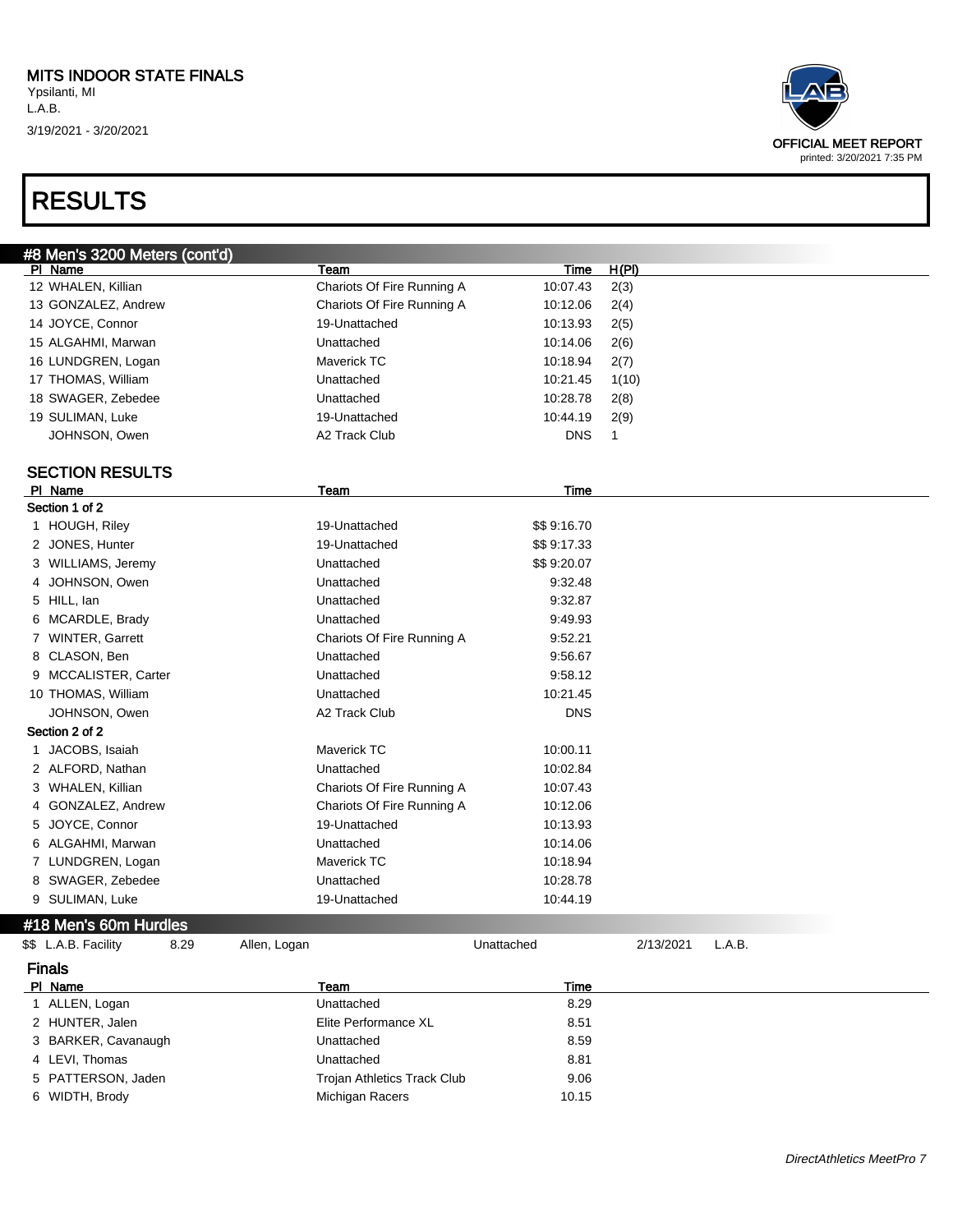

### RESULTS

#### #18 Men's 60m Hurdles (cont'd)

| <b>Prelims</b>      |                                    |        |  |
|---------------------|------------------------------------|--------|--|
| PI Name             | Team                               | Time   |  |
| ALLEN, Logan        | Unattached                         | 8.39q  |  |
| 2 BARKER, Cavanaugh | Unattached                         | 8.57q  |  |
| 3 HUNTER, Jalen     | Elite Performance XL               | 8.64q  |  |
| 4 PATTERSON, Jaden  | <b>Trojan Athletics Track Club</b> | 8.90q  |  |
| 5 LEVI, Thomas      | Unattached                         | 9.13q  |  |
| 6 WIDTH, Brody      | Michigan Racers                    | 10.14q |  |
|                     |                                    |        |  |

#### #47 Men's 4 x 200m Relay

| \$\$ L.A.B. Facility<br>1:35.89 |                        | <b>Track Life University</b> | 2/20/2021 | L.A.B. |
|---------------------------------|------------------------|------------------------------|-----------|--------|
| PI Team                         |                        | Time                         | H(PI)     |        |
| 1 GR FIRE (A)                   |                        | \$\$1:31.15                  | 2(1)      |        |
| 1) PIMPLETON, Andre             | 2) HOLMES, Jaylin      |                              |           |        |
| 3) DIAZ, Benny                  | 4) NICHOLS, Preston    |                              |           |        |
| 2 Track Life University (A)     |                        | \$\$1:32.89                  | 2(2)      |        |
| 1) GLENN, Bryson                | 2) MCCAULEY, Jaydan    |                              |           |        |
| 3) JARRETT, Jawon               | 4) JAMMEH, Muhammad    |                              |           |        |
| 3 Elite Performance XL (A)      |                        | \$\$1:33.49                  | 2(3)      |        |
| 1) PARAMBO, Luke                | 2) DANIELS, Gerald     |                              |           |        |
| 3) KNOX, Evan                   | 4) SIMMONS, Jaden      |                              |           |        |
| 4 Greene Steel Track Club (A)   |                        | \$\$1:34.38                  | 2(4)      |        |
| 1) ALEXANDER, Tyree             | 2) KIND, Xander        |                              |           |        |
| 3) WEBB, Garrett                | 4) REUTER-GUSHOW, Noah |                              |           |        |
| 5 Spirit of Pre (A)             |                        | 1.38.01                      | 1(1)      |        |
| 1) VICTORIA, Andrew             | 2) WINSTON, Caden      |                              |           |        |
| 3) HUCKABONE, Bobby             | 4) WALPER, Nick        |                              |           |        |
| 6 Greene Steel Track Club (B)   |                        | 1:47.09                      | 1(2)      |        |
| 1) LIPSEY, Jamal                | 2) HENDERSON, Bryan    |                              |           |        |
| 3) LUKE, Tremaine               | 4) NEGRETE, Juan       |                              |           |        |
| 7 All About Speed (A)           |                        | 1:51.66                      | 1(3)      |        |
| 1) DELEON, DeAndre              | 2) HALEY, Jacob        |                              |           |        |
| 3) GRZESKOWIAK, Cooper          | 4) TRUDEAU, Gabe       |                              |           |        |
|                                 |                        |                              |           |        |

### **SECTION RESULTS**<br>PI Team

| PI Team                       |                     | Time    |  |
|-------------------------------|---------------------|---------|--|
| Section 1 of 2                |                     |         |  |
| 1 Spirit of Pre (A)           |                     | 1:38.01 |  |
| 1) VICTORIA, Andrew           | 2) WINSTON, Caden   |         |  |
| 3) HUCKABONE, Bobby           | 4) WALPER, Nick     |         |  |
| 2 Greene Steel Track Club (B) |                     | 1:47.09 |  |
| 1) LIPSEY, Jamal              | 2) HENDERSON, Bryan |         |  |
| 3) LUKE, Tremaine             | 4) NEGRETE, Juan    |         |  |
| 3 All About Speed (A)         |                     | 1:51.66 |  |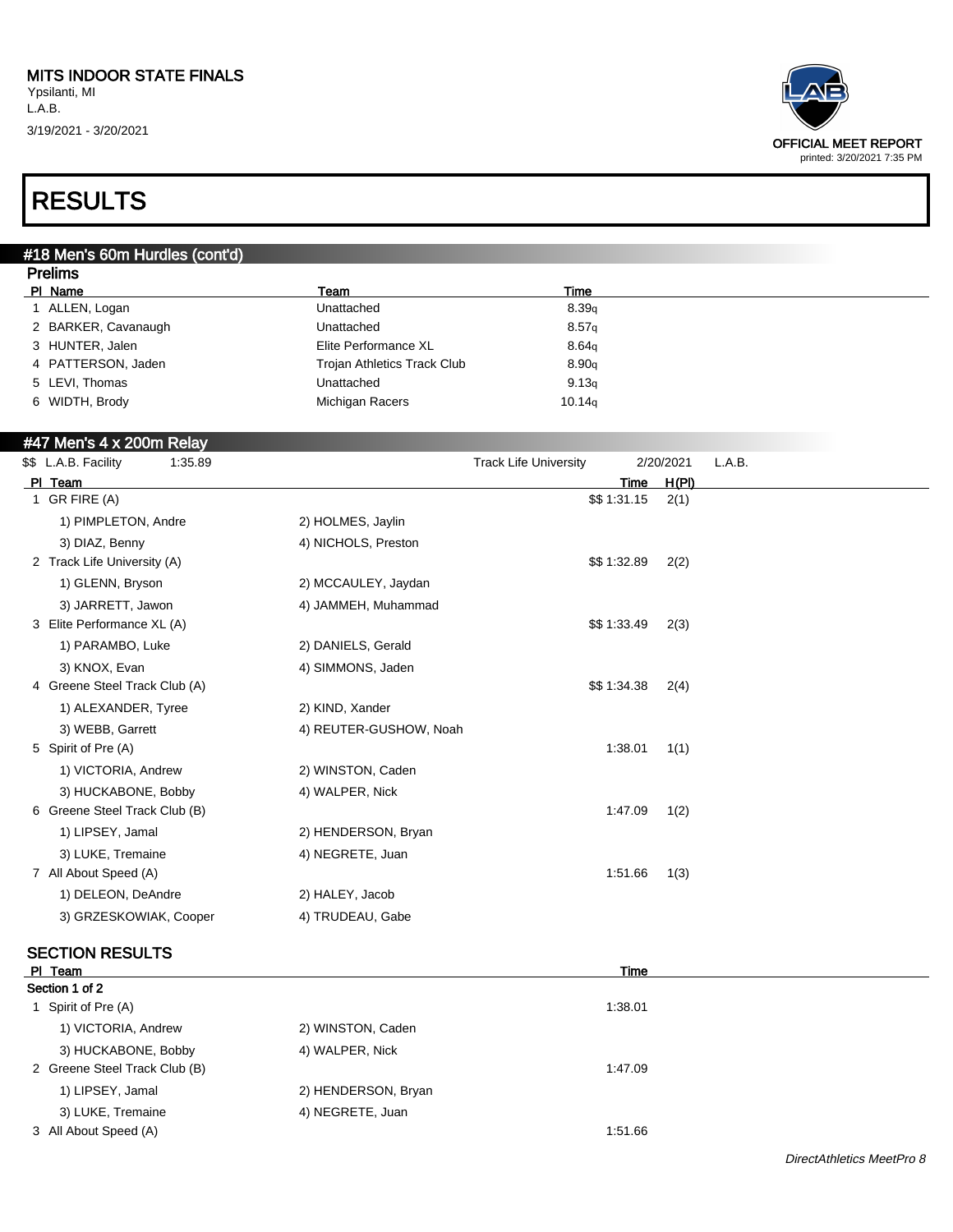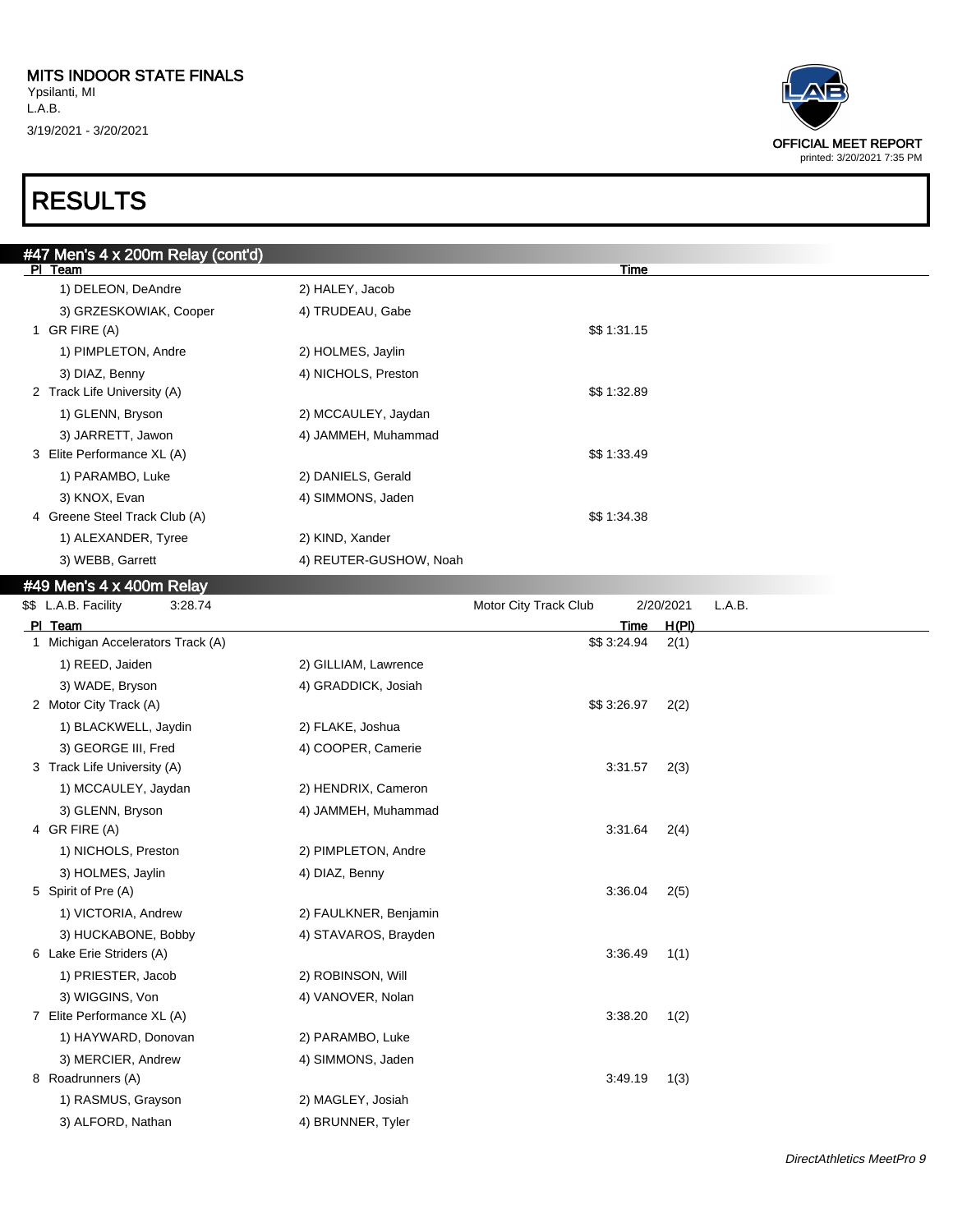| #49 Men's 4 x 400m Relay (cont'd) |                        |                 |                     |
|-----------------------------------|------------------------|-----------------|---------------------|
| PI Team<br>9 All About Speed (A)  |                        | Time<br>4:15.04 | H(PI)               |
|                                   |                        |                 | 1(4)                |
| 1) DELEON, DeAndre                | 2) GRZESKOWIAK, Cooper |                 |                     |
| 3) HALEY, Jacob                   | 4) TRUDEAU, Gabe       |                 |                     |
| <b>SECTION RESULTS</b>            |                        |                 |                     |
| PI Team                           |                        | Time            |                     |
| Section 1 of 2                    |                        |                 |                     |
| 1 Lake Erie Striders (A)          |                        | 3:36.49         |                     |
| 1) PRIESTER, Jacob                | 2) ROBINSON, Will      |                 |                     |
| 3) WIGGINS, Von                   | 4) VANOVER, Nolan      |                 |                     |
| 2 Elite Performance XL (A)        |                        | 3:38.20         |                     |
| 1) HAYWARD, Donovan               | 2) PARAMBO, Luke       |                 |                     |
| 3) MERCIER, Andrew                | 4) SIMMONS, Jaden      |                 |                     |
| 3 Roadrunners (A)                 |                        | 3:49.19         |                     |
| 1) RASMUS, Grayson                | 2) MAGLEY, Josiah      |                 |                     |
| 3) ALFORD, Nathan                 | 4) BRUNNER, Tyler      |                 |                     |
| 4 All About Speed (A)             |                        | 4:15.04         |                     |
| 1) DELEON, DeAndre                | 2) GRZESKOWIAK, Cooper |                 |                     |
| 3) HALEY, Jacob                   | 4) TRUDEAU, Gabe       |                 |                     |
| Section 2 of 2                    |                        |                 |                     |
| 1 Michigan Accelerators Track (A) |                        | \$\$3:24.94     |                     |
| 1) REED, Jaiden                   | 2) GILLIAM, Lawrence   |                 |                     |
| 3) WADE, Bryson                   | 4) GRADDICK, Josiah    |                 |                     |
| 2 Motor City Track (A)            |                        | \$\$3:26.97     |                     |
| 1) BLACKWELL, Jaydin              | 2) FLAKE, Joshua       |                 |                     |
| 3) GEORGE III, Fred               | 4) COOPER, Camerie     |                 |                     |
| 3 Track Life University (A)       |                        | 3:31.57         |                     |
| 1) MCCAULEY, Jaydan               | 2) HENDRIX, Cameron    |                 |                     |
| 3) GLENN, Bryson                  | 4) JAMMEH, Muhammad    |                 |                     |
| 4 GR FIRE (A)                     |                        | 3:31.64         |                     |
| 1) NICHOLS, Preston               | 2) PIMPLETON, Andre    |                 |                     |
| 3) HOLMES, Jaylin                 | 4) DIAZ, Benny         |                 |                     |
| 5 Spirit of Pre (A)               |                        | 3:36.04         |                     |
| 1) VICTORIA, Andrew               | 2) FAULKNER, Benjamin  |                 |                     |
| 3) HUCKABONE, Bobby               | 4) STAVAROS, Brayden   |                 |                     |
| #51 Men's 4 x 800m Relay          |                        |                 |                     |
| \$\$ L.A.B. Facility<br>8:29.28   |                        | Spirit Of Pre   | L.A.B.<br>2/20/2021 |
| PI Team                           |                        | <b>Time</b>     |                     |
| 1 Very Nice Track Club (A)        |                        | \$\$8:03.61     |                     |
| 1) STEELE, lan                    | 2) FRY, Nico           |                 |                     |
| 3) RAO, Sanjay                    | 4) KESSLER, Hobbs      |                 |                     |

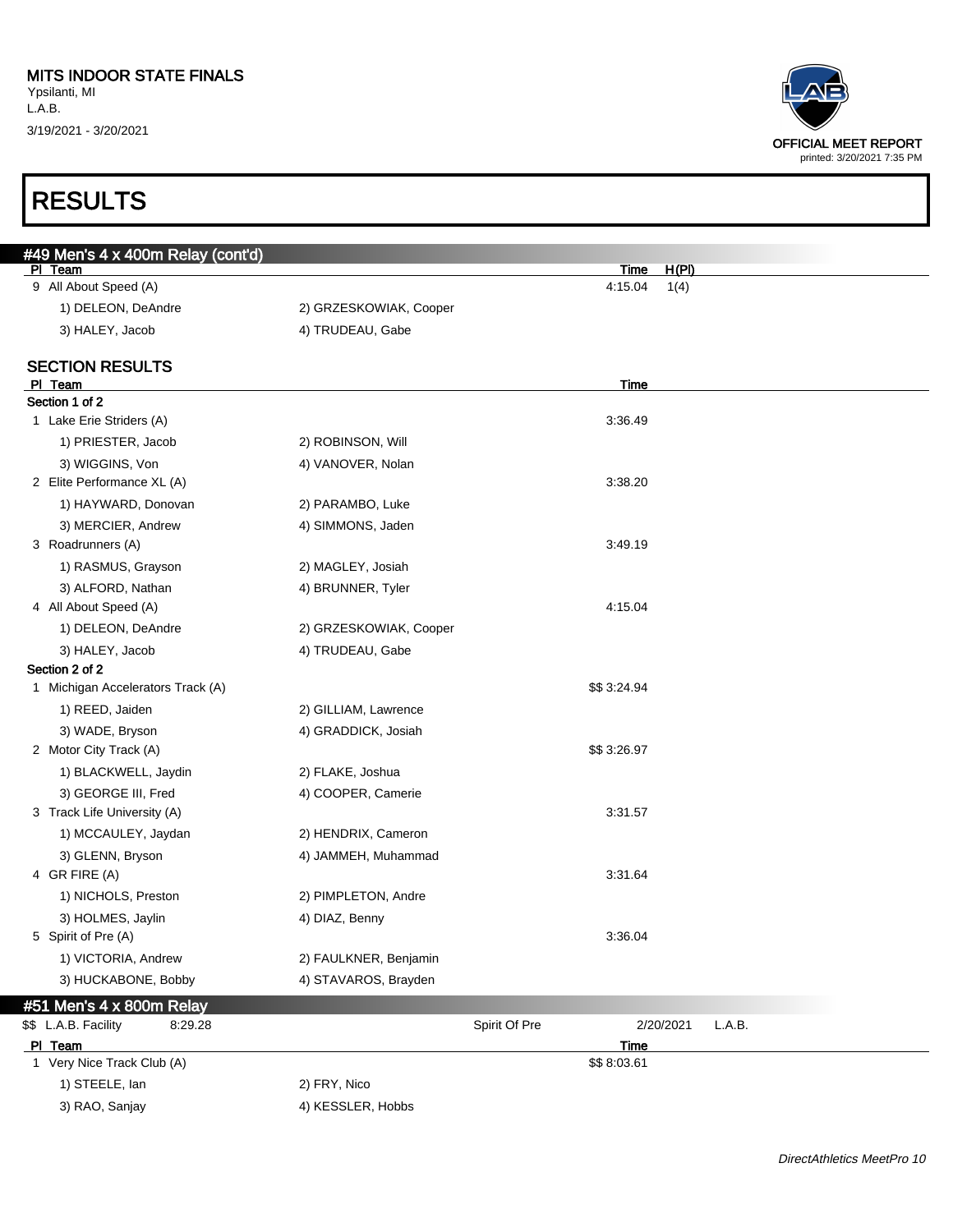3/19/2021 - 3/20/2021

# RESULTS

| #51 Men's 4 x 800m Relay (cont'd)<br>PI Team |                      | Time        |  |
|----------------------------------------------|----------------------|-------------|--|
| 2 A2 Track Club (A)                          |                      | \$\$8:07.83 |  |
| 1) MONTE SANO, Henry                         | 2) JOHNSON, Owen     |             |  |
| 3) KLARMAN, Max                              | 4) WALLACE, Fred     |             |  |
| 3 Spirit of Pre (A)                          |                      | \$\$8:19.90 |  |
| 1) CROWNER, Luke                             | 2) FEDORONKO, Joseph |             |  |
| 3) HARRISON, Jamie                           | 4) BERRYHILL, Emmett |             |  |
| 4 Roadrunners (A)                            |                      | \$\$8:23.12 |  |
| 1) MAGLEY, Josiah                            | 2) ALFORD, Nathan    |             |  |
| 3) RASMUS, Grayson                           | 4) BRUNNER, Tyler    |             |  |
| 5 Maverick TC (A)                            |                      | \$\$8:23.99 |  |
| 1) LUNDGREN, Logan                           | 2) CHRIS-OBI, Robert |             |  |
| 3) JACOBS, Isaiah                            | 4) BONNER, Isaiah    |             |  |
| 6 Chariots Of Fire Running And (A)           |                      | 8:42.44     |  |
| 1) REDMOND, Nick                             | 2) WINTER, Garrett   |             |  |
| 3) MOORE, Aiden                              | 4) GONZALEZ, Andrew  |             |  |
| 7 A2 Track Club (B)                          |                      | 8:47.63     |  |
| 1) RUUD, Matt                                | 2) JAKABCSIN, Ben    |             |  |
| 3) STERKEN, Aaron                            | 4) STRASZEWSKI, Levi |             |  |
|                                              |                      |             |  |

#### #53 Men's 1600m SMR

| \$\$ L.A.B. Facility<br>3:38.10   |                      | Motor City Track Club | 2/20/2021   | L.A.B. |
|-----------------------------------|----------------------|-----------------------|-------------|--------|
| PI Team                           |                      |                       | Time        |        |
| 1 Motor City Track (A)            |                      |                       | \$\$3:37.44 |        |
| 1) FLAKE, Joshua                  | 2) BLACKWELL, Jaydin |                       |             |        |
| 3) CROSS, Glenie                  | 4) COOPER, Camerie   |                       |             |        |
| 2 Greene Steel Track Club (A)     |                      |                       | 3:40.53     |        |
| 1) REUTER-GUSHOW, Noah            | 2) LIPSEY, Jamal     |                       |             |        |
| 3) HONSINGER, Braydon             | 4) KIND, Xander      |                       |             |        |
| 3 Michigan Accelerators Track (A) |                      |                       | 3:41.18     |        |
| 1) GILLIAM, Lawrence              | 2) REED, Jaiden      |                       |             |        |
| 3) WADE, Bryson                   | 4) GRADDICK, Josiah  |                       |             |        |
| 4 Spirit of Pre (A)               |                      |                       | 3:52.06     |        |
| 1) VICTORIA, Andrew               | 2) WALPER, Nick      |                       |             |        |
| 3) HUCKABONE, Bobby               | 4) LUTHER, Nathan    |                       |             |        |
| 5 All About Speed (A)             |                      |                       | 4:14.09     |        |
| 1) GRZESKOWIAK, Cooper            | 2) DELEON, DeAndre   |                       |             |        |
| 3) HALEY, Jacob                   | 4) TRUDEAU, Gabe     |                       |             |        |
| Elite Performance XL (A)          |                      |                       | <b>FS</b>   |        |
| 1) HAYWARD, Donovan               | 2) PARAMBO, Luke     |                       |             |        |
| 3) SIMMONS, Jaden                 | 4) WALL, Danny       |                       |             |        |
|                                   |                      |                       |             |        |

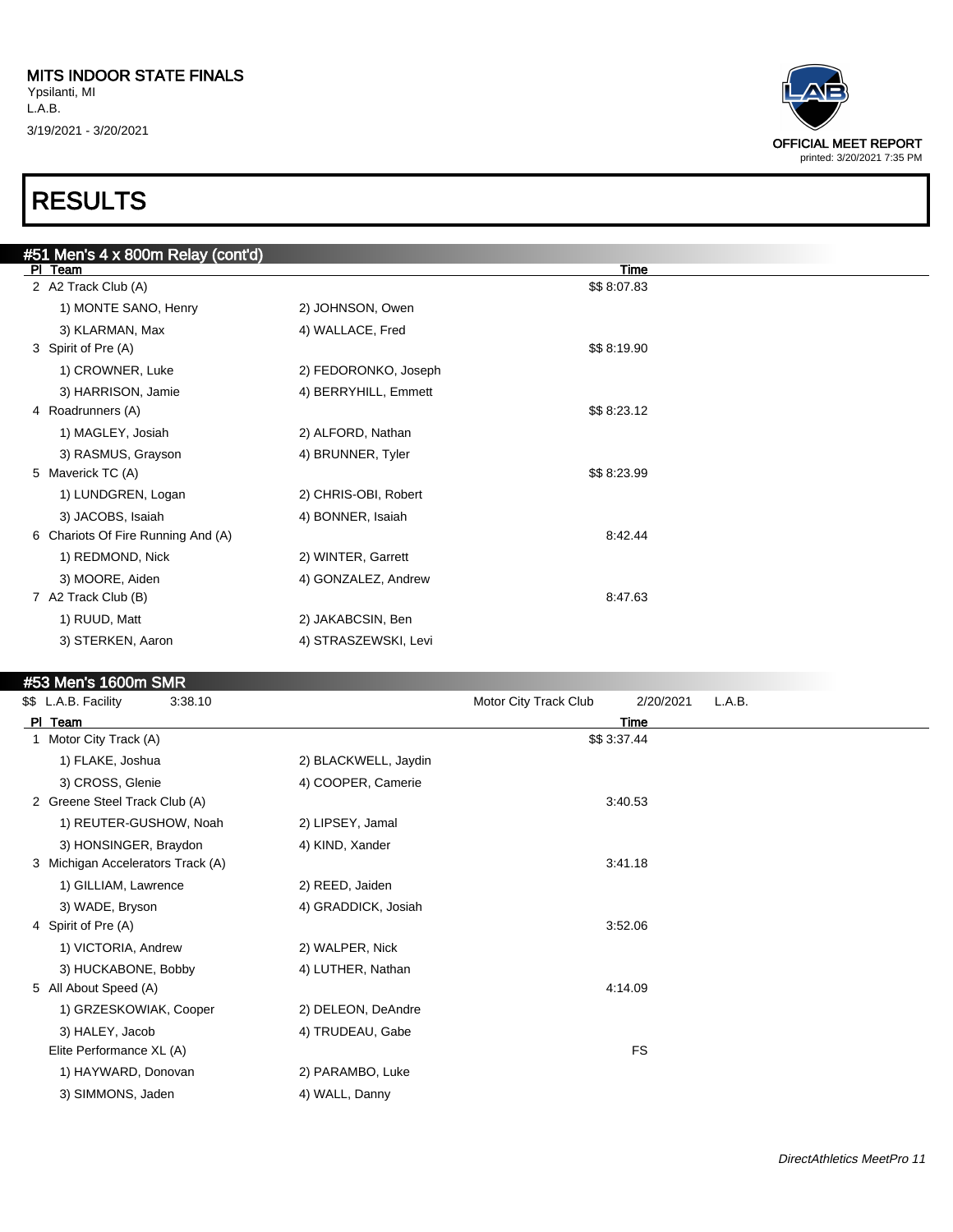

### RESULTS

| \$\$ L.A.B. Facility<br>11:15.56   |                      | Spirit Of Pre | 2/20/2021<br>L.A.B. |  |
|------------------------------------|----------------------|---------------|---------------------|--|
| PI Team                            |                      |               | Time                |  |
| 1 A2 Track Club (A)                |                      |               | \$\$10:54.28        |  |
| 1) KLARMAN, Max                    | 2) WALLACE, Fred     |               |                     |  |
| 3) RUUD, Matt                      | 4) MONTE SANO, Henry |               |                     |  |
| 2 Chariots Of Fire Running And (A) |                      |               | \$\$11:00.64        |  |
| 1) KANGAS, Scott                   | 2) PETERSON, Tim     |               |                     |  |
| 3) BARKER, Ethan                   | 4) LOPARO, Stephan   |               |                     |  |
| 3 Roadrunners (A)                  |                      |               | 11:20.94            |  |
| 1) BRUNNER, Tyler                  | 2) ALFORD, Nathan    |               |                     |  |
| 3) RASMUS, Grayson                 | 4) MAGLEY, Josiah    |               |                     |  |

#### #57 Men's High Jump

| \$\$ L.A.B. Facility | 6' 8" | Zachary Webb  |             |   |                      |     |      |      | 2/12/2021      |   | L.A.B.     |  |  |
|----------------------|-------|---------------|-------------|---|----------------------|-----|------|------|----------------|---|------------|--|--|
| PI Name              |       | Team          | <b>Mark</b> |   | 5'6" 5'8" 5'10" 6'0" |     | 6'2" | 6'4" | 6'6"           |   | 6'8" 6'10" |  |  |
| WEBB, Zachary        |       | 19-Unattached | 6' 6"       | P |                      | XO  | O    | XXO  | X <sub>O</sub> | P | <b>XXX</b> |  |  |
| 2 STOWASSER, Luke    |       | Unattached    | 6' 4"       | P | O                    | xxo | O    | O    | XXX            |   |            |  |  |
| 3 SPENCE, Noel       |       | 19-Unattached | 6' 4"       | P | O                    |     |      | XXO  | XXX            |   |            |  |  |
| 4 LEVI, Thomas       |       | Unattached    | 5' 8''      |   | <b>XXX</b>           |     |      |      |                |   |            |  |  |

#### #59 Men's Pole Vault

| \$\$ L.A.B. Facility  | 15'0'' | Eli Nelson          |        |         |            |            |            |         |            | 2/12/2021  |            | L.A.B.     |            |  |  |
|-----------------------|--------|---------------------|--------|---------|------------|------------|------------|---------|------------|------------|------------|------------|------------|--|--|
| PI Name               |        | Team                | Mark   | 11' 0"  | 11'6"      | 12' 0"     | 12' 6''    | 13'0"   | 13'6''     | 14' 0"     | 14' 6"     | 15' 0"     | 15' 6"     |  |  |
| 1 BATJES, Camryn      |        | <b>KP</b> Athletics | 15'0'' | P       | P          | P          | P          | P       | XO         | $\Omega$   | O          | XO         | <b>XXX</b> |  |  |
| 2 BLUE, Adam          |        | 19-Unattached       | 14' 6" | P       | P          | P          | P          | P       | P          | $\circ$    | XO         | <b>XXX</b> |            |  |  |
| 3 WELCH, Trey         |        | Unattached          | 14'0'' | P       | P          | P          | P          | P       | O          | $\circ$    | <b>XXX</b> |            |            |  |  |
| 4 SCHULTZ, Noah       |        | Up and Running      | 14'0'' | P       | P          | P          | P          | P       | O          | XXO        | XXX        |            |            |  |  |
| 5 SPENCE, Noel        |        | 19-Unattached       | 13'6'' | P       | O          | O          | $\circ$    | O       | XO         | <b>XXX</b> |            |            |            |  |  |
| 6 HENDERSON, Jesse    |        | Unattached          | 13'6'' | P       | P          | P          | P          | P       | XXO        | <b>XXX</b> |            |            |            |  |  |
| 6 SHELDON, Cole       |        | Up and Running      | 13'6'' | P       | P          | P          | P          | P       | <b>XXO</b> | <b>XXX</b> |            |            |            |  |  |
| 8 YOU, Ethan          |        | Unattached          | 13'0'' | P       | O          | O          | XO         | O       | XXX        |            |            |            |            |  |  |
| 9 POPOWITZ, Jon       |        | Unattached          | 13'0'' | P       | P          | XXO        | $\circ$    | $\circ$ | <b>XXX</b> |            |            |            |            |  |  |
| 10 STAVROS, Brayden   |        | Unattached          | 13'0'' | P       | P          | XO         | $\circ$    | XO      | <b>XXX</b> |            |            |            |            |  |  |
| 11 GONZALES, Dolan    |        | 19-Unattached       | 12'6'' | P       | O          | XO         | <b>XXO</b> | XXX     |            |            |            |            |            |  |  |
| 12 ZYWICKI, Joey      |        | L.A.B. TC           | 11'6'' | O       | XO         | <b>XXX</b> |            |         |            |            |            |            |            |  |  |
| 13 SHELDON, Clark     |        | 19-Unattached       | 11'0'' | $\circ$ | <b>XXX</b> |            |            |         |            |            |            |            |            |  |  |
| <b>UMBERGER, Eric</b> |        | Unattached          | NΗ     |         |            |            |            |         |            |            |            |            |            |  |  |

#### #10 Men's Long Jump

| \$\$ L.A.B. Facility  | 21' 2.50" | Noel Spence                            |                    |                      |             |                      |                        | 2/12/2021          | L.A.B.                 |
|-----------------------|-----------|----------------------------------------|--------------------|----------------------|-------------|----------------------|------------------------|--------------------|------------------------|
| <b>Finals</b>         |           |                                        |                    |                      |             |                      |                        |                    |                        |
| PI Name               |           | Team                                   | Mark               | Rnd 1                | Rnd 2       | Rnd 3                | Rnd 4                  | Rnd 5              | Rnd 6                  |
| SPENCE, Noel          |           | 19-Unattached                          | $21'11\frac{1}{2}$ | 20' 11 $\frac{1}{2}$ | 21'5''2     | 20' 10"              | $20'$ 11 $\frac{3}{4}$ | $21'10\frac{1}{4}$ | $21'$ 11 $\frac{1}{2}$ |
| 2 REUTER-GUSHOW, Noah |           | Greene Steel Trac 20' 0 <sup>3/4</sup> |                    | $20'0^{3/4}$         | <b>PASS</b> | 19' 10 $\frac{1}{4}$ | <b>PASS</b>            | <b>PASS</b>        | <b>PASS</b>            |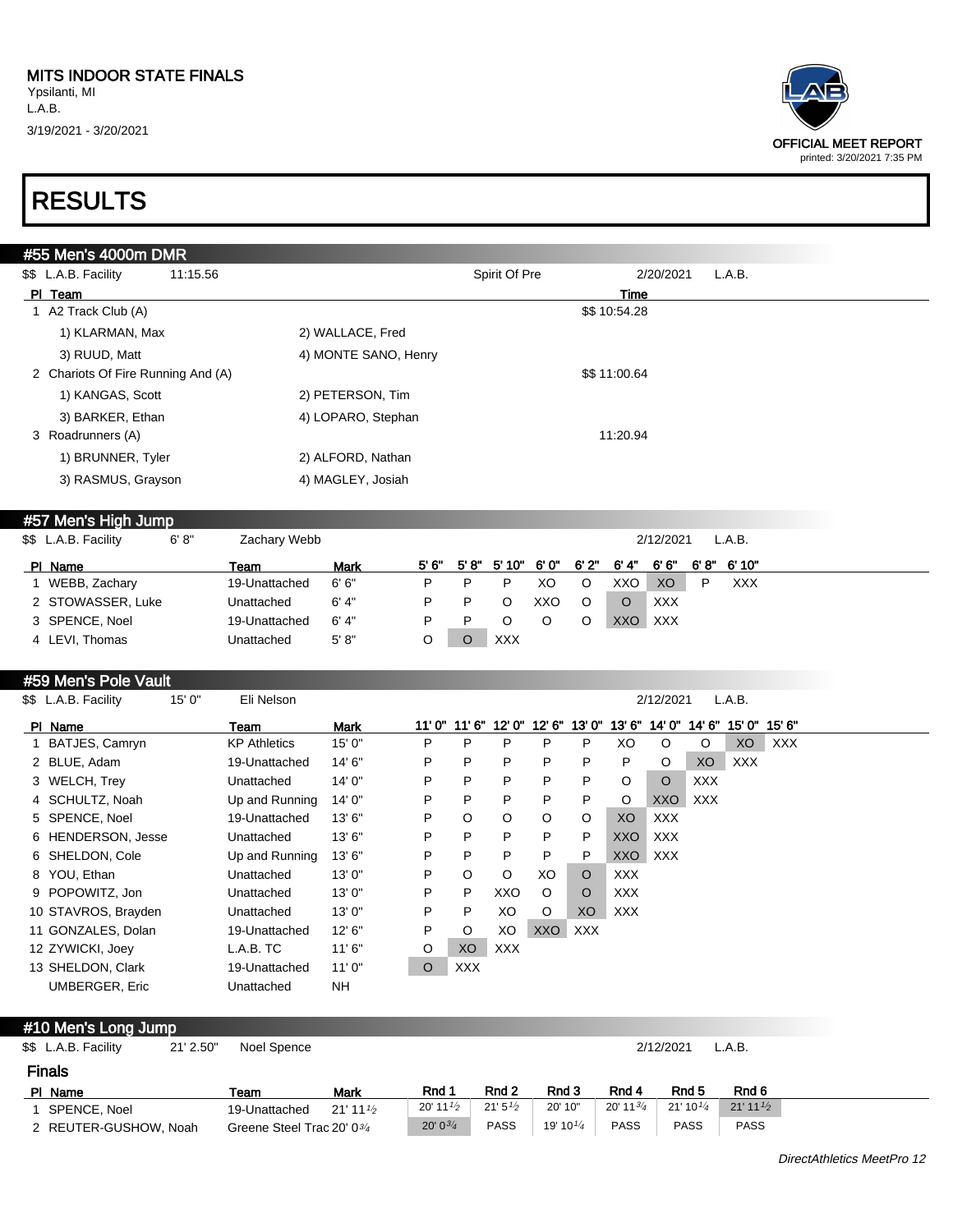3/19/2021 - 3/20/2021



### RESULTS

#### #10 Men's Long Jump (cont'd) Finals

| г на з              |                         |                                   |                                   |                     |                                   |                     |                      |                     |
|---------------------|-------------------------|-----------------------------------|-----------------------------------|---------------------|-----------------------------------|---------------------|----------------------|---------------------|
| PI Name             | Team                    | <b>Mark</b>                       | Rnd 1                             | Rnd 2               | Rnd 3                             | Rnd 4               | Rnd 5                | Rnd 6               |
| 3 DAVISON, Cage     | Unattached              | 19' 10 $\frac{1}{4}$              | $19'3^{3/4}$                      | 19' $7^{1/4}$       | 19' 10 $\frac{1}{4}$              | 19' 1 $\frac{3}{4}$ | 19' 9 $\frac{1}{4}$  | <b>FOUL</b>         |
| 4 BARKER, Cavanaugh | Unattached              | 19' 3 $\frac{1}{4}$               | 18' 11 $\frac{1}{2}$              | 18' $2^{1/2}$       | 18' 11 $\frac{1}{4}$              | 19' 3"              | 18' 1 $\frac{1}{2}$  | $19'3^{1/4}$        |
| 5 STOWASSER, Luke   | Unattached              | 18' 9"                            | <b>FOUL</b>                       | 16' 6 $\frac{1}{2}$ | 18' 9"                            | 18'5''/4            | <b>FOUL</b>          | <b>FOUL</b>         |
| 6 WALLACE, Elijah   | <b>GR FIRE</b>          | 18' $5\frac{1}{4}$                | <b>FOUL</b>                       | 16' 6 $\frac{1}{2}$ | 18' 5 <sup>1</sup> / <sub>4</sub> | <b>PASS</b>         | <b>PASS</b>          | <b>PASS</b>         |
| 7 BORNEO, Nicholas  | Unattached              | 18' 2 <sup>3</sup> / <sub>4</sub> | 17' 4 <sup>1</sup> / <sub>4</sub> | <b>FOUL</b>         | 17' $9^{1/4}$                     | $15'3\frac{1}{2}$   | $18'2^{3/4}$         | $17' 2^{3/4}$       |
| 8 GEORGE III, Fred  | <b>Motor City Track</b> | 16' 7 $\frac{1}{4}$               | <b>FOUL</b>                       | <b>FOUL</b>         | 15'2"                             | <b>FOUL</b>         | 14' 10 $\frac{1}{2}$ | 16'7''/4            |
| 9 STRASSER, Eric    | Unattached              | 16' 1 $\frac{1}{2}$               | 15'7''                            | <b>FOUL</b>         | 15'7''                            | 15' 3 $\frac{1}{2}$ | <b>FOUL</b>          | 16' 1 $\frac{1}{2}$ |
|                     |                         |                                   |                                   |                     |                                   |                     |                      |                     |

#### Prelims

| PI Name               | Team                                   | <b>Mark</b>                         | Rnd 1 | Rnd 2 | Rnd 3 | Rnd 4 | Rnd 5 | Rnd 6 |
|-----------------------|----------------------------------------|-------------------------------------|-------|-------|-------|-------|-------|-------|
| 1 SPENCE, Noel        | 19-Unattached                          | \$521'111'2                         |       |       |       |       |       |       |
| 2 STOWASSER, Luke     | Unattached                             | $20'$ 7 <sup>1</sup> / <sub>2</sub> |       |       |       |       |       |       |
| 3 REUTER-GUSHOW, Noah | Greene Steel Trac 20' 0 <sup>3/4</sup> |                                     |       |       |       |       |       |       |
| 4 DAVISON, Cage       | Unattached                             | 19' 9 $\frac{1}{4}$                 |       |       |       |       |       |       |
| 5 BARKER, Cavanaugh   | Unattached                             | 19' 3 $\frac{1}{4}$                 |       |       |       |       |       |       |
| 6 WALLACE, Elijah     | <b>GR FIRE</b>                         | 18'9''                              |       |       |       |       |       |       |
| 7 BORNEO, Nicholas    | Unattached                             | 17' $9^{1/4}$                       |       |       |       |       |       |       |
| 8 GEORGE III, Fred    | Motor City Track                       | 16' 7 $\frac{1}{4}$                 |       |       |       |       |       |       |
| 9 STRASSER, Eric      | Unattached                             | 16' 1 $\frac{1}{2}$                 |       |       |       |       |       |       |
|                       |                                        |                                     |       |       |       |       |       |       |

#### #12 Men's Triple Jump

| <b>Finals</b>    |                         |             |        |             |             |             |             |             |  |
|------------------|-------------------------|-------------|--------|-------------|-------------|-------------|-------------|-------------|--|
| PI Name          | Team                    | <b>Mark</b> | Rnd 1  | Rnd 2       | Rnd 3       | Rnd 4       | Rnd 5       | Rnd 6       |  |
| GEORGE III, Fred | Motor City Track 34' 4" |             | 34' 4" | <b>PASS</b> | <b>PASS</b> | <b>PASS</b> | <b>PASS</b> | <b>PASS</b> |  |
| <b>Prelims</b>   |                         |             |        |             |             |             |             |             |  |
| PI Name          | Team                    | <b>Mark</b> | Rnd 1  | Rnd 2       | Rnd 3       | Rnd 4       | Rnd 5       | Rnd 6       |  |
| GEORGE III, Fred | Motor City Track 34' 4" |             |        |             |             |             |             |             |  |

#### #4 Men's Shot Put

| \$\$ L.A.B. Facility<br>46' 7.50" | James Horn                              |                     |                     |                     |                      |                     | 2/13/2021            | L.A.B.              |
|-----------------------------------|-----------------------------------------|---------------------|---------------------|---------------------|----------------------|---------------------|----------------------|---------------------|
| PI Name                           | Team                                    | <b>Mark</b>         | Rnd 1               | Rnd 2               | Rnd 3                | Rnd 4               | Rnd 5                | Rnd 6               |
| 1 VANDERMEER, Brendan             | Unattached                              | \$\$51'11"          | 50' 3"              | 51' 11"             | 50' 9 $\frac{1}{4}$  | <b>FOUL</b>         | <b>FOUL</b>          | <b>FOUL</b>         |
| 2 HORN, James                     | Unattached                              | \$\$ 50' 0"         | 47' 5"              | 50' 0"              | <b>FOUL</b>          | <b>FOUL</b>         | 40' $2^{1/2}$        | <b>FOUL</b>         |
| 3 BERRYHILL, Andrew               | Unattached                              | \$\$47'7"           | 44' $10^{3/4}$      | <b>FOUL</b>         | 44' 0 $\frac{1}{2}$  | 46' 9 $\frac{1}{4}$ | 46'8"                | 47' 7"              |
| 4 ROBERTS, Caden                  | Unattached                              | 45' 8 $\frac{1}{2}$ | 45' 8 $\frac{1}{2}$ | <b>FOUL</b>         | <b>FOUL</b>          | <b>FOUL</b>         | 42' 10 $\frac{1}{4}$ | 44' 4"              |
| 5 JONES, Trevor                   | L.A.B. TC                               | 44' 01/2            | 40' 7 $\frac{3}{4}$ | 40' $5\frac{1}{2}$  | 41' 10 $\frac{1}{4}$ | 43' 0"              | 43' $7\frac{1}{2}$   | 44' $0^{1/2}$       |
| 6 STESLICKI, Jake                 | Magsig-Pallett Thr 43' 2"               |                     | <b>FOUL</b>         | 40' $4^{3/4}$       | 41' 0 $\frac{1}{2}$  | 43' 2"              | 40' $7^{3/4}$        | 41' 0 $\frac{1}{2}$ |
| 7 GRIFFITHS, Chandler             | Unattached                              | 43' 0"              | 43' 0"              | 40' 9 $\frac{1}{4}$ | 41' 10 $\frac{1}{4}$ | 42' $3^{1/2}$       | 42' 5"               | <b>FOUL</b>         |
| 8 TOMES, Mason                    | Unattached                              | $42' 5^{3/4}$       | 35'1"               | 41'0"               | 42' $5^{3/4}$        | 40' 9 $\frac{3}{4}$ | $40'6^{3/4}$         | 39'7"               |
| 9 MCLENAGHAN, Finnian             | Magsig-Pallett Thr 38' 2 <sup>3/4</sup> |                     | 36' 6"              | $38'2^{3/4}$        | 36' 3"               | 33' $4\frac{1}{2}$  | 32' 10"              | 36' 9 $\frac{1}{2}$ |
| 10 HALEY, Jacob                   | All About Speed                         | 34' 7"              | 29' $3^{1/2}$       | 32' 4"              | 34' 7"               |                     |                      |                     |
| <b>HAMPTON, Derek</b>             | Unattached                              | NM                  |                     |                     |                      |                     |                      |                     |
| DOTY, Justin                      | 19-Unattached                           | NM                  |                     |                     |                      |                     |                      |                     |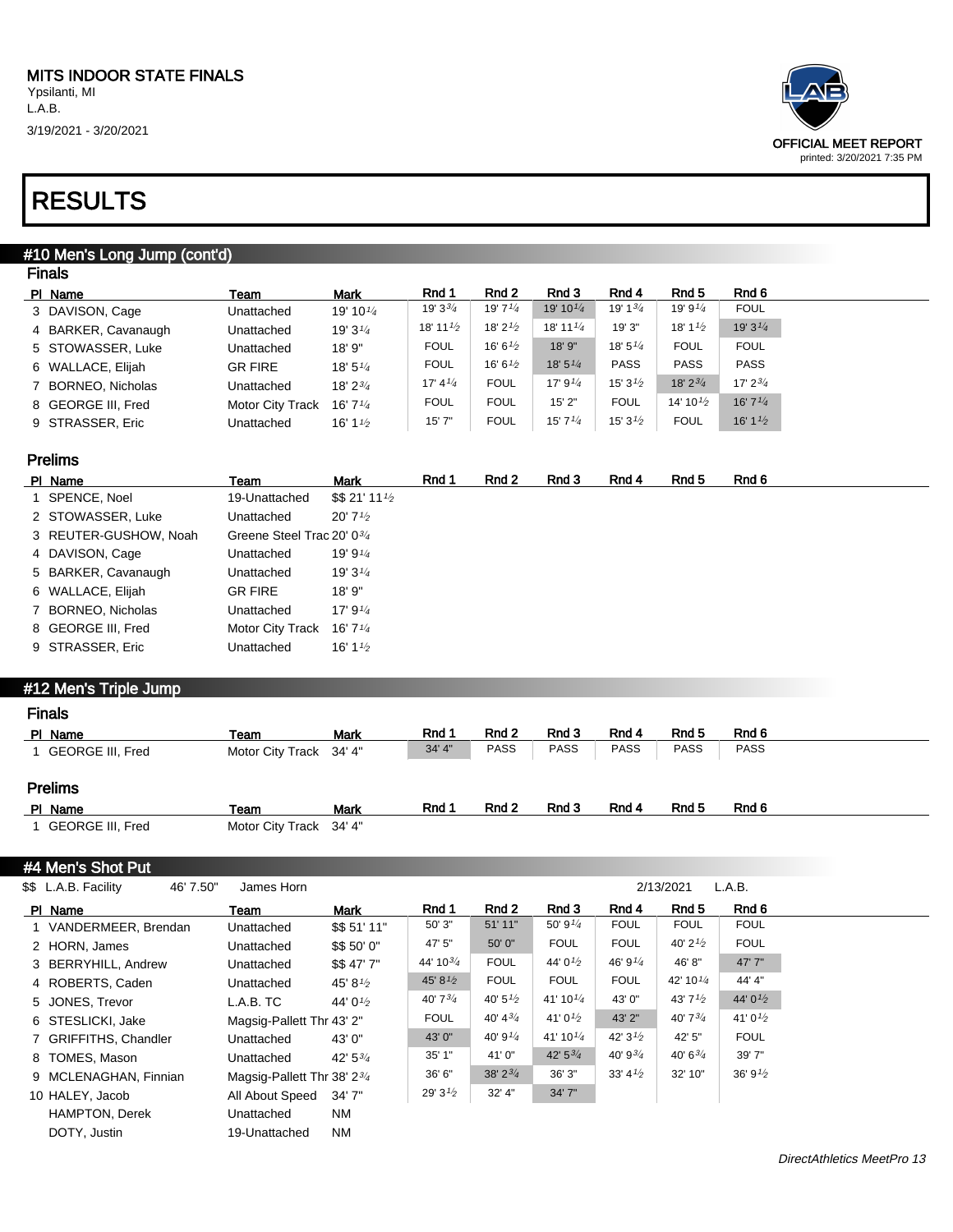3/19/2021 - 3/20/2021

### RESULTS

#### #2 Men's Discus

| <b>Finals</b>         |                             |             |          |             |             |             |             |             |       |
|-----------------------|-----------------------------|-------------|----------|-------------|-------------|-------------|-------------|-------------|-------|
| PI Name               | Team                        | <b>Mark</b> | Rnd 1    | Rnd 2       | Rnd 3       | Rnd 4       | Rnd 5       | Rnd 6       | F(PI) |
| 1 STESLICKI, Jake     | Magsig-Pallett Thr 152' 10" |             | 148'2"   | 149' 1"     | 152' 10"    | <b>FOUL</b> | <b>FOUL</b> | <b>FOUL</b> | 2(1)  |
| 2 DOTY, Justin        | 19-Unattached               | 151'8"      | 147' 9"  | 149'2"      | 151'3"      | 150' 6"     | <b>FOUL</b> | 151'8"      | 1(1)  |
| 3 VANDERMEER, Brendan | Unattached                  | 142' 0"     | 142'0"   | 135' 5"     | <b>FOUL</b> | <b>FOUL</b> | 140' 1"     | 135' 2"     | 1(2)  |
| 4 COLE, Riley         | Unattached                  | 122' 2"     | 113'6"   | 117'7''     | 113'6"      | 113' 9"     | <b>FOUL</b> | 122' 2"     | 1(3)  |
| 5 GRIFFITHS, Chandler | Unattached                  | 121'1"      | 100'0"   | 113' 4"     | 106' 4"     | 121'1"      | 116' 11"    | 118' 11"    | 1(4)  |
| 6 ROBERTS, Caden      | Unattached                  | 117' 10"    | 117' 10" | <b>FOUL</b> | 116' 5"     | 110'6"      | <b>FOUL</b> | 115' 1"     | 1(5)  |
| 7 TOMES, Mason        | Unattached                  | 115'7"      | 111'0"   | 114'8"      | 115' 7"     | 103' 1"     | <b>FOUL</b> | 109'3"      | 1(6)  |
| 8 SPENCE, Noel        | 19-Unattached               | 114'6"      | 111'7"   | 114'6"      | 100' 10"    | 101'7"      | 105' 1"     | <b>FOUL</b> | 1(7)  |
| 9 SPAHR, Eliga        | Unattached                  | 109'1"      | 104' 3"  | 100' 4"     | 90' 10"     | 98'7"       | 109' 1"     | <b>FOUL</b> | 1(8)  |
| 10 DENNISON, Dillon   | Unattached                  | 108' 11"    | 98' 4"   | 104' 3"     | <b>FOUL</b> | 103'0"      | 104' 10"    | 108' 11"    | 1(9)  |

#### FLIGHT RESULTS

Finals

| .                     |                             |          |          |             |             |             |             |             |  |  |
|-----------------------|-----------------------------|----------|----------|-------------|-------------|-------------|-------------|-------------|--|--|
| PI Name               | Team                        | Mark     | Rnd 1    | Rnd 2       | Rnd 3       | Rnd 4       | Rnd 5       | Rnd 6       |  |  |
| Flight 1 of 2         |                             |          |          |             |             |             |             |             |  |  |
| 1 DOTY, Justin        | 19-Unattached               | 151'8"   | 147' 9"  | 149' 2"     | 151'3"      | 150' 6"     | <b>FOUL</b> | 151'8"      |  |  |
| 2 VANDERMEER, Brendan | Unattached                  | 142' 0"  | 142' 0"  | 135' 5"     | <b>FOUL</b> | <b>FOUL</b> | 140' 1"     | 135' 2"     |  |  |
| 3 COLE, Riley         | Unattached                  | 122' 2"  | 113'6"   | 117'7''     | 113'6"      | 113' 9"     | <b>FOUL</b> | 122' 2"     |  |  |
| 4 GRIFFITHS, Chandler | Unattached                  | 121'1"   | 100'0"   | 113' 4"     | 106' 4"     | 121'1''     | 116' 11"    | 118' 11"    |  |  |
| 5 ROBERTS, Caden      | Unattached                  | 117' 10" | 117' 10" | <b>FOUL</b> | 116' 5"     | 110'6"      | <b>FOUL</b> | 115' 1"     |  |  |
| 6 TOMES, Mason        | Unattached                  | 115'7"   | 111'0''  | 114' 8"     | 115'7"      | 103' 1"     | <b>FOUL</b> | 109' 3"     |  |  |
| 7 SPENCE, Noel        | 19-Unattached               | 114'6"   | 111'7"   | 114'6"      | 100' 10"    | 101'7"      | 105' 1"     | <b>FOUL</b> |  |  |
| 8 SPAHR, Eliga        | Unattached                  | 109' 1"  | 104' 3"  | 100' 4"     | 90' 10"     | 98'7"       | 109' 1"     | <b>FOUL</b> |  |  |
| 9 DENNISON, Dillon    | Unattached                  | 108' 11" | 98' 4"   | 104' 3"     | <b>FOUL</b> | 103'0"      | 104' 10"    | 108' 11"    |  |  |
| Flight 2 of 2         |                             |          |          |             |             |             |             |             |  |  |
| 1 STESLICKI, Jake     | Magsig-Pallett Thr 152' 10" |          | 148'2"   | 149' 1"     | 152' 10"    | <b>FOUL</b> | <b>FOUL</b> | <b>FOUL</b> |  |  |

| <b>Prelims</b>         |                             |             |       |       |       |       |       |       |       |
|------------------------|-----------------------------|-------------|-------|-------|-------|-------|-------|-------|-------|
| PI Name                | Team                        | <b>Mark</b> | Rnd 1 | Rnd 2 | Rnd 3 | Rnd 4 | Rnd 5 | Rnd 6 | F(PI) |
| 1 STESLICKI, Jake      | Magsig-Pallett Thr 152' 10" |             |       |       |       |       |       |       | 2(1)  |
| 2 DOTY, Justin         | 19-Unattached               | 151'3"      |       |       |       |       |       |       | 2(2)  |
| 3 VANDERMEER, Brendan  | Unattached                  | 142' 0"     |       |       |       |       |       |       | 2(3)  |
| 4 COLE, Riley          | Unattached                  | 122' 2"     |       |       |       |       |       |       | 1(3)  |
| 5 ROBERTS, Caden       | Unattached                  | 117' 10"    |       |       |       |       |       |       | 1(5)  |
| 6 TOMES, Mason         | Unattached                  | 115'7"      |       |       |       |       |       |       | 1(6)  |
| 7 SPENCE, Noel         | 19-Unattached               | 114'6"      |       |       |       |       |       |       | 1(7)  |
| 8 GRIFFITHS, Chandler  | Unattached                  | 113'4"      |       |       |       |       |       |       | 2(4)  |
| 9 SPAHR, Eliga         | Unattached                  | 109' 1"     |       |       |       |       |       |       | 1(8)  |
| 10 DENNISON, Dillon    | Unattached                  | 108' 11"    |       |       |       |       |       |       | 1(9)  |
| 11 HALEY, Jacob        | All About Speed             | 91'7''      |       |       |       |       |       |       | 1(10) |
| 12 MCLENAGHAN, Finnian | Magsig-Pallett Thr 84' 0"   |             |       |       |       |       |       |       | 1(11) |
| GRIFFEY, Michael       | Unattached                  | <b>DNS</b>  |       |       |       |       |       |       |       |
| WILLENBORG, Drake      | Unattached                  | <b>DNS</b>  |       |       |       |       |       |       |       |



 $\overline{\phantom{0}}$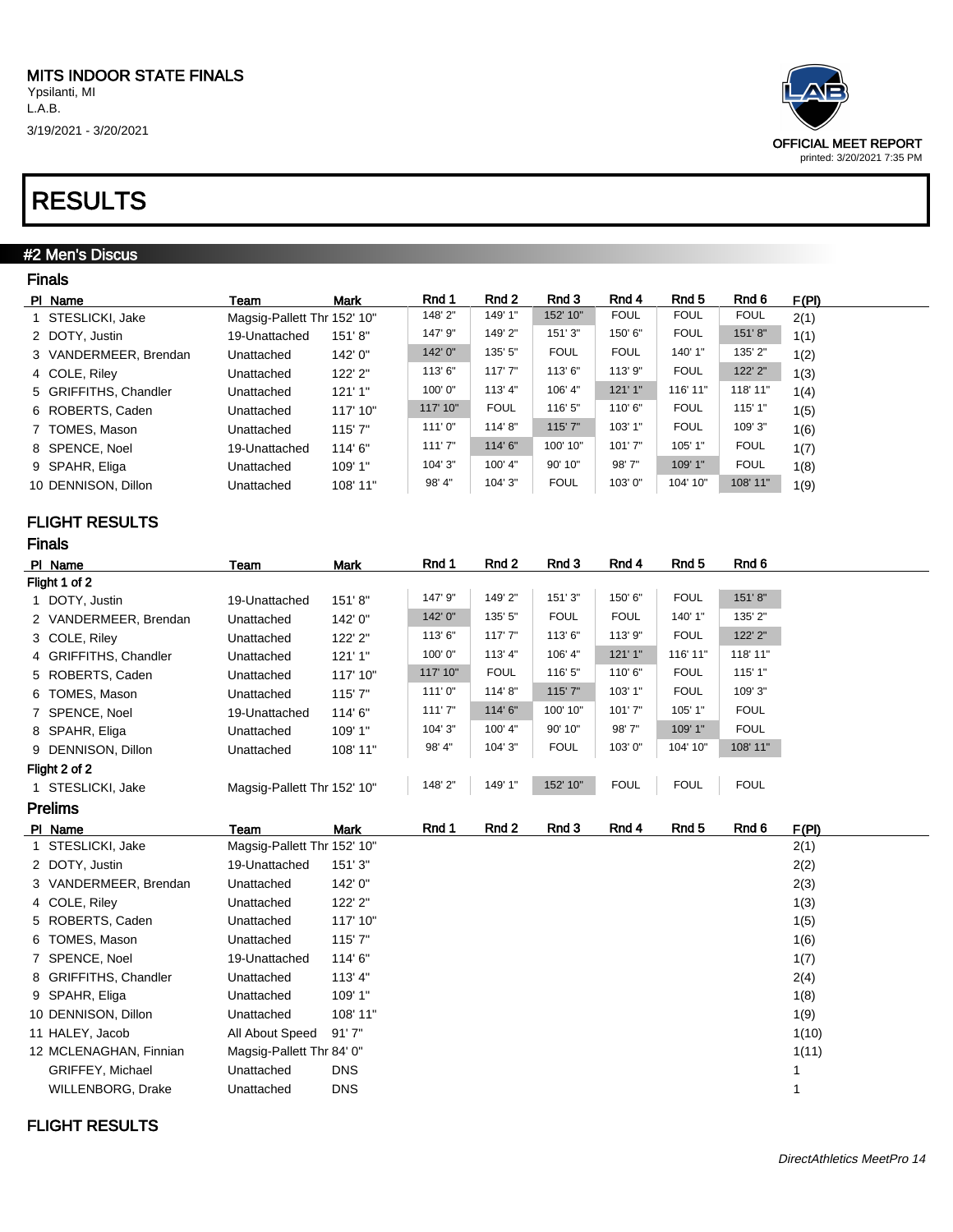| OFFICIAL MEET REPORT<br>printed: 3/20/2021 7:35 PM |
|----------------------------------------------------|

| #2 Men's Discus (cont'd)     |                             |                                |                              |                |                    |                  |        |  |
|------------------------------|-----------------------------|--------------------------------|------------------------------|----------------|--------------------|------------------|--------|--|
| <b>Prelims</b>               |                             |                                |                              |                |                    |                  |        |  |
| PI Name                      | Team                        | Rnd 1<br>Mark                  | Rnd 3<br>Rnd 2               |                | Rnd 4              | Rnd <sub>5</sub> | Rnd 6  |  |
| Flight 1 of 2                |                             |                                |                              |                |                    |                  |        |  |
| 3 COLE, Riley                | Unattached                  | 122' 2"                        |                              |                |                    |                  |        |  |
| 5 ROBERTS, Caden             | Unattached                  | 117' 10"                       |                              |                |                    |                  |        |  |
| 6 TOMES, Mason               | Unattached                  | 115'7"                         |                              |                |                    |                  |        |  |
| 7 SPENCE, Noel               | 19-Unattached               | 114' 6"                        |                              |                |                    |                  |        |  |
| 8 SPAHR, Eliga               | Unattached                  | 109' 1"                        |                              |                |                    |                  |        |  |
| 9 DENNISON, Dillon           | Unattached                  | 108' 11"                       |                              |                |                    |                  |        |  |
| 10 HALEY, Jacob              | All About Speed             | 91'7''                         |                              |                |                    |                  |        |  |
| 11 MCLENAGHAN, Finnian       | Magsig-Pallett Thr 84' 0"   |                                |                              |                |                    |                  |        |  |
| GRIFFEY, Michael             | Unattached                  | <b>DNS</b>                     |                              |                |                    |                  |        |  |
| WILLENBORG, Drake            | Unattached                  | <b>DNS</b>                     |                              |                |                    |                  |        |  |
| Flight 2 of 2                |                             |                                |                              |                |                    |                  |        |  |
| 1 STESLICKI, Jake            | Magsig-Pallett Thr 152' 10" |                                |                              |                |                    |                  |        |  |
| 2 DOTY, Justin               | 19-Unattached               | 151'3''                        |                              |                |                    |                  |        |  |
| 3 VANDERMEER, Brendan        | Unattached                  | 142' 0"                        |                              |                |                    |                  |        |  |
| 4 GRIFFITHS, Chandler        | Unattached                  | 113'4"                         |                              |                |                    |                  |        |  |
|                              |                             |                                |                              |                |                    |                  |        |  |
| #15 Women's 60 Meters        |                             |                                |                              |                |                    |                  |        |  |
| \$\$ L.A.B. Facility<br>7.65 | Jenkins, Olivia             |                                | <b>Track Life University</b> |                |                    | 2/13/2021        | L.A.B. |  |
| <b>Finals</b>                |                             |                                |                              |                |                    |                  |        |  |
| PI Name                      |                             | Team                           |                              | Time           |                    |                  |        |  |
| 1 JACKSON, Kaila             |                             | <b>Track Life University</b>   |                              | 7.40           |                    |                  |        |  |
| 2 JENKINS, Olivia            |                             | <b>Track Life University</b>   |                              | 7.57           |                    |                  |        |  |
| 3 MADISON, Chaniya           |                             | <b>Greene Steel Track Club</b> |                              | 7.73           |                    |                  |        |  |
| 4 BRIDGES, Caitlynn          |                             | Elite Performance XL           |                              | 7.85           |                    |                  |        |  |
| 5 HAWK, Allison              |                             | Unattached                     |                              | 7.94           |                    |                  |        |  |
| 6 PALMER, Lailah             |                             | Prime Time Performance Tr      |                              | 7.98           |                    |                  |        |  |
| 7 HENDERSON, Taryn           |                             | Motor City Track               |                              | 8.03           |                    |                  |        |  |
| 8 ROYSTER, Demetria          |                             | <b>Track Life University</b>   |                              | 8.17           |                    |                  |        |  |
| <b>Prelims</b>               |                             |                                |                              |                |                    |                  |        |  |
| PI Name                      |                             | Team                           |                              | Time           | H(PI)              |                  |        |  |
| 1 JACKSON, Kaila             |                             | <b>Track Life University</b>   |                              |                | $$57.43Q$ 3(1)     |                  |        |  |
| 2 JENKINS, Olivia            |                             | <b>Track Life University</b>   |                              | $$57.55Q$ 2(1) |                    |                  |        |  |
| 3 MADISON, Chaniya           |                             | Greene Steel Track Club        |                              |                | $7.68q$ 2(2)       |                  |        |  |
| 4 PALMER, Lailah             |                             | Prime Time Performance Tr      |                              |                | $7.92q$ 3(2)       |                  |        |  |
| 5 BRIDGES, Caitlynn          |                             | Elite Performance XL           |                              |                | $8.00Q \quad 1(1)$ |                  |        |  |
| 6 HENDERSON, Taryn           |                             | Motor City Track               |                              | 8.03q          | 1(2)               |                  |        |  |
| 7 HAWK, Allison              |                             | Unattached                     |                              |                | $8.06q$ 2(3)       |                  |        |  |
| 8 ROYSTER, Demetria          |                             | <b>Track Life University</b>   |                              | 8.06q          | 1(3)               |                  |        |  |
| 9 ROBERT'S, Jocelyn          |                             | Greene Steel Track Club        |                              | 8.07           | 1(4)               |                  |        |  |
| 10 MEALEY, Ella              |                             | <b>GR FIRE</b>                 |                              | 8.07           | 2(4)               |                  |        |  |
| 11 SMITH, Parys              |                             | Courageous Track Club          |                              | 8.14           | 1(5)               |                  |        |  |
| 12 MOYER, Taylor             |                             | Unattached                     |                              | 8.23           | 2(5)               |                  |        |  |
| 13 ELLSBERRY, Rakeya         |                             | Courageous Track Club          |                              | 8.30           | 3(3)               |                  |        |  |
| 14 SHEARD, Madison           |                             | <b>Track Life University</b>   |                              | 8.30           | 3(4)               |                  |        |  |
|                              |                             |                                |                              |                |                    |                  |        |  |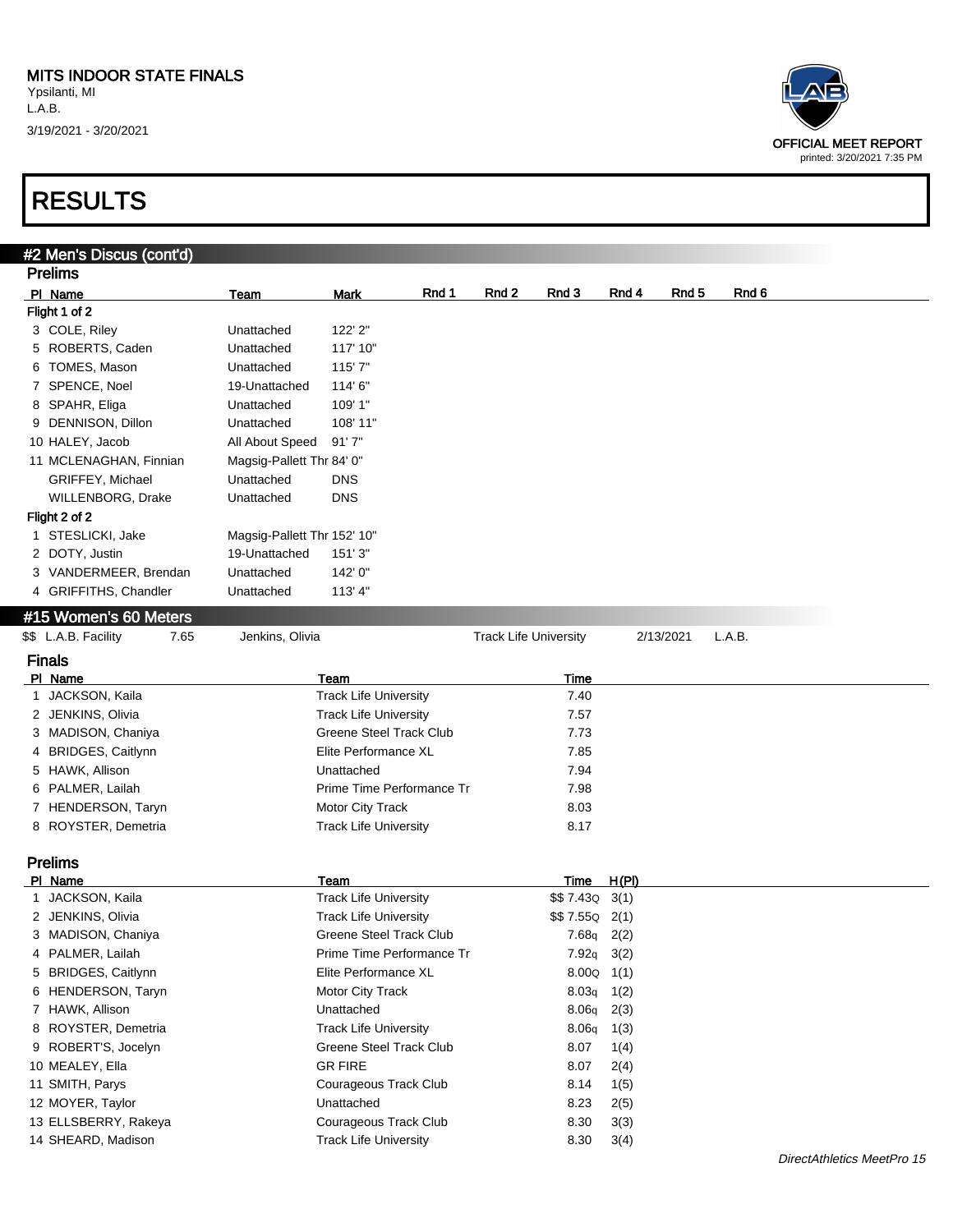

## RESULTS

| #15 Women's 60 Meters (cont'd) |                                |             |           |        |  |
|--------------------------------|--------------------------------|-------------|-----------|--------|--|
| <b>Prelims</b>                 |                                |             |           |        |  |
| PI Name                        | Team                           | <b>Time</b> | H(PI)     |        |  |
| 15 ROLAND, Jor'Dae             | All About Speed                | 8.31        | 3(5)      |        |  |
| 16 MCCASKEY, Kel'sha           | <b>Greene Steel Track Club</b> | 8.32        | 2(6)      |        |  |
| 17 BENTON, Cailyn              | Elite Performance XL           | 8.33        | 1(6)      |        |  |
| 18 BRIDGES, Chanel             | 19-Unattached                  | 8.46        | 3(6)      |        |  |
| KYLE, Taylor                   | TONE UP! Elite Track Club      | <b>DNS</b>  | 3         |        |  |
| <b>HEAT RESULTS</b>            |                                |             |           |        |  |
| <b>Prelims</b>                 |                                |             |           |        |  |
| PI Name                        | Team                           | Time        |           |        |  |
| Heat 1 of 3                    |                                |             |           |        |  |
| 1 BRIDGES, Caitlynn            | Elite Performance XL           | 8.00Q       |           |        |  |
| 2 HENDERSON, Taryn             | Motor City Track               | 8.03q       |           |        |  |
| 3 ROYSTER, Demetria            | <b>Track Life University</b>   | 8.06q       |           |        |  |
| 4 ROBERT'S, Jocelyn            | <b>Greene Steel Track Club</b> | 8.07        |           |        |  |
| 5 SMITH, Parys                 | Courageous Track Club          | 8.14        |           |        |  |
| 6 BENTON, Cailyn               | Elite Performance XL           | 8.33        |           |        |  |
| Heat 2 of 3                    |                                |             |           |        |  |
| 1 JENKINS, Olivia              | <b>Track Life University</b>   | \$\$7.55Q   |           |        |  |
| 2 MADISON, Chaniya             | <b>Greene Steel Track Club</b> | 7.68q       |           |        |  |
| 3 HAWK, Allison                | Unattached                     | 8.06q       |           |        |  |
| 4 MEALEY, Ella                 | <b>GR FIRE</b>                 | 8.07        |           |        |  |
| 5 MOYER, Taylor                | Unattached                     | 8.23        |           |        |  |
| 6 MCCASKEY, Kel'sha            | <b>Greene Steel Track Club</b> | 8.32        |           |        |  |
| Heat 3 of 3                    |                                |             |           |        |  |
| JACKSON, Kaila<br>1            | <b>Track Life University</b>   | \$\$7.43Q   |           |        |  |
| 2 PALMER, Lailah               | Prime Time Performance Tr      | 7.92q       |           |        |  |
| 3 ELLSBERRY, Rakeya            | Courageous Track Club          | 8.30        |           |        |  |
| 4 SHEARD, Madison              | <b>Track Life University</b>   | 8.30        |           |        |  |
| 5 ROLAND, Jor'Dae              | All About Speed                | 8.31        |           |        |  |
| 6 BRIDGES, Chanel              | 19-Unattached                  | 8.46        |           |        |  |
| KYLE, Taylor                   | TONE UP! Elite Track Club      | <b>DNS</b>  |           |        |  |
| #13 Women's 200 Meters         |                                |             |           |        |  |
| \$\$ L.A.B. Facility<br>24.84  | <b>Brooke Gray</b>             |             | 2/12/2021 | L.A.B. |  |
| <b>Finals</b>                  |                                |             |           |        |  |
| PI Name                        | Team                           | <b>Time</b> | H(PI)     |        |  |
| GRAY, Brooke<br>1              | <b>Track Life University</b>   | 24.60       | 2(1)      |        |  |
| 2 HAWKINS, Comari              | <b>Track Life University</b>   | 24.66       | 2(2)      |        |  |
| 3 CONDE, Fatouma               | Ann Arbor Youth Track for      | 24.66       | 2(3)      |        |  |
| ROBINSON, Mackenzie<br>4       | L.A.B. TC                      | 25.39       | 1(1)      |        |  |
| RUSH, Diamond<br>5.            | Courageous Track Club          | 25.57       | 1(2)      |        |  |
| TATUM, Kamryn<br>6             | <b>Track Life University</b>   | 25.68       | 1(3)      |        |  |
| 7 ADAMS, Aidia                 | <b>Greene Steel Track Club</b> | 25.76       | 2(4)      |        |  |
| 8 OVERGAARD, Rachel            | Ann Arbor Youth Track for      | 26.28       | 1(4)      |        |  |

#### SECTION RESULTS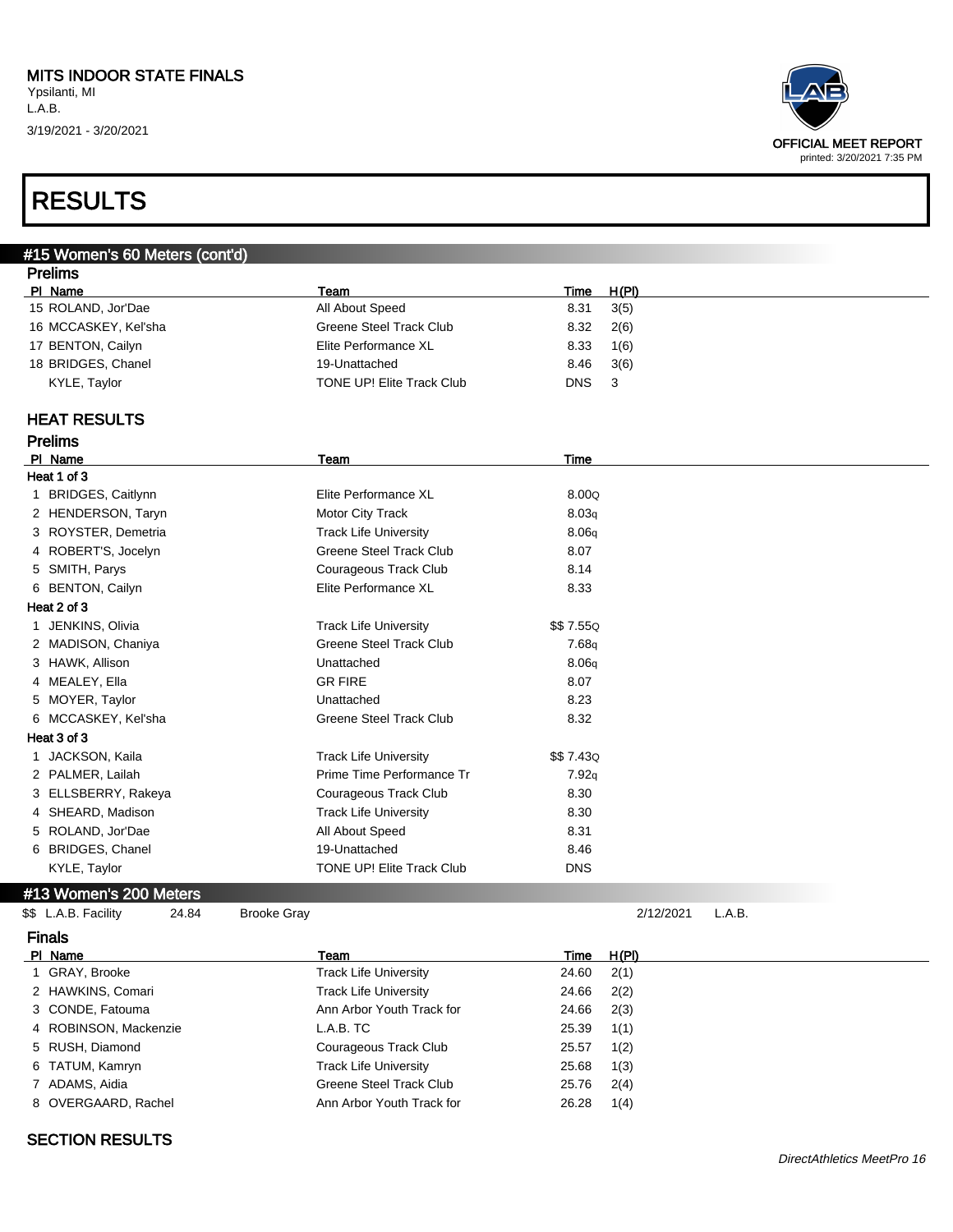### RESULTS



| #13 Women's 200 Meters (cont'd) |                                    |                     |                |
|---------------------------------|------------------------------------|---------------------|----------------|
| <b>Finals</b>                   |                                    |                     |                |
| PI Name                         | <b>Team</b>                        | Time                |                |
| Section 1 of 2                  |                                    |                     |                |
| 1 ROBINSON, Mackenzie           | L.A.B. TC                          | 25.39               |                |
| 2 RUSH, Diamond                 | Courageous Track Club              | 25.57               |                |
| 3 TATUM, Kamryn                 | <b>Track Life University</b>       | 25.68               |                |
| 4 OVERGAARD, Rachel             | Ann Arbor Youth Track for          | 26.28               |                |
| Section 2 of 2                  |                                    |                     |                |
| 1 GRAY, Brooke                  | <b>Track Life University</b>       | 24.60               |                |
| 2 HAWKINS, Comari               | <b>Track Life University</b>       | 24.66               |                |
| 3 CONDE, Fatouma                | Ann Arbor Youth Track for          | 24.66               |                |
| 4 ADAMS, Aidia                  | <b>Greene Steel Track Club</b>     | 25.76               |                |
| <b>Prelims</b>                  |                                    |                     |                |
| PI Name                         | Team                               | <b>Time</b>         | H(PI)          |
| 1 CONDE, Fatouma                | Ann Arbor Youth Track for          | 25.08Q 2(1)         |                |
| 2 HAWKINS, Comari               | <b>Track Life University</b>       | 25.09Q              | 3(1)           |
| 3 GRAY, Brooke                  | <b>Track Life University</b>       | $25.13Q \quad 4(1)$ |                |
| 4 ADAMS, Aidia                  | <b>Greene Steel Track Club</b>     | 25.55Q              | 1(1)           |
| 5 ROBINSON, Mackenzie           | L.A.B. TC                          | 25.58q              | 4(2)           |
| 6 OVERGAARD, Rachel             | Ann Arbor Youth Track for          | 25.78q              | 3(2)           |
| 7 TATUM, Kamryn                 | <b>Track Life University</b>       | 25.79q              | 3(3)           |
| 8 RUSH, Diamond                 | Courageous Track Club              | 25.84q              | 2(2)           |
| 9 WILLIAMS, Melia               | L.A.B. TC                          | 25.89q              | 1(2)           |
| 10 GRAHAM, Jayla                | <b>Track Life University</b>       | 25.99q              | 4(3)           |
| 11 TISCH, Alayna                | Unattached                         | 27.13q              | 3(4)           |
| 12 DUMAS, Rachel                | <b>Track Life University</b>       | 27.14q              | 2(3)           |
| 13 BRACEY, Alana                | <b>GR FIRE</b>                     | 27.78               | 3(5)           |
| 14 CHILTON, Lanise              | All About Speed                    | 28.73               | 4(4)           |
| 15 COATES, Iyana                | <b>Trojan Athletics Track Club</b> | 28.79               | 2(4)           |
| 16 BRANDON, Alleta              | All About Speed                    | 28.85               | 1(3)           |
| GASKIN, Lauryn                  | TONE UP! Elite Track Club          | DNS                 | $\mathbf{1}$   |
| WILLIAMS, MaKayla               | 19-Unattached                      | <b>DNS</b>          | $\overline{c}$ |
| JOHNSON, Camani                 | Unattached                         | <b>DNS</b>          | $\overline{4}$ |
| <b>HEAT RESULTS</b>             |                                    |                     |                |
| <b>Prelims</b>                  |                                    |                     |                |
| PI Name                         | Team                               | Time                |                |
| Heat 1 of 4                     |                                    |                     |                |
| 1 ADAMS, Aidia                  | <b>Greene Steel Track Club</b>     | 25.55Q              |                |
| 2 WILLIAMS, Melia               | L.A.B. TC                          | 25.89q              |                |
| 3 BRANDON, Alleta               | All About Speed                    | 28.85               |                |
| GASKIN, Lauryn                  | TONE UP! Elite Track Club          | <b>DNS</b>          |                |

#### Heat 2 of 4

1 CONDE, Fatouma **Ann Arbor Youth Track for** 25.08Q

2 RUSH, Diamond Courageous Track Club 25.84q

3 DUMAS, Rachel **Track Life University** 27.14q

4 COATES, Iyana **Trojan Athletics Track Club** 28.79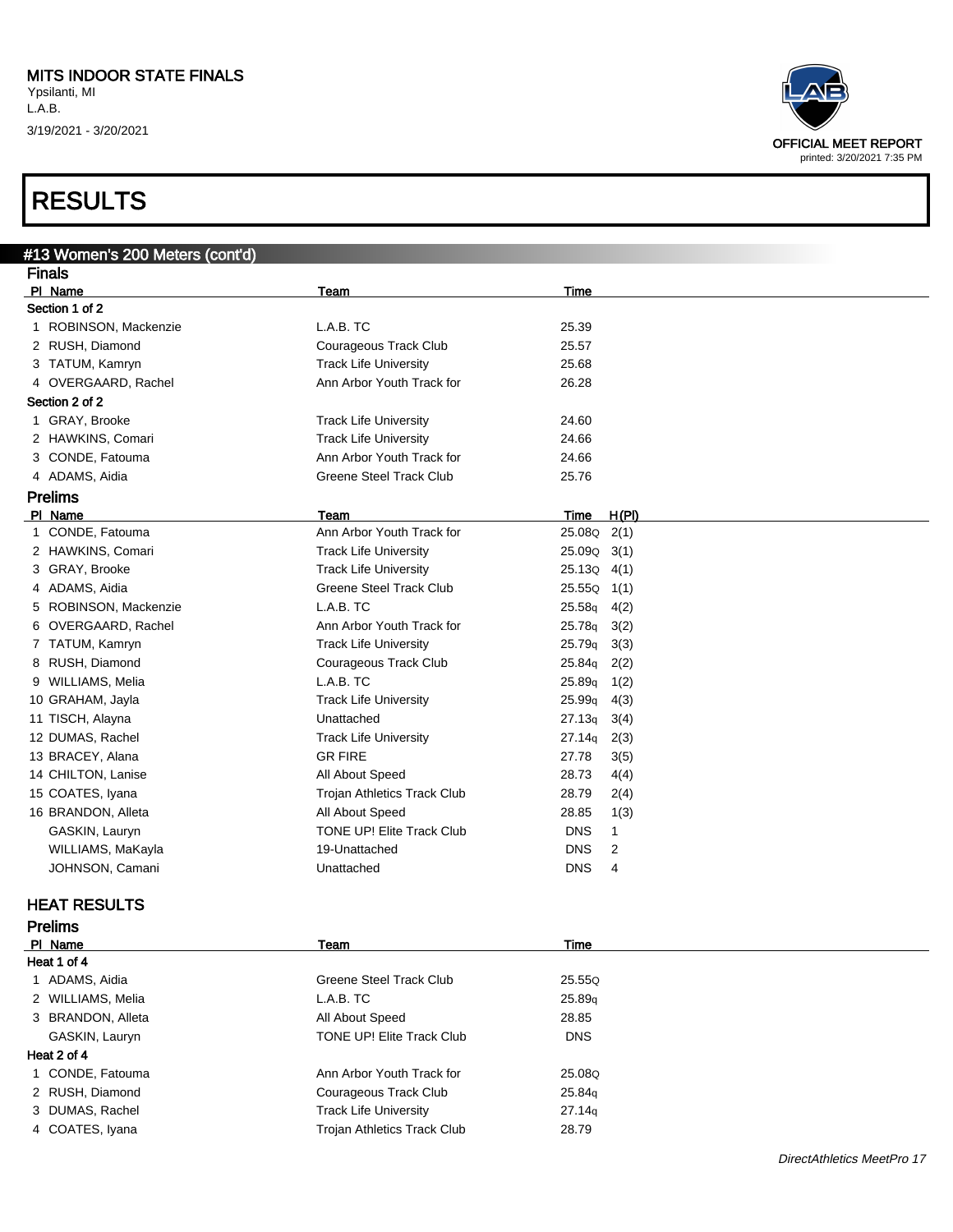

| #13 Women's 200 Meters (cont'd) |                              |                       |              |        |  |
|---------------------------------|------------------------------|-----------------------|--------------|--------|--|
| <b>Prelims</b>                  |                              |                       |              |        |  |
| PI Name                         | Team                         | Time                  |              |        |  |
| WILLIAMS, MaKayla               | 19-Unattached                | <b>DNS</b>            |              |        |  |
| Heat 3 of 4                     |                              |                       |              |        |  |
| 1 HAWKINS, Comari               | <b>Track Life University</b> | 25.09Q                |              |        |  |
| 2 OVERGAARD, Rachel             | Ann Arbor Youth Track for    | 25.78g                |              |        |  |
| 3 TATUM, Kamryn                 | <b>Track Life University</b> | 25.79q                |              |        |  |
| 4 TISCH, Alayna                 | Unattached                   | 27.13q                |              |        |  |
| BRACEY, Alana<br>5              | <b>GR FIRE</b>               | 27.78                 |              |        |  |
| Heat 4 of 4                     |                              |                       |              |        |  |
| 1 GRAY, Brooke                  | <b>Track Life University</b> | 25.13Q                |              |        |  |
| 2 ROBINSON, Mackenzie           | L.A.B. TC                    | 25.58q                |              |        |  |
| 3 GRAHAM, Jayla                 | <b>Track Life University</b> | 25.99q                |              |        |  |
| 4 CHILTON, Lanise               | All About Speed              | 28.73                 |              |        |  |
| JOHNSON, Camani                 | Unattached                   | <b>DNS</b>            |              |        |  |
|                                 |                              |                       |              |        |  |
| #19 Women's 400 Meters          |                              |                       |              |        |  |
| \$\$ L.A.B. Facility<br>54.85   | Roundtree, Jada              | Motor City Track Club | 2/13/2021    | L.A.B. |  |
| PI Name                         | Team                         | Time                  | <u>H(PI)</u> |        |  |
| 1 ROUNDTREE, Jada               | Motor City Track             | \$\$54.59             | 4(1)         |        |  |
| 2 BURR, Leeah                   | <b>Track Life University</b> | 55.07                 | 4(2)         |        |  |
| 3 TODD, Tamyra                  | Motor City Track             | 57.28                 | 4(3)         |        |  |
| SULLIVAN, Mackenzie<br>4        | Michigan Racers              | 58.29                 | 3(1)         |        |  |
| 5 WILSON, Alexys                | L.A.B. TC                    | 58.38                 | 3(2)         |        |  |
| 6 DAMLI, Reem                   | Prime Time Performance Tr    | 58.83                 | 3(3)         |        |  |
| 7 GEORGIADIS, Mya               | Ann Arbor Youth Track for    | 58.95                 | 4(4)         |        |  |
| 8 BICKERDT, Lauren              | <b>Track Life University</b> | 59.59                 | 2(1)         |        |  |
| 9 JOHNSON, DeAjene              | <b>Track Life University</b> | 1:01.23               | 2(2)         |        |  |
| 10 POWERS, Reese                | 19-Unattached                | 1:01.79               | 3(4)         |        |  |
| 11 GIZA, Olivia                 | All About Speed              | 1:02.27               | 2(3)         |        |  |
| 12 SHAKOOR, Lianna              | Michigan Racers              | 1:02.55               | 2(4)         |        |  |
| 13 FINCH, Kevina                | Peoples Choice Track Club    | 1:02.99               | 1(1)         |        |  |
| 14 GARDNER, Ella                | Unattached                   | 1:03.01               | 4(5)         |        |  |
| 15 GREENE, Brenasiaha           | Greene Steel Track Club      | 1:03.18               | 3(5)         |        |  |
| 16 AIBANA, Taylor               | Michigan Mustangs TC         | 1:03.65               | 1(2)         |        |  |
| 17 COWLES, Kynzee               | <b>Track Life University</b> | 1:04.13               | 1(3)         |        |  |
| 18 ALLEN, Kai                   | Courageous Track Club        | 1:04.59               | 1(4)         |        |  |
| 19 OBI, Christabelle            | Ann Arbor Youth Track for    | 1:05.08               | 2(5)         |        |  |
| 20 JOHNSON, Caprice             | Peoples Choice Track Club    | 1:05.81               | 1(5)         |        |  |
|                                 |                              |                       |              |        |  |
| <b>SECTION RESULTS</b>          |                              |                       |              |        |  |
| PI Name                         | Team                         | Time                  |              |        |  |
| Section 1 of 4                  |                              |                       |              |        |  |
| 1 FINCH, Kevina                 | Peoples Choice Track Club    | 1:02.99               |              |        |  |
| 2 AIBANA, Taylor                | Michigan Mustangs TC         | 1:03.65               |              |        |  |
| 3 COWLES, Kynzee                | <b>Track Life University</b> | 1:04.13               |              |        |  |
| 4 ALLEN, Kai                    | Courageous Track Club        | 1:04.59               |              |        |  |
| 5 JOHNSON, Caprice              | Peoples Choice Track Club    | 1:05.81               |              |        |  |
|                                 |                              |                       |              |        |  |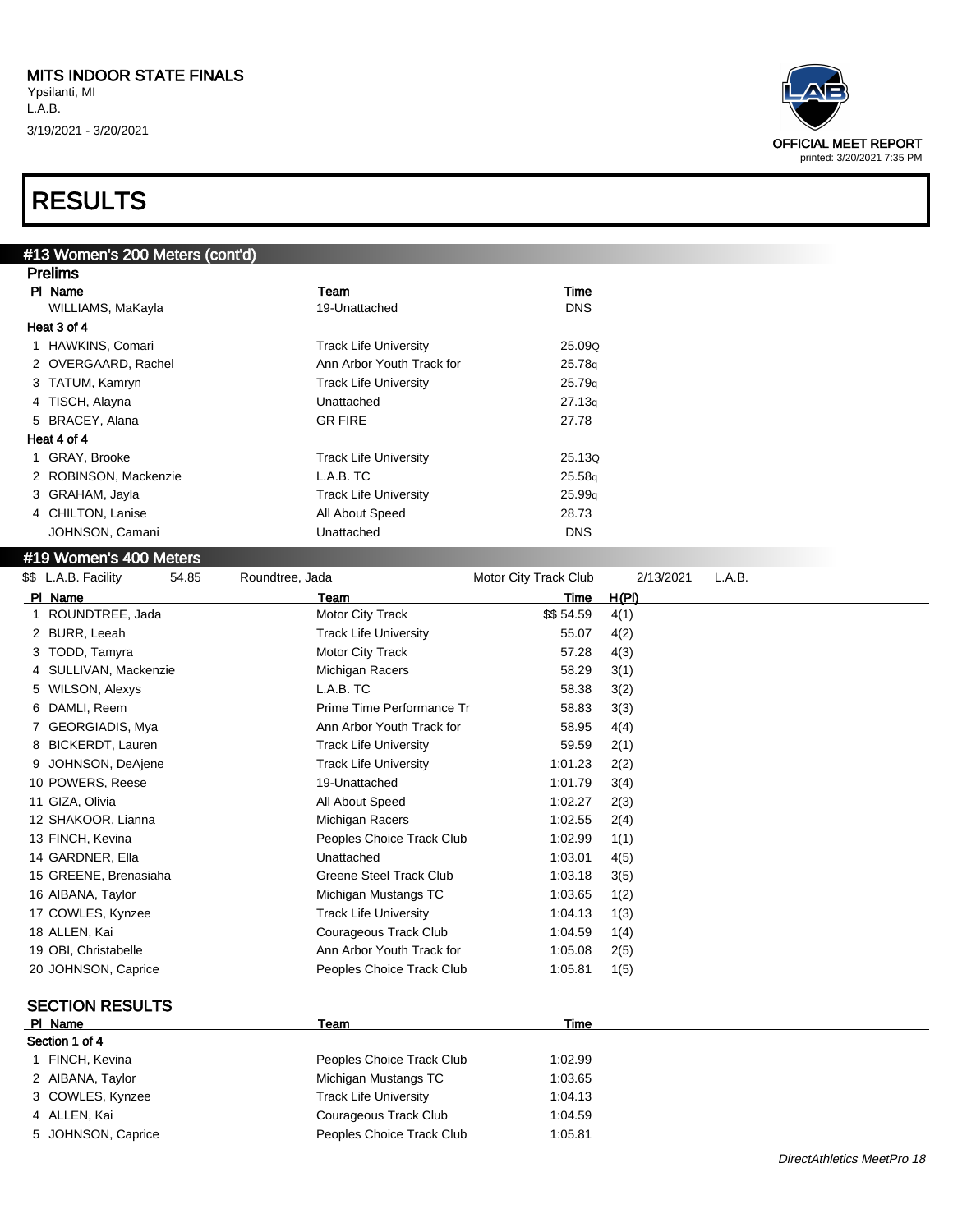|    | #19 Women's 400 Meters (cont'd) |                                |             |           |        |  |  |  |
|----|---------------------------------|--------------------------------|-------------|-----------|--------|--|--|--|
|    | PI Name                         | Team                           | <b>Time</b> |           |        |  |  |  |
|    | Section 2 of 4                  |                                |             |           |        |  |  |  |
| 1. | <b>BICKERDT, Lauren</b>         | <b>Track Life University</b>   | 59.59       |           |        |  |  |  |
|    | 2 JOHNSON, DeAjene              | <b>Track Life University</b>   | 1:01.23     |           |        |  |  |  |
|    | 3 GIZA, Olivia                  | All About Speed                | 1:02.27     |           |        |  |  |  |
|    | 4 SHAKOOR, Lianna               | Michigan Racers                | 1:02.55     |           |        |  |  |  |
|    | 5 OBI, Christabelle             | Ann Arbor Youth Track for      | 1:05.08     |           |        |  |  |  |
|    | Section 3 of 4                  |                                |             |           |        |  |  |  |
|    | 1 SULLIVAN, Mackenzie           | Michigan Racers                | 58.29       |           |        |  |  |  |
|    | 2 WILSON, Alexys                | L.A.B. TC                      | 58.38       |           |        |  |  |  |
|    | 3 DAMLI, Reem                   | Prime Time Performance Tr      | 58.83       |           |        |  |  |  |
|    | 4 POWERS, Reese                 | 19-Unattached                  | 1:01.79     |           |        |  |  |  |
|    | 5 GREENE, Brenasiaha            | <b>Greene Steel Track Club</b> | 1:03.18     |           |        |  |  |  |
|    | Section 4 of 4                  |                                |             |           |        |  |  |  |
|    | 1 ROUNDTREE, Jada               | Motor City Track               | \$\$54.59   |           |        |  |  |  |
|    | 2 BURR, Leeah                   | <b>Track Life University</b>   | 55.07       |           |        |  |  |  |
|    | 3 TODD, Tamyra                  | Motor City Track               | 57.28       |           |        |  |  |  |
|    | 4 GEORGIADIS, Mya               | Ann Arbor Youth Track for      | 58.95       |           |        |  |  |  |
|    | 5 GARDNER, Ella                 | Unattached                     | 1:03.01     |           |        |  |  |  |
|    | #21 Women's 800 Meters          |                                |             |           |        |  |  |  |
|    | \$\$ L.A.B. Facility<br>2:19.73 | Amelia Gouin                   |             | 2/12/2021 | L.A.B. |  |  |  |
|    | PI Name                         | Team                           | Time        | H(PI)     |        |  |  |  |

| PI Name                    | Team                         | Time         | H(PI) |
|----------------------------|------------------------------|--------------|-------|
| KING, Kylee<br>1           | Motor City Track             | \$\$ 2:17.25 | 2(1)  |
| 2 GOUIN, Amelia            | Unattached                   | \$\$ 2:18.22 | 2(2)  |
| SCHEFFLER, Payton<br>3     | 19-Unattached                | 2:22.93      | 2(3)  |
| COYNE, Sarah<br>4          | L.A.B. TC                    | 2:23.77      | 2(4)  |
| <b>BEECK, Valerie</b><br>5 | Chariots Of Fire Running A   | 2:23.99      | 1(1)  |
| PICARD, Karissa<br>6       | 19-Unattached                | 2:24.24      | 2(5)  |
| DENVER, Jessica            | Michigan Racers              | 2.24.74      | 2(6)  |
| COWLES, Kynnedee<br>8      | <b>Track Life University</b> | 2:25.75      | 2(7)  |
| SANDOVAL, Kailee<br>9      | Unattached                   | 2:26.78      | 1(2)  |
| 10 THOMAS, Emma            | <b>Track Life University</b> | 2:29.55      | 1(3)  |
| 11 STAUFFER, Kaitlynne     | Elite Performance XL         | 2:29.69      | 1(4)  |
| 12 HANSEN, Kiera           | Unattached                   | 2:30.31      | 2(8)  |
| 13 BELMONT, Mariah         | Unattached                   | 2:32.98      | 1(5)  |
| 14 MOORE, Mallory          | Michigan Racers              | 2:38.67      | 1(6)  |
| 15 MARKS, Jalia            | Elite Performance XL         | 2:42.16      | 1(7)  |
| <b>SECTION RESULTS</b>     |                              |              |       |
| PI Name                    | Team                         | Time         |       |
| Section 1 of 2             |                              |              |       |
| <b>BEECK, Valerie</b>      | Chariots Of Fire Running A   | 2:23.99      |       |
| 2 SANDOVAL, Kailee         | Unattached                   | 2:26.78      |       |
| THOMAS, Emma<br>3          | <b>Track Life University</b> | 2:29.55      |       |
| STAUFFER, Kaitlynne        | Elite Performance XL         | 2:29.69      |       |
| <b>BELMONT, Mariah</b>     | Unattached                   | 2:32.98      |       |
| MOORE, Mallory<br>6.       | Michigan Racers              | 2:38.67      |       |

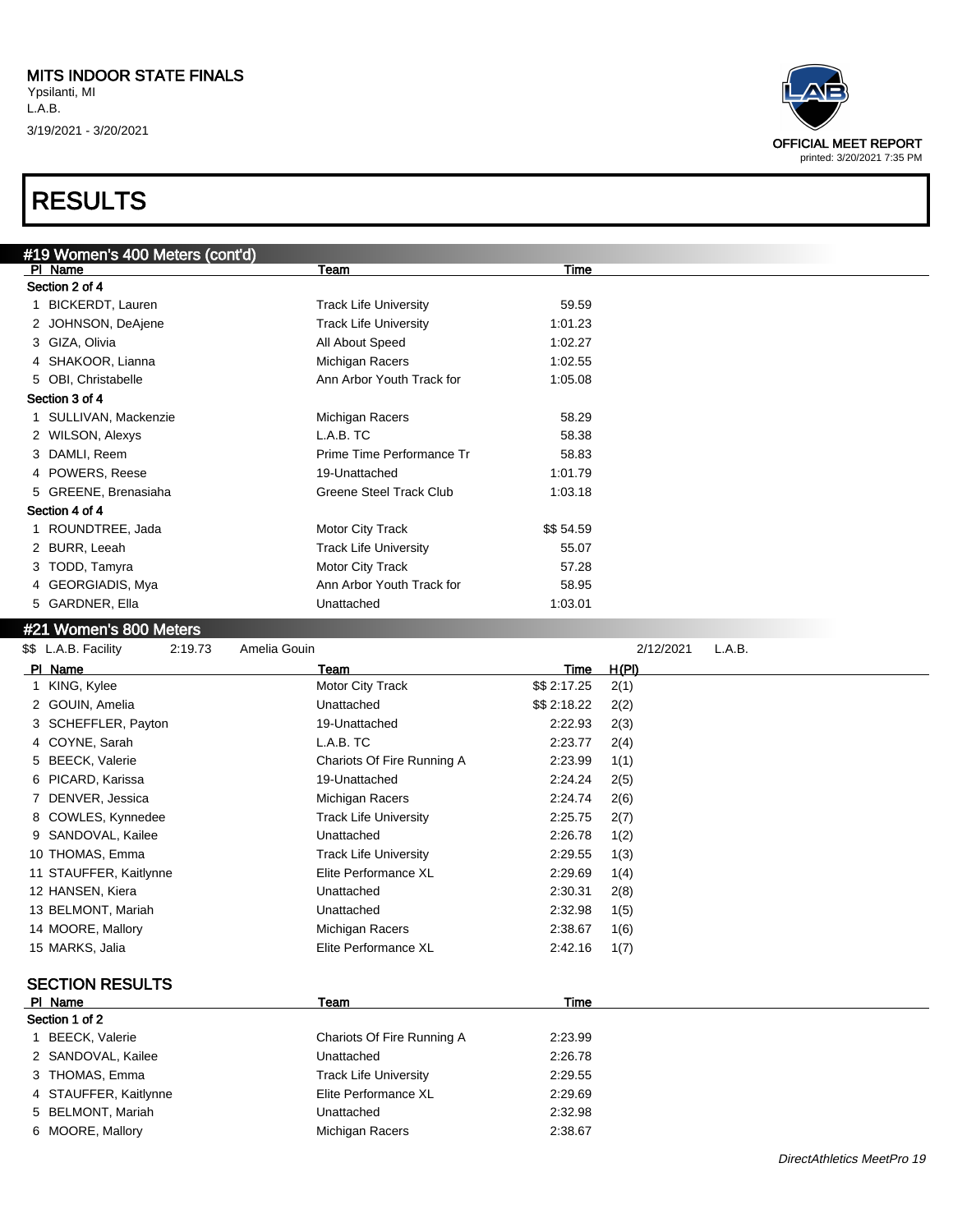

| #21 Women's 800 Meters (cont'd)                         |                              |              |           |        |
|---------------------------------------------------------|------------------------------|--------------|-----------|--------|
| PI Name                                                 | Team                         | Time         |           |        |
| 7 MARKS, Jalia                                          | Elite Performance XL         | 2:42.16      |           |        |
| Section 2 of 2                                          |                              |              |           |        |
| 1 KING, Kylee                                           | Motor City Track             | \$\$ 2:17.25 |           |        |
| 2 GOUIN, Amelia                                         | Unattached                   | \$\$ 2:18.22 |           |        |
| 3 SCHEFFLER, Payton                                     | 19-Unattached                | 2:22.93      |           |        |
| 4 COYNE, Sarah                                          | L.A.B. TC                    | 2:23.77      |           |        |
| 5 PICARD, Karissa                                       | 19-Unattached                | 2:24.24      |           |        |
| 6 DENVER, Jessica                                       | Michigan Racers              | 2:24.74      |           |        |
| 7 COWLES, Kynnedee                                      | <b>Track Life University</b> | 2:25.75      |           |        |
| 8 HANSEN, Kiera                                         | Unattached                   | 2:30.31      |           |        |
| #27 Women's 1600 Meters                                 |                              |              |           |        |
| \$\$ L.A.B. Facility<br>5:07.93<br>Peters, Lindsey      |                              | Unattached   | 2/13/2021 | L.A.B. |
| PI Name                                                 | Team                         | Time         |           |        |
| 1 CHMIELEWSKI, Allison                                  | Chariots Of Fire Running A   | \$\$4:59.18  |           |        |
| 2 NOVAK, Sophie                                         | Unattached                   | \$\$5:03.05  |           |        |
| 3 VOETBERG, Ellie                                       | Unattached                   | 5:11.16      |           |        |
| 4 VOJINOV, Briana                                       | Unattached                   | 5:11.44      |           |        |
| 5 WALL, Chloe                                           | Elite Performance XL         | 5:13.54      |           |        |
| 6 DEIGHAN, Haley                                        | Unattached                   | 5:15.53      |           |        |
| ZDANKIEWICZ, Grace                                      | Unattached                   | 5:17.43      |           |        |
| 8 BERRIDGE, Brooke                                      | 19-Unattached                | 5:21.48      |           |        |
| 9 SANOK DUFALLO, Sylvie                                 | Purple Track Club            | 5:24.73      |           |        |
| 10 KNOLL, Delaney                                       | Unattached                   | 5:26.53      |           |        |
| 11 OSTERBERG, Madison                                   | Unattached                   | 5:31.00      |           |        |
| 12 STOREY, Sarah                                        | Unattached                   | 5:31.46      |           |        |
| 13 COOPER, Emily                                        | Purple Track Club            | 5:31.55      |           |        |
|                                                         |                              |              |           |        |
| #7 Women's 3200 Meters                                  |                              |              |           |        |
| \$\$ L.A.B. Facility<br>Allison Chmielewski<br>10:55.84 |                              |              | 2/13/2021 | L.A.B. |
|                                                         |                              |              |           |        |

| \$\$ L.A.B. Facility<br>10:55.84 | Allison Chmielewski        |          | 2/13/2021<br>L.A.B. |  |
|----------------------------------|----------------------------|----------|---------------------|--|
| PI Name                          | Team                       | Time     |                     |  |
| 1 HARBERTS, Jayden               | 16Ways Track Club          | 11:08.77 |                     |  |
| 2 THOMAS, Lola                   | All About Speed            | 11:16.12 |                     |  |
| 3 RICHMOND, Mary                 | Unattached                 | 11:24.16 |                     |  |
| 4 KELLY, Mylie                   | Unattached                 | 11:32.84 |                     |  |
| 5 MYZIUK, Emma                   | Zar                        | 12:13.17 |                     |  |
| 6 WONG, Faylinn                  | 19-Unattached              | 12:15.86 |                     |  |
| 7 KRUG, Trilian                  | Unattached                 | 12:38.89 |                     |  |
| 8 ELLIOTT, Annalise Elliott      | Unattached                 | 12:39.55 |                     |  |
| 9 OTTO, Maggie                   | West Michigan Harriers     | 12:44.20 |                     |  |
| 10 ANGUS, Seren                  | Unattached                 | 12:59.36 |                     |  |
| 11 MOORE, Genevieve              | Chariots Of Fire Running A | 13:12.39 |                     |  |
| 12 SCOTT-FARNSWORTH, Faye        | Chariots Of Fire Running A | 13:16.04 |                     |  |
| 13 KAUSE, Julia                  | Unattached                 | 13:35.02 |                     |  |
| 14 BERRY, Marla                  | Unattached                 | 14:03.62 |                     |  |
|                                  |                            |          |                     |  |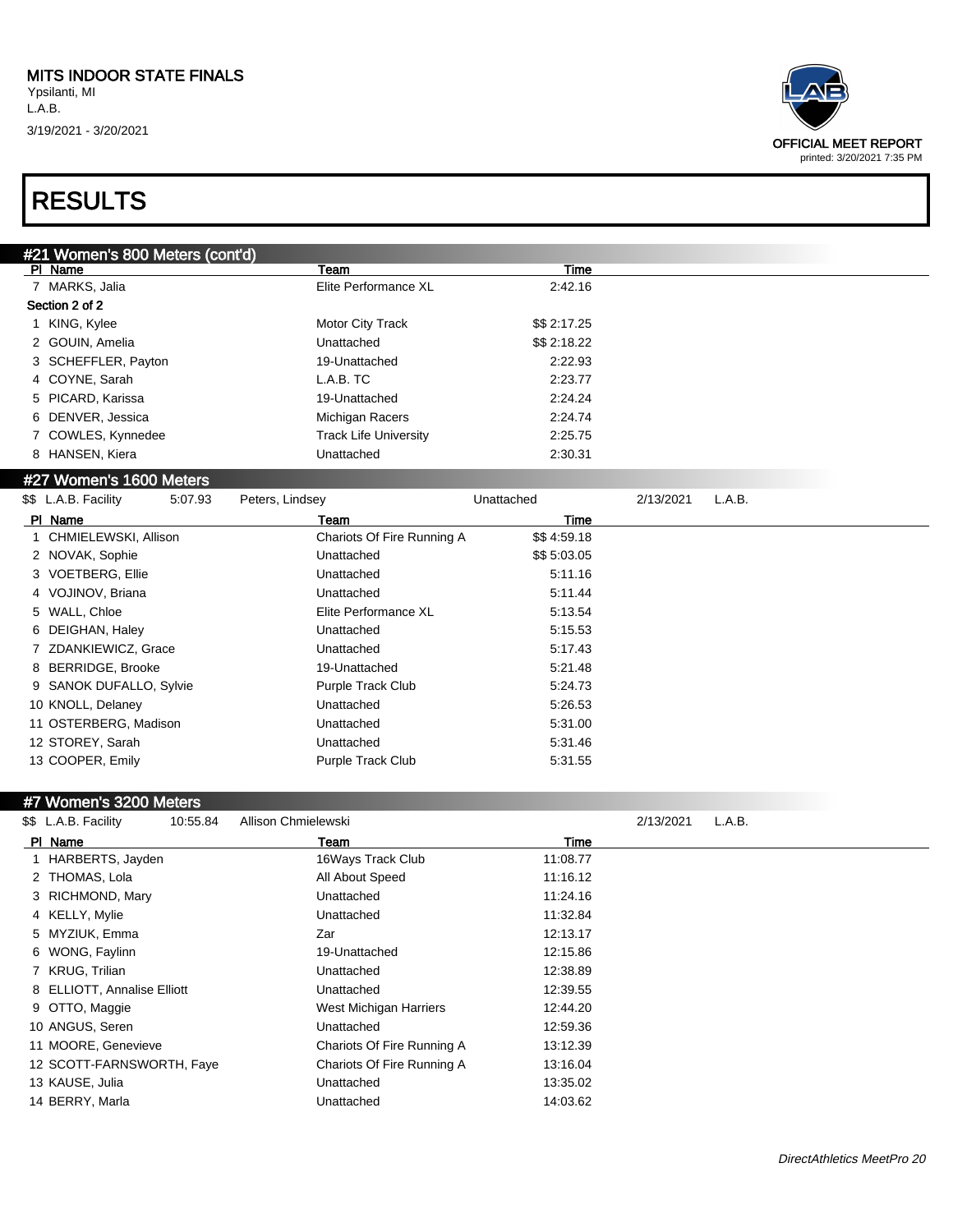#### MITS INDOOR STATE FINALS

Ypsilanti, MI L.A.B. 3/19/2021 - 3/20/2021

| #17 Women's 60m Hurdles      |                                |                |           |        |
|------------------------------|--------------------------------|----------------|-----------|--------|
| \$\$ L.A.B. Facility<br>8.96 | Waldron, Nonah                 | Unattached     | 2/13/2021 | L.A.B. |
| <b>Finals</b>                |                                |                |           |        |
| PI Name                      | Team                           | Time           |           |        |
| 1 WALDRON, Nonah             | Motor City Track               | 8.66           |           |        |
| 2 MCSWAIN, Kay-Lee           | Ann Arbor Youth Track for      | 9.07           |           |        |
| 3 COLLETT, Grace             | Unattached                     | 9.16           |           |        |
| 4 MILES, Emon                | Motor City Track               | 9.17           |           |        |
| 5 ROUNDTREE, Morgan          | <b>Motor City Track</b>        | 9.24           |           |        |
| 6 FREEMAN, Kaya              | Elite Performance XL           | 9.39           |           |        |
| 7 JOHNSON, Kennedy           | Courageous Track Club          | 9.43           |           |        |
| 8 FUSH, Abby                 | Michigan Racers                | 9.72           |           |        |
| <b>Prelims</b>               |                                |                |           |        |
| PI Name                      | <b>Team</b>                    | Time           | H(PI)     |        |
| 1 WALDRON, Nonah             | Motor City Track               | $8.99Q$ $3(1)$ |           |        |
| 2 COLLETT, Grace             | Unattached                     | $9.11q$ 3(2)   |           |        |
| 3 ROUNDTREE, Morgan          | Motor City Track               | $9.26Q$ $2(1)$ |           |        |
| 4 MILES, Emon                | Motor City Track               | 9.34Q          | 1(1)      |        |
| 5 MCSWAIN, Kay-Lee           | Ann Arbor Youth Track for      | 9.39q          | 1(2)      |        |
| 6 FREEMAN, Kaya              | Elite Performance XL           | 9.39q          | 2(2)      |        |
| 7 FUSH, Abby                 | Michigan Racers                | 9.71q          | 1(3)      |        |
| 8 JOHNSON, Kennedy           | <b>Courageous Track Club</b>   | 9.77q          | 3(3)      |        |
| 9 VANNOY, Carrie             | Motor City Track               | 9.86           | 1(4)      |        |
| 10 BURGARD, Lauren           | <b>Greene Steel Track Club</b> | 9.94           | 1(5)      |        |
| 11 SLAYBACK, Lynea           | Unattached                     | 10.05          | 2(3)      |        |
| 12 MARKS, Amari              | Elite Performance XL           | 10.19          | 3(4)      |        |
| 13 MAPP, Drelin              | Motor City Track               | 10.22          | 2(4)      |        |
| 14 COEN, Allison             | Elite Performance XL           | 10.55          | 3(5)      |        |
| 15 GONCALVES, Maya           | L.A.B. TC                      | 10.74          | 2(5)      |        |
| 16 JUDD, Theresa             | Unattached                     | 10.82          | 1(6)      |        |
| 17 JACKEL, Grace             | Purple Track Club              | 11.01          | 3(6)      |        |
| 18 VALTADOROS, Melanie       | <b>Purple Track Club</b>       | 11.02          | 1(7)      |        |
| 19 KOEHLR, Allison           | L.A.B. TC                      | 11.73          | 3(7)      |        |
| LEONHARD, Cate               | Unattached                     | <b>DNS</b>     | 2         |        |
| MACIAS, Melanie              | L.A.B. TC                      | <b>DNS</b>     | 2         |        |
| <b>BOWEN, Gabrielle</b>      | Michigan Racers                | <b>DNS</b>     | 3         |        |
| <b>HEAT RESULTS</b>          |                                |                |           |        |
| <b>Prelims</b>               |                                |                |           |        |

| PI Name            | Team                      | Time  |
|--------------------|---------------------------|-------|
| Heat 1 of 3        |                           |       |
| 1 MILES, Emon      | Motor City Track          | 9.34Q |
| 2 MCSWAIN, Kay-Lee | Ann Arbor Youth Track for | 9.39q |
| 3 FUSH, Abby       | Michigan Racers           | 9.71q |
| 4 VANNOY, Carrie   | Motor City Track          | 9.86  |
| 5 BURGARD, Lauren  | Greene Steel Track Club   | 9.94  |
| 6 JUDD, Theresa    | Unattached                | 10.82 |

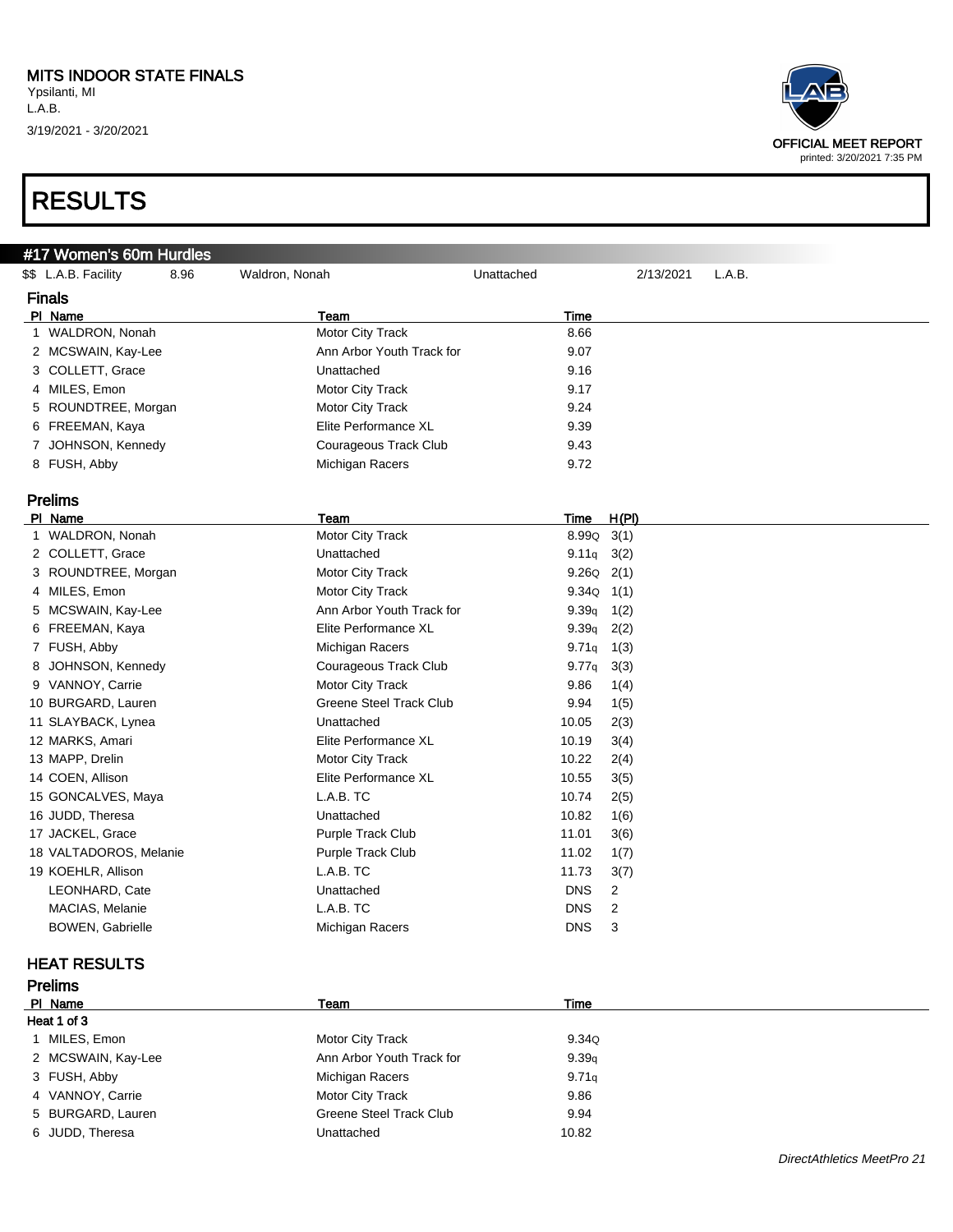#17 Women's 60m Hurdles (cont'd)

L.A.B. 3/19/2021 - 3/20/2021





| <b>Prelims</b>             |                       |             |  |
|----------------------------|-----------------------|-------------|--|
| PI Name                    | Team                  | <b>Time</b> |  |
| 7 VALTADOROS, Melanie      | Purple Track Club     | 11.02       |  |
| Heat 2 of 3                |                       |             |  |
| 1 ROUNDTREE, Morgan        | Motor City Track      | 9.26Q       |  |
| 2 FREEMAN, Kaya            | Elite Performance XL  | 9.39q       |  |
| 3 SLAYBACK, Lynea          | Unattached            | 10.05       |  |
| 4 MAPP, Drelin             | Motor City Track      | 10.22       |  |
| 5 GONCALVES, Maya          | L.A.B. TC             | 10.74       |  |
| LEONHARD, Cate             | Unattached            | <b>DNS</b>  |  |
| MACIAS, Melanie            | L.A.B. TC             | <b>DNS</b>  |  |
| Heat 3 of 3                |                       |             |  |
| 1 WALDRON, Nonah           | Motor City Track      | 8.99Q       |  |
| 2 COLLETT, Grace           | Unattached            | 9.11q       |  |
| 3 JOHNSON, Kennedy         | Courageous Track Club | 9.77q       |  |
| 4 MARKS, Amari             | Elite Performance XL  | 10.19       |  |
| 5 COEN, Allison            | Elite Performance XL  | 10.55       |  |
| 6 JACKEL, Grace            | Purple Track Club     | 11.01       |  |
| 7 KOEHLR, Allison          | L.A.B. TC             | 11.73       |  |
| <b>BOWEN, Gabrielle</b>    | Michigan Racers       | <b>DNS</b>  |  |
| #23 Women's 4 x 200m Relay |                       |             |  |

| \$\$ L.A.B. Facility<br>1:42.01 |                        | <b>Track Life University</b> |             | 2/20/2021 | L.A.B. |
|---------------------------------|------------------------|------------------------------|-------------|-----------|--------|
| PI Team                         |                        |                              | <b>Time</b> | H(PI)     |        |
| 1 Track Life University (A)     |                        |                              | 1:42.84     | 2(1)      |        |
| 1) TATUM, Kamryn                | 2) JENKINS, Olivia     |                              |             |           |        |
| 3) GRAY, Brooke                 | 4) JACKSON, Kaila      |                              |             |           |        |
| 2 Track Life University (B)     |                        |                              | 1:43.14     | 2(2)      |        |
| 1) DUMAS, Rachel                | 2) GRAHAM, Jayla       |                              |             |           |        |
| 3) HAWKINS, Comari              | 4) BURR, Leeah         |                              |             |           |        |
| 3 Greene Steel Track Club (A)   |                        |                              | 1:49.18     | 1(1)      |        |
| 1) ADAMS, Aidia                 | 2) MADISON, Chaniya    |                              |             |           |        |
| 3) GREENE, Brenasiaha           | 4) MCCASKEY, Kelsha    |                              |             |           |        |
| 4 Courageous Track Club (A)     |                        |                              | 1:50.42     | 2(3)      |        |
| 1) JOHNSON, Lindsay             | 2) JOHNSON, Kennedy    |                              |             |           |        |
| 3) ELLSBERRY, Rakeya            | 4) RUSH, Diamond       |                              |             |           |        |
| 5 Michigan Racers (A)           |                        |                              | 1:51.99     | 2(4)      |        |
| 1) SULLIVAN, Mackenzie          | 2) SHAKOOR, Lianna     |                              |             |           |        |
| 3) FUSH, Abby                   | 4) DENVER, Jessica     |                              |             |           |        |
| 6 Elite Performance XL (A)      |                        |                              | 1:52.01     | 1(2)      |        |
| 1) LEAK-HARBOUR, Har'Mani       | 2) MARKS, Amari        |                              |             |           |        |
| 3) LEWIS, Hailey                | 4) BRIDGES, Caitlynn   |                              |             |           |        |
| 7 All About Speed (A)           |                        |                              | 1:53.23     | 1(3)      |        |
| 1) CHILTON, Lanise              | 2) RICHARDS, Linnearia |                              |             |           |        |
| 3) BRANDON, Alleta              | 4) ROLAND, Jor'Dae     |                              |             |           |        |
|                                 |                        |                              |             |           |        |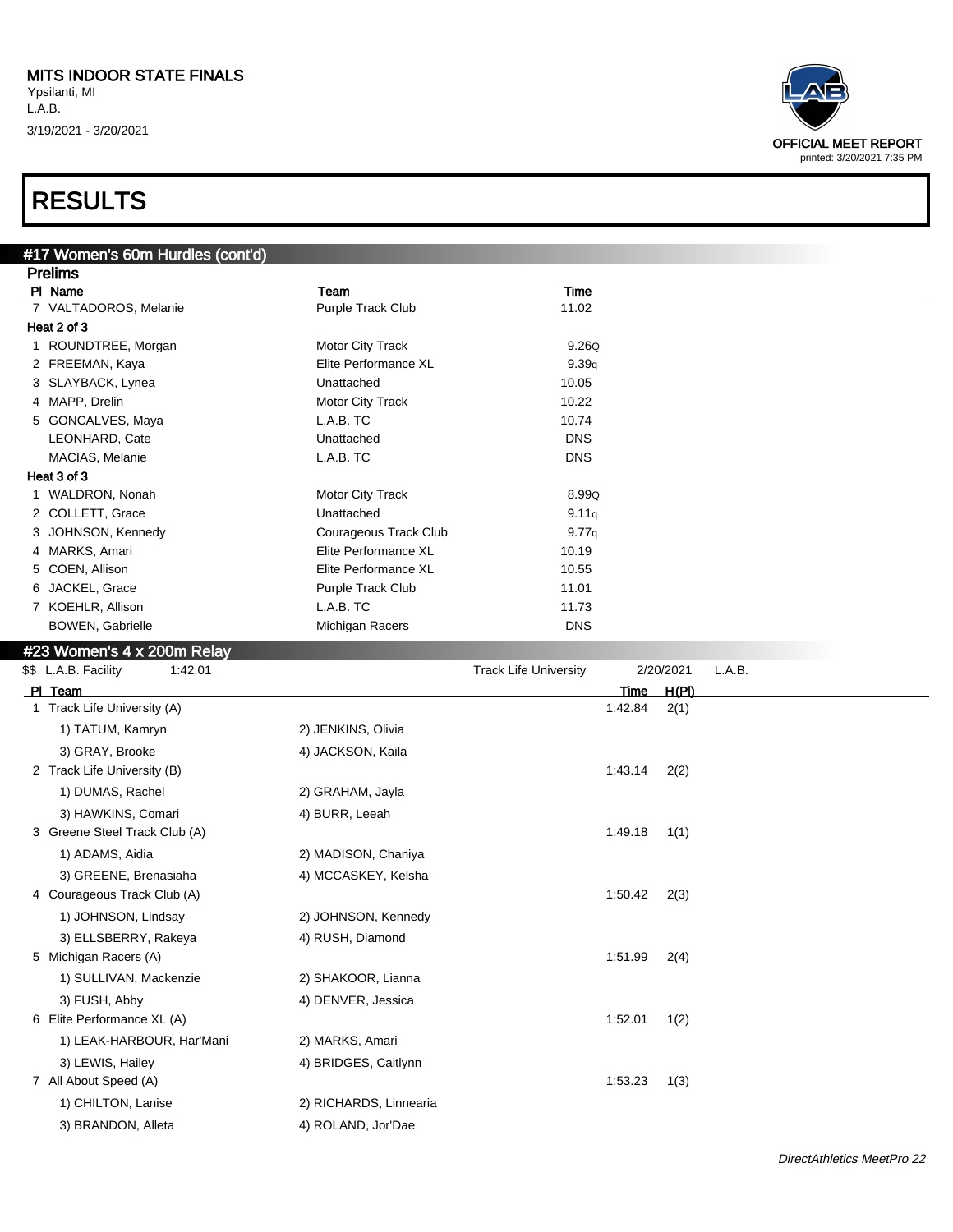| <b>OFFICIAL MEET REPORT</b> |
|-----------------------------|
| printed: 3/20/2021 7:35 PM  |

| #23 Women's 4 x 200m Relay (cont'd) |                        |             |       |
|-------------------------------------|------------------------|-------------|-------|
| PI Team                             |                        | <u>Time</u> | H(PI) |
| 8 Courageous Track Club (B)         |                        | 1:53.77     | 2(5)  |
| 1) ALLEN, Kai                       | 2) BROWN, Charrone     |             |       |
| 3) THOMPSON, Aminah                 | 4) SMITH, Parys        |             |       |
| 9 Peoples Choice Track Club (A)     |                        | 2:00.56     | 1(4)  |
| 1) JOHNSON, Caprice                 | 2) DOUCET, Phalyn      |             |       |
| 3) MCCRAY, Angelique                | 4) FINCH, Kevina       |             |       |
| 10 All About Speed (B)              |                        | 2:04.71     | 1(5)  |
| 1) MUSZYNSKI, Elizabeth             | 2) TRUDEAU, Grace      |             |       |
| 3) KINZER, Jasmine                  | 4) WAFFORD, Jai        |             |       |
| <b>SECTION RESULTS</b>              |                        |             |       |
| PI Team                             |                        | Time        |       |
| Section 1 of 2                      |                        |             |       |
| 1 Greene Steel Track Club (A)       |                        | 1:49.18     |       |
| 1) ADAMS, Aidia                     | 2) MADISON, Chaniya    |             |       |
| 3) GREENE, Brenasiaha               | 4) MCCASKEY, Kelsha    |             |       |
| 2 Elite Performance XL (A)          |                        | 1:52.01     |       |
| 1) LEAK-HARBOUR, Har'Mani           | 2) MARKS, Amari        |             |       |
| 3) LEWIS, Hailey                    | 4) BRIDGES, Caitlynn   |             |       |
| 3 All About Speed (A)               |                        | 1:53.23     |       |
| 1) CHILTON, Lanise                  | 2) RICHARDS, Linnearia |             |       |
| 3) BRANDON, Alleta                  | 4) ROLAND, Jor'Dae     |             |       |
| 4 Peoples Choice Track Club (A)     |                        | 2:00.56     |       |
| 1) JOHNSON, Caprice                 | 2) DOUCET, Phalyn      |             |       |
| 3) MCCRAY, Angelique                | 4) FINCH, Kevina       |             |       |
| 5 All About Speed (B)               |                        | 2:04.71     |       |
| 1) MUSZYNSKI, Elizabeth             | 2) TRUDEAU, Grace      |             |       |
| 3) KINZER, Jasmine                  | 4) WAFFORD, Jai        |             |       |
| Section 2 of 2                      |                        |             |       |
| 1 Track Life University (A)         |                        | 1:42.84     |       |
| 1) TATUM, Kamryn                    | 2) JENKINS, Olivia     |             |       |
| 3) GRAY, Brooke                     | 4) JACKSON, Kaila      |             |       |
| 2 Track Life University (B)         |                        | 1:43.14     |       |
| 1) DUMAS, Rachel                    | 2) GRAHAM, Jayla       |             |       |
| 3) HAWKINS, Comari                  | 4) BURR, Leeah         |             |       |
| 3 Courageous Track Club (A)         |                        | 1:50.42     |       |
| 1) JOHNSON, Lindsay                 | 2) JOHNSON, Kennedy    |             |       |
| 3) ELLSBERRY, Rakeya                | 4) RUSH, Diamond       |             |       |
| 4 Michigan Racers (A)               |                        | 1:51.99     |       |
| 1) SULLIVAN, Mackenzie              | 2) SHAKOOR, Lianna     |             |       |
| 3) FUSH, Abby                       | 4) DENVER, Jessica     |             |       |
| 5 Courageous Track Club (B)         |                        | 1:53.77     |       |
|                                     |                        |             |       |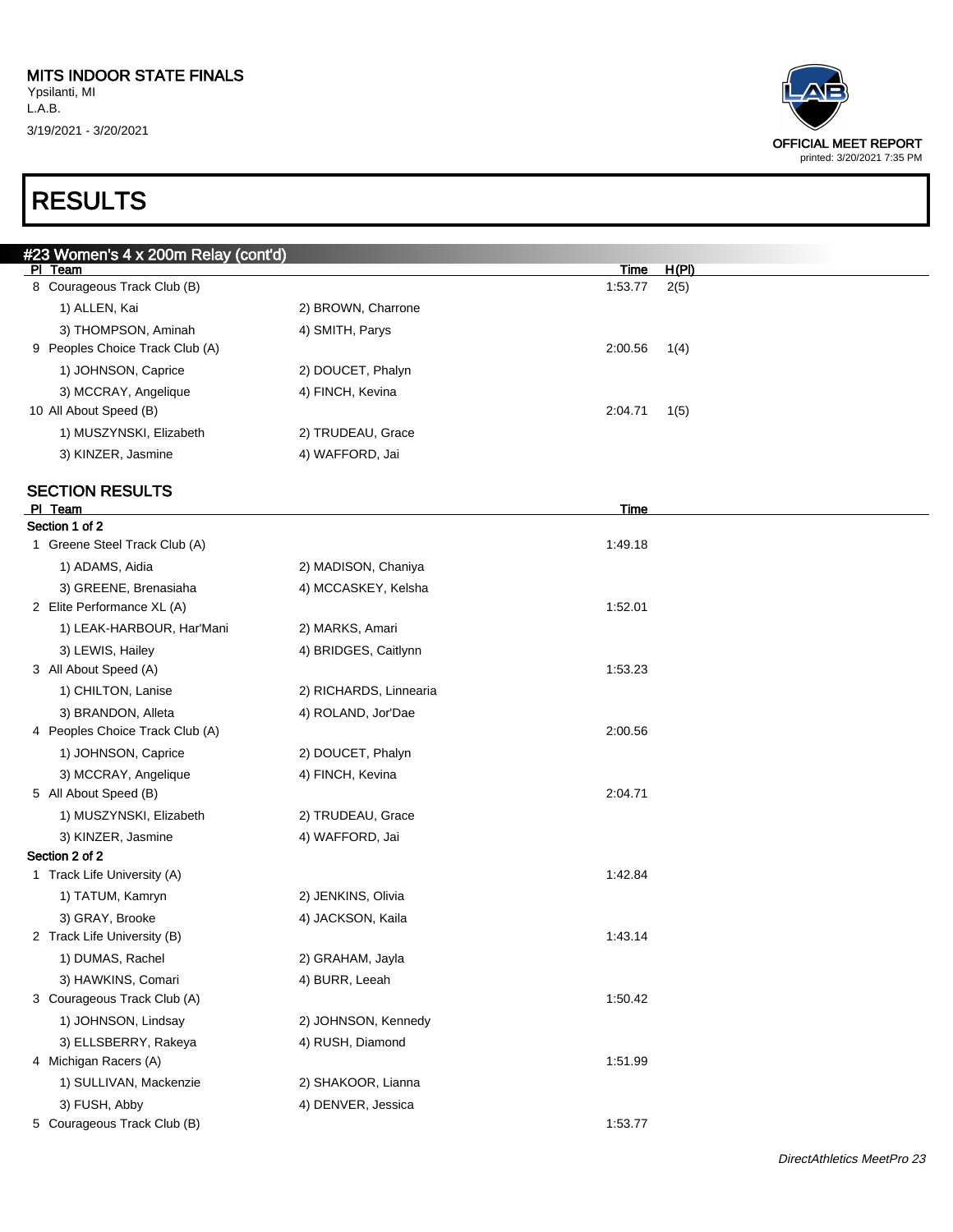## RESULTS



#### SECTION RESULTS

#### PI Team Time **The Contract of the Contract of Time Contract of the Contract of Time** Section 1 of 3

1 All About Speed (A) 4:19.40 1) RICHARDS, Linnearia 2) GIZA, Olivia 3) BRANDON, Alleta 4) CHILTON, Lanise

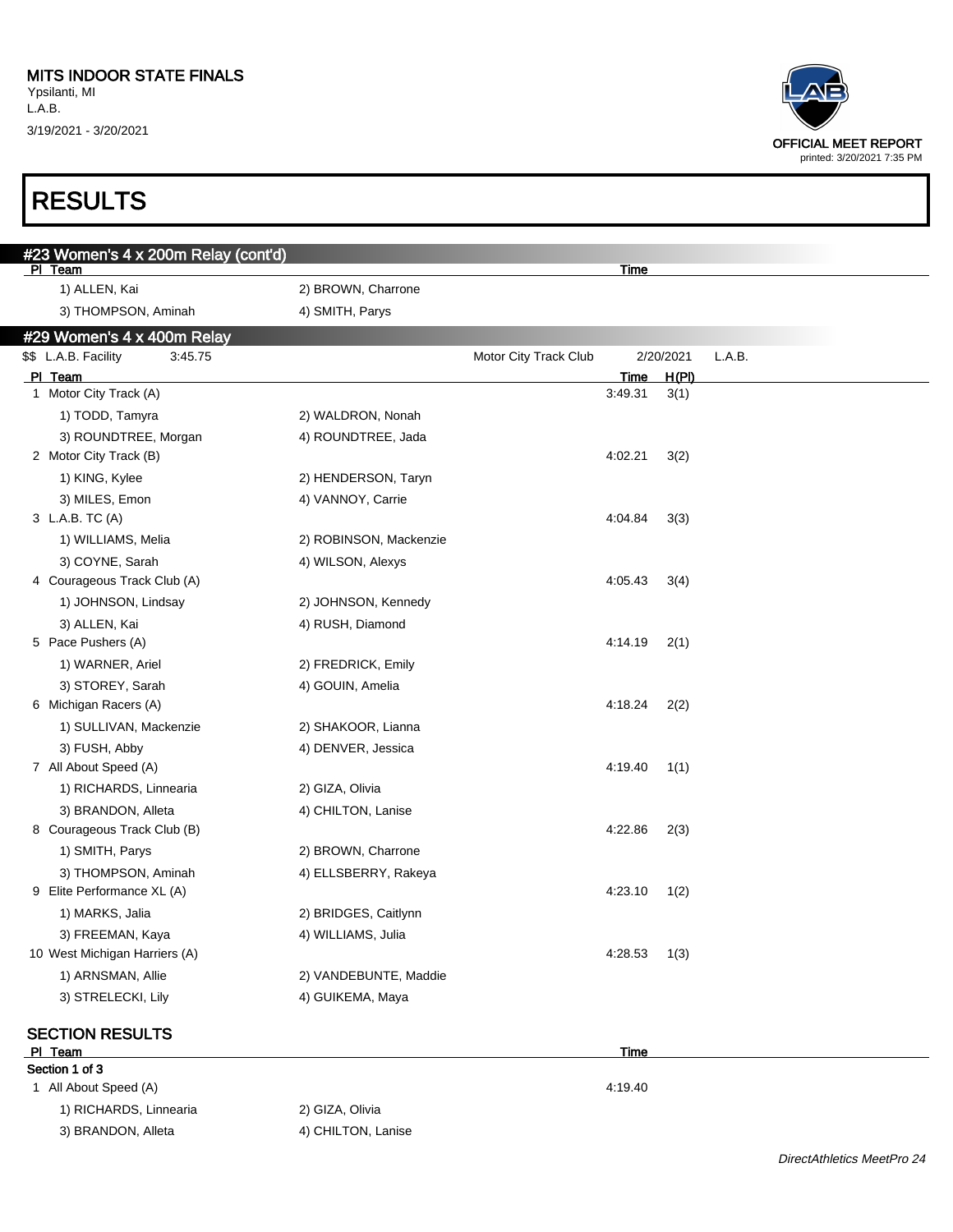## RESULTS

| <b>OFFICIAL MEET REPORT</b> |
|-----------------------------|
| printed: 3/20/2021 7:35 PM  |

| #29 Women's 4 x 400m Relay (cont'd) |                        |              |                            |        |
|-------------------------------------|------------------------|--------------|----------------------------|--------|
| PI Team                             |                        |              | <b>Time</b>                |        |
| 2 Elite Performance XL (A)          |                        |              | 4:23.10                    |        |
| 1) MARKS, Jalia                     | 2) BRIDGES, Caitlynn   |              |                            |        |
| 3) FREEMAN, Kaya                    | 4) WILLIAMS, Julia     |              |                            |        |
| 3 West Michigan Harriers (A)        |                        |              | 4:28.53                    |        |
| 1) ARNSMAN, Allie                   | 2) VANDEBUNTE, Maddie  |              |                            |        |
| 3) STRELECKI, Lily                  | 4) GUIKEMA, Maya       |              |                            |        |
| Section 2 of 3                      |                        |              |                            |        |
| 1 Pace Pushers (A)                  |                        |              | 4:14.19                    |        |
| 1) WARNER, Ariel                    | 2) FREDRICK, Emily     |              |                            |        |
| 3) STOREY, Sarah                    | 4) GOUIN, Amelia       |              |                            |        |
| 2 Michigan Racers (A)               |                        |              | 4:18.24                    |        |
| 1) SULLIVAN, Mackenzie              | 2) SHAKOOR, Lianna     |              |                            |        |
| 3) FUSH, Abby                       | 4) DENVER, Jessica     |              |                            |        |
| 3 Courageous Track Club (B)         |                        |              | 4:22.86                    |        |
| 1) SMITH, Parys                     | 2) BROWN, Charrone     |              |                            |        |
| 3) THOMPSON, Aminah                 | 4) ELLSBERRY, Rakeya   |              |                            |        |
| Section 3 of 3                      |                        |              |                            |        |
| 1 Motor City Track (A)              |                        |              | 3:49.31                    |        |
| 1) TODD, Tamyra                     | 2) WALDRON, Nonah      |              |                            |        |
| 3) ROUNDTREE, Morgan                | 4) ROUNDTREE, Jada     |              |                            |        |
| 2 Motor City Track (B)              |                        |              | 4:02.21                    |        |
| 1) KING, Kylee                      | 2) HENDERSON, Taryn    |              |                            |        |
| 3) MILES, Emon                      | 4) VANNOY, Carrie      |              |                            |        |
| 3 L.A.B. TC (A)                     |                        |              | 4:04.84                    |        |
| 1) WILLIAMS, Melia                  | 2) ROBINSON, Mackenzie |              |                            |        |
| 3) COYNE, Sarah                     | 4) WILSON, Alexys      |              |                            |        |
| 4 Courageous Track Club (A)         |                        |              | 4:05.43                    |        |
| 1) JOHNSON, Lindsay                 | 2) JOHNSON, Kennedy    |              |                            |        |
| 3) ALLEN, Kai                       | 4) RUSH, Diamond       |              |                            |        |
|                                     |                        |              |                            |        |
| #25 Women's 4 x 800m Relay          |                        |              |                            |        |
| \$\$ L.A.B. Facility<br>9:57.77     |                        | Pace Pushers | 2/20/2021                  | L.A.B. |
| PI Team<br>1 Pace Pushers (A)       |                        |              | <b>Time</b><br>\$\$9:41.16 |        |
|                                     |                        |              |                            |        |
| 1) WARNER, Ariel                    | 2) STOREY, Sarah       |              |                            |        |
| 3) PICARD, Karissa                  | 4) GOUIN, Amelia       |              | \$\$9:46.87                |        |
| 2 West Michigan Harriers (A)        |                        |              |                            |        |

3 Track Life University (A)  $$\$9:57.17$ 

1) BICKERDT, Lauren 2) COWLES, Kynnedee

1) ARNSMAN, Allie 2) STRELECKI, Lily 3) TOMES, Emily 19 and 4) GUIKEMA, Maya

3) JOHNSON, DeAjene 4) THOMAS, Emma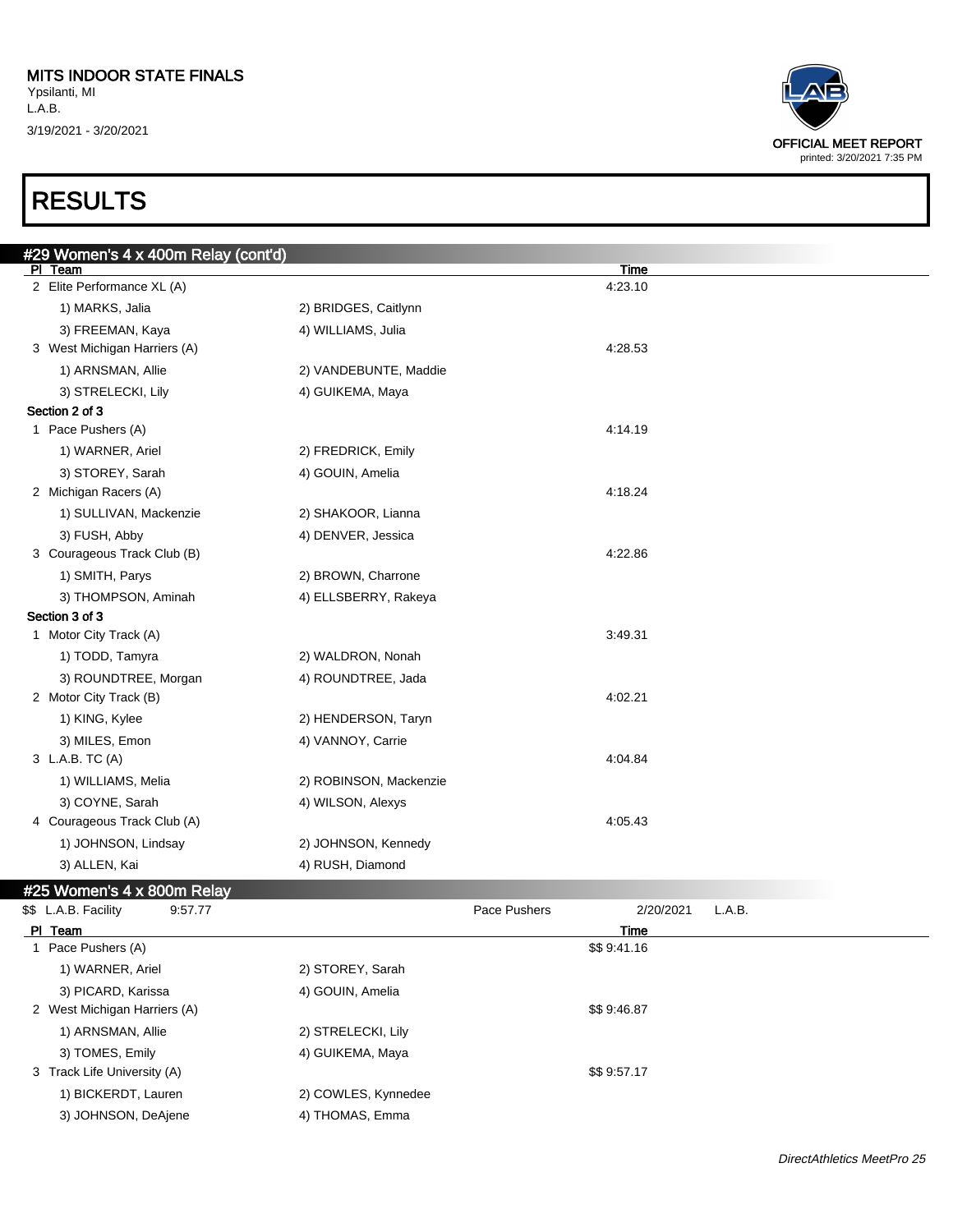## RESULTS

| #25 Women's 4 x 800m Relay (cont'd) |                           |          |  |
|-------------------------------------|---------------------------|----------|--|
| PI Team                             |                           | Time     |  |
| 4 Zar $(A)$                         |                           | 9:59.91  |  |
| 1) SLONE, Katelyn                   | 2) BELMONT, Mariah        |          |  |
| 3) HARBERTS, Jayden                 | 4) MYZIUK, Emma           |          |  |
| 5 All About Speed (A)               |                           | 10:13.40 |  |
| 1) THOMAS, Lola                     | 2) GARVEY, Jaclyn         |          |  |
| 3) GIZA, Olivia                     | 4) THOMAS, Sophie         |          |  |
| 6 Chariots Of Fire Running And (A)  |                           | 10:30.16 |  |
| 1) BEECK, Valerie                   | 2) SCOTT-FARNSWORTH, Faye |          |  |
| 3) MOORE, Genevieve                 | 4) CHMIELEWSKI, Allison   |          |  |
| 7 West Michigan Harriers (B)        |                           | 11:17.65 |  |
| 1) VANDEBUNTE, Maddie               | 2) OTTO, Maggie           |          |  |
| 3) FERGUSON, Elise                  | 4) ETCHER, Sarah          |          |  |
|                                     |                           |          |  |

#### #31 Women's 1600m SMR

| \$\$ L.A.B. Facility<br>4:06.45    |                        | Motor City Track Club | 2/20/2021 | L.A.B. |
|------------------------------------|------------------------|-----------------------|-----------|--------|
| PI Team                            |                        | Time                  | H(PI)     |        |
| 1 Motor City Track (A)             |                        | \$\$3:59.98           | 2(1)      |        |
| 1) ROUNDTREE, Jada                 | 2) WALDRON, Nonah      |                       |           |        |
| 3) ROUNDTREE, Morgan               | 4) KING, Kylee         |                       |           |        |
| 2 Track Life University (A)        |                        | \$\$4:06.45           | 2(2)      |        |
| 1) BURR, Leeah                     | 2) JACKSON, Kaila      |                       |           |        |
| 3) GRAY, Brooke                    | 4) BICKERDT, Lauren    |                       |           |        |
| 3 Ann Arbor Youth Track for Wo (A) |                        | 4:09.39               | 2(3)      |        |
| 1) GEORGIADIS, Mya                 | 2) CONDE, Fatouma      |                       |           |        |
| 3) OVERGAARD, Rachel               | 4) HASTIE, Sam         |                       |           |        |
| 4 L.A.B. TC (A)                    |                        | 4:20.35               | 2(4)      |        |
| 1) WILSON, Alexys                  | 2) WILLIAMS, Melia     |                       |           |        |
| 3) ROBINSON, Mackenzie             | 4) COYNE, Sarah        |                       |           |        |
| 5 Prime Time Performance Track (A) |                        | 4:23.04               | 2(5)      |        |
| 1) DAMLI, Reem                     | 2) PALMER, Lailah      |                       |           |        |
| 3) WILLIAMS, MaKayla               | 4) MARANO, Lydia       |                       |           |        |
| 6 All About Speed (A)              |                        | 4:39.23               | 1(1)      |        |
| 1) MUSZYNSKI, Elizabeth            | 2) BRANDON, Alleta     |                       |           |        |
| 3) ROLAND, Jor'Dae                 | 4) PENNINGTON, Maryann |                       |           |        |
| 7 Greene Steel Track Club (A)      |                        | 4:39.64               | 1(2)      |        |
| 1) GREENE, Brenasiaha              | 2) ADAMS, Aidia        |                       |           |        |
| 3) MCCASKEY, Kelsha                | 4) ROBERT'S, Jocelyn   |                       |           |        |
| 8 West Michigan Harriers (A)       |                        | 4:51.50               | 1(3)      |        |
| 1) VANDEBUNTE, Maddie              | 2) ETCHER, Sarah       |                       |           |        |
| 3) FERGUSON, Elise                 | 4) DUBA, Maggie        |                       |           |        |
|                                    |                        |                       |           |        |

#### SECTION RESULTS

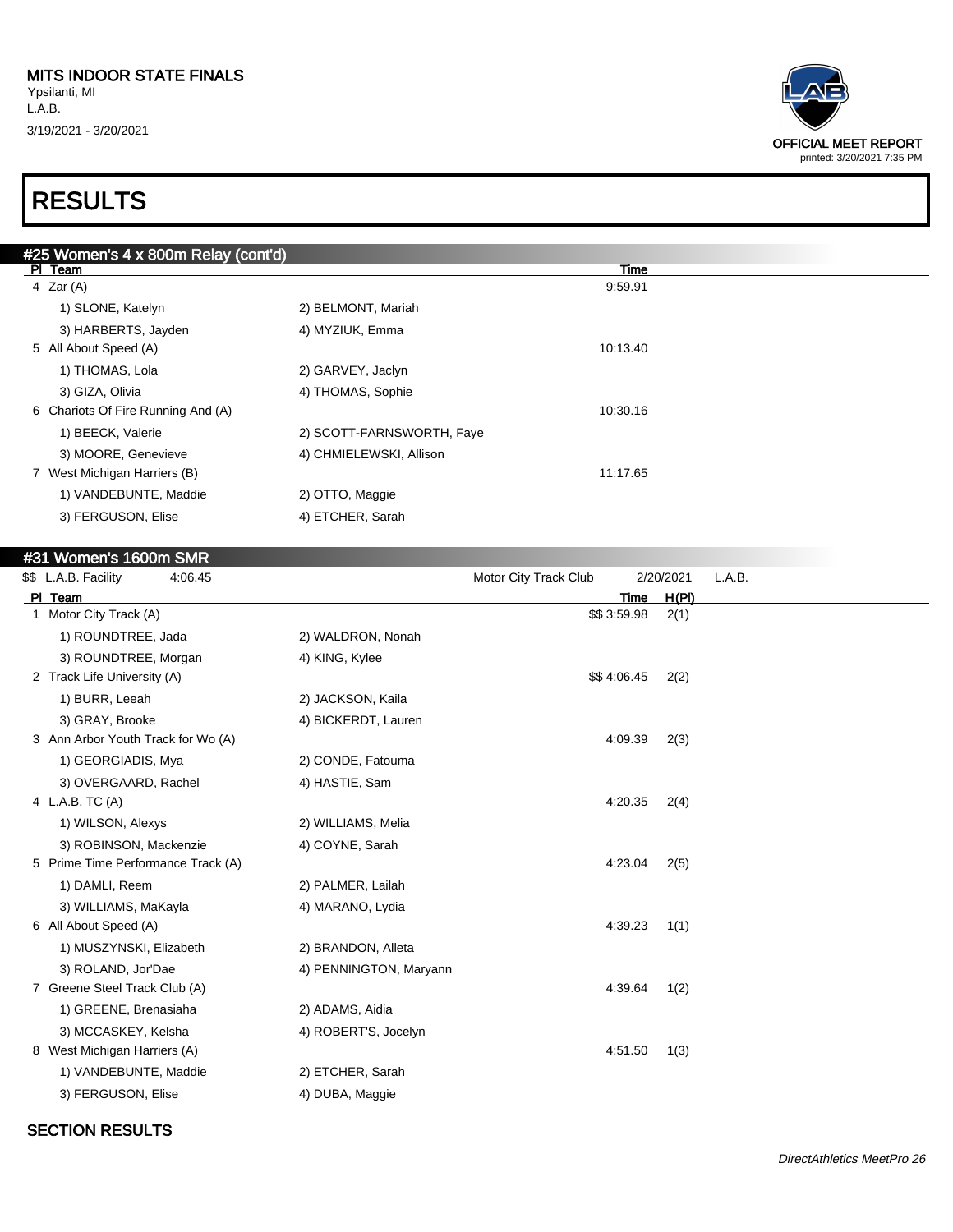## RESULTS

| #31 Women's 1600m SMR (cont'd)     |                        |             |  |
|------------------------------------|------------------------|-------------|--|
| PI Team                            |                        | Time        |  |
| Section 1 of 2                     |                        |             |  |
| 1 All About Speed (A)              |                        | 4:39.23     |  |
| 1) MUSZYNSKI, Elizabeth            | 2) BRANDON, Alleta     |             |  |
| 3) ROLAND, Jor'Dae                 | 4) PENNINGTON, Maryann |             |  |
| 2 Greene Steel Track Club (A)      |                        | 4:39.64     |  |
| 1) GREENE, Brenasiaha              | 2) ADAMS, Aidia        |             |  |
| 3) MCCASKEY, Kelsha                | 4) ROBERT'S, Jocelyn   |             |  |
| 3 West Michigan Harriers (A)       |                        | 4:51.50     |  |
| 1) VANDEBUNTE, Maddie              | 2) ETCHER, Sarah       |             |  |
| 3) FERGUSON, Elise                 | 4) DUBA, Maggie        |             |  |
| Section 2 of 2                     |                        |             |  |
| 1 Motor City Track (A)             |                        | \$\$3:59.98 |  |
| 1) ROUNDTREE, Jada                 | 2) WALDRON, Nonah      |             |  |
| 3) ROUNDTREE, Morgan               | 4) KING, Kylee         |             |  |
| 2 Track Life University (A)        |                        | \$\$4:06.45 |  |
| 1) BURR, Leeah                     | 2) JACKSON, Kaila      |             |  |
| 3) GRAY, Brooke                    | 4) BICKERDT, Lauren    |             |  |
| 3 Ann Arbor Youth Track for Wo (A) |                        | 4:09.39     |  |
| 1) GEORGIADIS, Mya                 | 2) CONDE, Fatouma      |             |  |
| 3) OVERGAARD, Rachel               | 4) HASTIE, Sam         |             |  |
| 4 L.A.B. TC (A)                    |                        | 4:20.35     |  |
| 1) WILSON, Alexys                  | 2) WILLIAMS, Melia     |             |  |
| 3) ROBINSON, Mackenzie             | 4) COYNE, Sarah        |             |  |
| 5 Prime Time Performance Track (A) |                        | 4:23.04     |  |
| 1) DAMLI, Reem                     | 2) PALMER, Lailah      |             |  |
| 3) WILLIAMS, MaKayla               | 4) MARANO, Lydia       |             |  |
| $-1 - 1$<br>$\overline{1}$<br>---  |                        |             |  |

#### #5 Women's 4000m DMR

| \$\$ L.A.B. Facility               | 13:18.50                | All About Speed | 2/20/2021<br>L.A.B. |  |
|------------------------------------|-------------------------|-----------------|---------------------|--|
| PI Team                            |                         |                 | Time                |  |
| All About Speed (A)                |                         |                 | \$\$12:44.04        |  |
| 1) THOMAS, Lola                    | 2) GARVEY, Jaclyn       |                 |                     |  |
| 3) GIZA, Olivia                    | 4) THOMAS, Sophie       |                 |                     |  |
| 2 West Michigan Harriers (A)       |                         |                 | \$\$12:48.43        |  |
| 1) ARNSMAN, Allie                  | 2) STRELECKI, Lily      |                 |                     |  |
| 3) GUIKEMA, Maya                   | 4) TOMES, Emily         |                 |                     |  |
| 3 Chariots Of Fire Running And (A) |                         |                 | \$\$12:53.31        |  |
| 1) CLAGUE, Alanna                  | 2) JOHNSON, Camani      |                 |                     |  |
| 3) GUCZWA, Meghan                  | 4) CHMIELEWSKI, Allison |                 |                     |  |
| 4 Elite Performance XL (A)         |                         |                 | \$\$12:58.30        |  |
| 1) STAUFFER, Kaitlynne             | 2) POTTER, Sophia       |                 |                     |  |
| 3) MARKS, Jalia                    | 4) WALL, Chloe          |                 |                     |  |

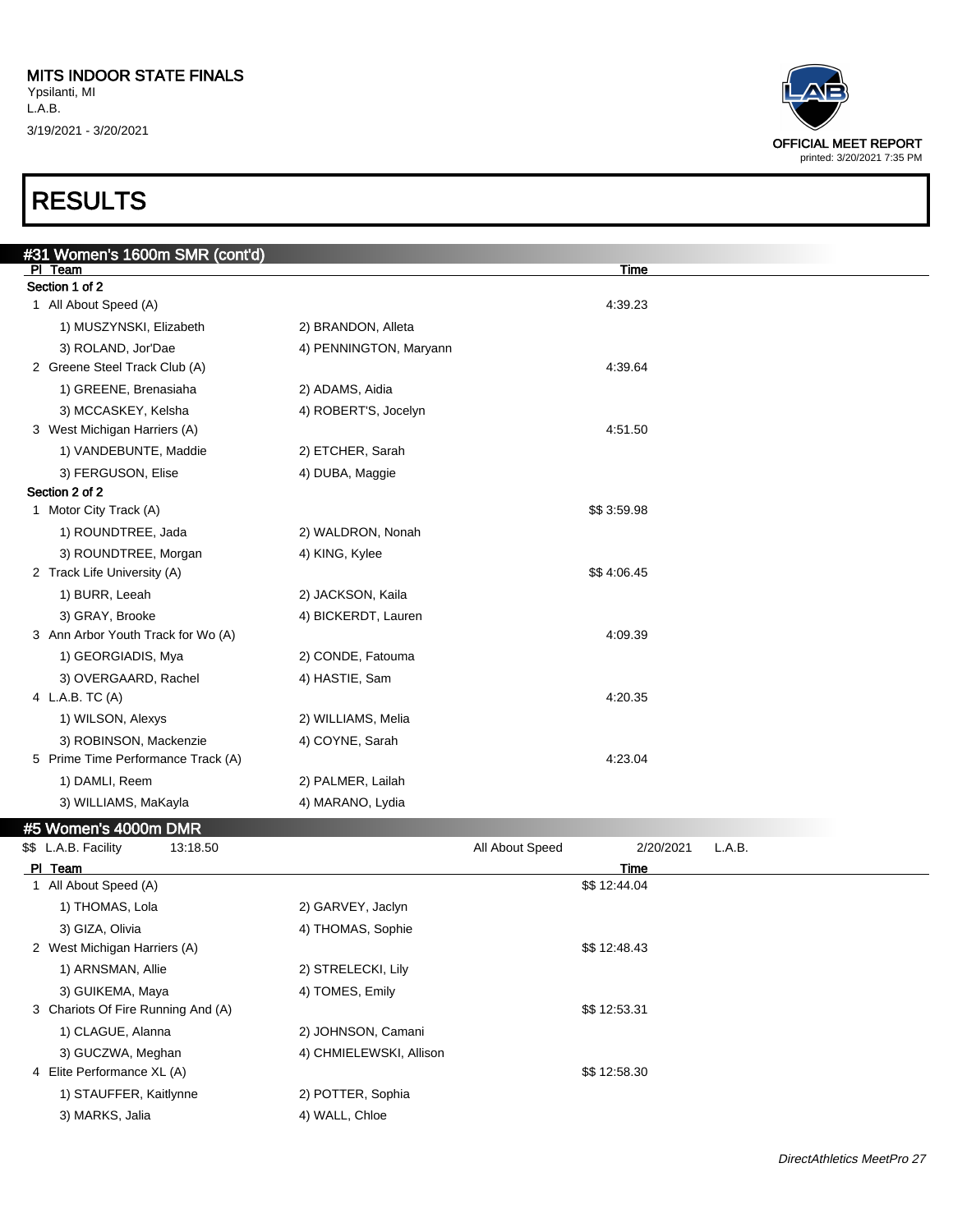## RESULTS

|   | #5 Women's 4000m DMR (cont'd)<br>PI Team |                        |                      |         |            |         |             |            | Time          |            |            |             |         |
|---|------------------------------------------|------------------------|----------------------|---------|------------|---------|-------------|------------|---------------|------------|------------|-------------|---------|
|   | 5 Cedar Rock (A)                         |                        |                      |         |            |         |             |            | 14:37.22      |            |            |             |         |
|   | 1) FISHER, Devin                         |                        | 2) BROWN, Kaitlynn   |         |            |         |             |            |               |            |            |             |         |
|   | 3) BROWN, Addyson                        |                        | 4) FESSENDEN, Danika |         |            |         |             |            |               |            |            |             |         |
|   |                                          |                        |                      |         |            |         |             |            |               |            |            |             |         |
|   | #58 Women's High Jump                    |                        |                      |         |            |         |             |            |               |            |            |             |         |
|   | \$\$ L.A.B. Facility<br>4' 10"           | Allison Schram         |                      |         |            |         |             |            |               | 2/12/2021  |            | L.A.B.      |         |
|   | PI Name                                  | Team                   | <b>Mark</b>          | 4' 0"   | 4'2"       | 4' 4''  | 4'6''       | 4' 8''     | 4' 10"        | 5'0"       | 5'2"       | 5' 4''      |         |
|   | 1 AITTAMA, Liliane                       | 19-Unattached          | \$\$5'2"             | P       | P          | P       | P           | P          | O             | O          | O          | <b>XXX</b>  |         |
|   | 2 RICHARDS, Linnearia                    | All About Speed        | 4' 10"               | P       | P          | P       | O           | O          | O             | <b>XXX</b> |            |             |         |
|   | 2 MILES, Emon                            | Motor City Track       | 4' 10"               | P       | Ρ          | Ρ       | O           | O          | O             | <b>XXX</b> |            |             |         |
|   | SCHRAM, Allison                          | Unattached             | 4' 10"               | P       | P          | P       | O           | O          | XO            | <b>XXX</b> |            |             |         |
|   | 5 KING, Meara                            | Unattached             | 4'6''                | O       | O          | O       | XO          | <b>XXX</b> |               |            |            |             |         |
|   | 6 ALLEN, Kai                             | Courageous Track 4' 0" |                      | $\circ$ | <b>XXX</b> |         |             |            |               |            |            |             |         |
|   |                                          |                        |                      |         |            |         |             |            |               |            |            |             |         |
|   | #60 Women's Pole Vault                   |                        |                      |         |            |         |             |            |               |            |            |             |         |
|   | \$\$ L.A.B. Facility<br>11'6''           | Sophia Mettes          |                      |         |            |         |             |            |               | 2/12/2021  |            | L.A.B.      |         |
|   | PI Name                                  | Team                   | <b>Mark</b>          | 9'6''   | 10'0"      |         | 10'6" 11'0" | 11'6''     | 12' 0" 12' 3" |            | 12' 6''    | 13'0" 13'7" |         |
|   | 1 CLIFFORD, Kathleen                     | 19-Unattached          | \$\$ 13' 0"          | P       | P          | Ρ       | O           | XO         | O             | P          | XO         |             | XXO XXX |
|   | 2 HEUGEL, Sidney                         | <b>KP Athletics</b>    | \$\$ 12' 0"          | P       | Ρ          | O       | O           | $\circ$    | O             | P          | <b>XXX</b> |             |         |
|   | 3 METTES, Sophia                         | 19-Unattached          | \$\$ 12' 0"          | P       | Ρ          | P       | XO          | O          | O             | <b>XXX</b> |            |             |         |
|   | 3 BOWERS, Brooke                         | 19-Unattached          | \$\$ 12' 0"          | P       | P          | P       | XO          | $\circ$    | O             | P          | <b>XXX</b> |             |         |
|   | 5 BLAKE, Natalie                         | Unattached             | \$\$12'0"            | P       | P          | O       | O           | O          | <b>XXO</b>    | P          | <b>XXX</b> |             |         |
| 6 | AITTAMA, Liliane                         | 19-Unattached          | 11'6''               | O       | O          | O       | XO          | XO         | <b>XXX</b>    |            |            |             |         |
|   | 7 HINTZ, Kayla                           | Unattached             | 11'6''               | P       | P          | $\circ$ | O           | <b>XXO</b> | <b>XXX</b>    |            |            |             |         |
|   | 8 BOWERS, Aubree                         | 19-Unattached          | 11'6''               | O       | O          | XXO     | O           | XXO        | XX            |            |            |             |         |
|   | 9 NEWKIRK, Thea                          | Unattached             | 11'0''               | P       | P          | XO      | $\circ$     | <b>XXX</b> |               |            |            |             |         |
|   | 10 METTES, Josianne                      | Up and Running         | 11'0"                | P       | P          | $\circ$ | XO          | <b>XXX</b> |               |            |            |             |         |
|   |                                          |                        |                      |         |            |         |             |            |               |            |            |             |         |

| \$\$ L.A.B. Facility | 16'5'' | Freeman, Kaya                        |                                   |             | Elite Performance                 |                    |                                   | 2/13/2021     | L.A.B.                            |
|----------------------|--------|--------------------------------------|-----------------------------------|-------------|-----------------------------------|--------------------|-----------------------------------|---------------|-----------------------------------|
| <b>Finals</b>        |        |                                      |                                   |             |                                   |                    |                                   |               |                                   |
| PI Name              |        | Team                                 | Mark                              | Rnd 1       | Rnd 2                             | Rnd 3              | Rnd 4                             | Rnd 5         | Rnd 6                             |
| 1 SLAYBACK, Lynea    |        | Unattached                           | 17' 6 <sup>3</sup> / <sub>4</sub> | <b>FOUL</b> | 17' $0^{1/4}$                     | <b>FOUL</b>        | <b>FOUL</b>                       | <b>FOUL</b>   | $17' 6^{3/4}$                     |
| 2 FREEMAN, Kaya      |        | Elite Performance 17' $0\frac{3}{4}$ |                                   | <b>FOUL</b> | 16' 0 $\frac{1}{2}$               | 17' $0^{3/4}$      | 16' 5 <sup>3</sup> / <sub>4</sub> | 16'0''        | <b>FOUL</b>                       |
| 3 FUSH, Abby         |        | Michigan Racers $16' 8^{3/4}$        |                                   | FOUL        | 15' 8 <sup>3</sup> / <sub>4</sub> | 16' $1\frac{1}{2}$ | 16'3''                            | 16' $8^{3/4}$ | 16' 4 <sup>1</sup> / <sub>4</sub> |
| 4 MCSWAIN, Kay-Lee   |        | Ann Arbor Youth T16' 8"              |                                   | <b>FOUL</b> | <b>FOUL</b>                       | 16' 8''            | <b>FOUL</b>                       | <b>FOUL</b>   | <b>FOUL</b>                       |

12 EBBERT, Sam Unattached 10' 6" XO O XXO XXX 13 STOCK, Makenzie Up and Running 10' 0" O O XXX 14 MESSINA, Alexa Unattached 10' 0" XO XO XXX 14 JUDD, Theresa **Unattached** 10' 0" XO XXX

WINGER, Molly 19-Unattached NH XXX

LEONHARD, Cate Unattached NH VARGO, Morgan KP Athletics NH

#9 Women's Long Jump

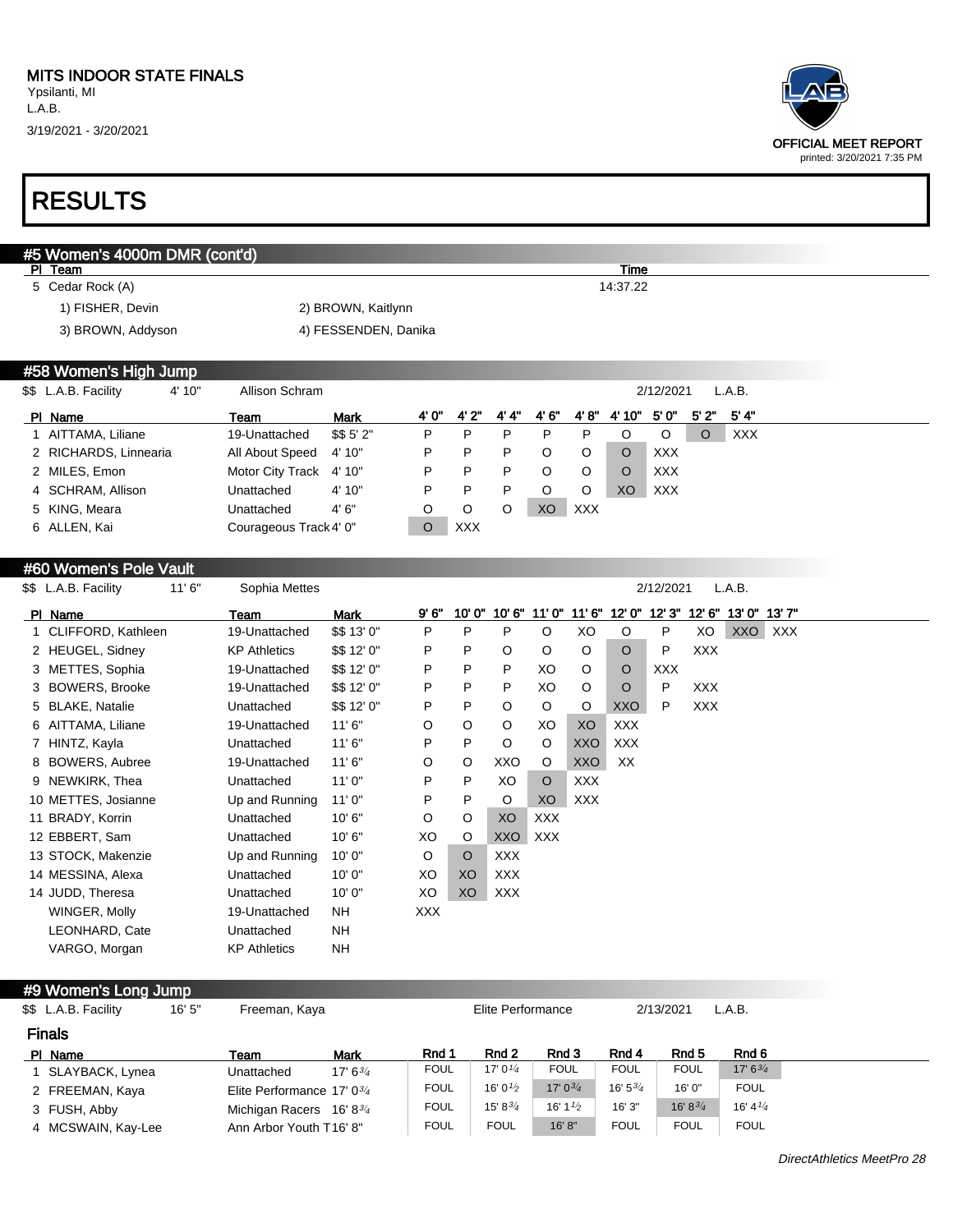

### RESULTS

#### #9 Women's Long Jump (cont'd) Finals

| Rnd 2<br>Rnd 3<br>Rnd 4<br>Rnd 6<br>Rnd 1<br>Rnd 5<br><b>Mark</b><br>PI Name<br>Team<br>16' $5^{1/2}$<br>16' 4 <sup>1</sup> / <sub>2</sub><br><b>FOUL</b><br><b>FOUL</b><br>16' $4\frac{1}{2}$<br>15' 6 $\frac{1}{2}$<br>5 GUR-ARIE, Sela<br>L.A.B. TC<br>16' 5 $\frac{1}{2}$<br>16' $3^{1/2}$<br>$15'7\frac{1}{2}$<br>14' 10 $\frac{1}{2}$<br>15' 0 $\frac{1}{4}$<br>15' 9"<br>15'2"<br>6 HAWK, Allison<br>16' $3\frac{1}{2}$<br>Unattached<br>$15'$ 2 $\frac{1}{4}$<br><b>FOUL</b><br>13' 9"<br>13' $5\frac{1}{2}$<br>14' 0"<br>7 COATES, Iyana<br>Trojan Athletics Tr 15' 2 <sup>1/4</sup><br>13' 3 $\frac{1}{2}$<br>15' $1\frac{1}{2}$<br>14' 6 $\frac{1}{2}$<br><b>FOUL</b><br><b>FOUL</b><br>14' 8"<br>8 LEWIS, Hailey<br>Elite Performance 15' 1 $\frac{1}{2}$<br>$14'9^{3/4}$<br>14' $4\frac{1}{2}$<br>13'7''<br>14'3''2<br><b>FOUL</b><br>13' 8 $1/4$<br>14' $9^{3/4}$<br>Unattached | гныз                |  |  |  |  |
|-----------------------------------------------------------------------------------------------------------------------------------------------------------------------------------------------------------------------------------------------------------------------------------------------------------------------------------------------------------------------------------------------------------------------------------------------------------------------------------------------------------------------------------------------------------------------------------------------------------------------------------------------------------------------------------------------------------------------------------------------------------------------------------------------------------------------------------------------------------------------------------------------|---------------------|--|--|--|--|
|                                                                                                                                                                                                                                                                                                                                                                                                                                                                                                                                                                                                                                                                                                                                                                                                                                                                                               |                     |  |  |  |  |
|                                                                                                                                                                                                                                                                                                                                                                                                                                                                                                                                                                                                                                                                                                                                                                                                                                                                                               |                     |  |  |  |  |
|                                                                                                                                                                                                                                                                                                                                                                                                                                                                                                                                                                                                                                                                                                                                                                                                                                                                                               |                     |  |  |  |  |
|                                                                                                                                                                                                                                                                                                                                                                                                                                                                                                                                                                                                                                                                                                                                                                                                                                                                                               |                     |  |  |  |  |
|                                                                                                                                                                                                                                                                                                                                                                                                                                                                                                                                                                                                                                                                                                                                                                                                                                                                                               |                     |  |  |  |  |
|                                                                                                                                                                                                                                                                                                                                                                                                                                                                                                                                                                                                                                                                                                                                                                                                                                                                                               | 9 VANDERVEEN, Chloe |  |  |  |  |

#### Prelims

| PI Name               | Team                                               | Mark                              | Rnd 1 | Rnd 2 | Rnd 3 | Rnd 4 | Rnd 5 | Rnd 6 |
|-----------------------|----------------------------------------------------|-----------------------------------|-------|-------|-------|-------|-------|-------|
| 1 SLAYBACK, Lynea     | Unattached                                         | \$517'634                         |       |       |       |       |       |       |
| 2 FREEMAN, Kaya       | Elite Performance \$\$ 17' 134                     |                                   |       |       |       |       |       |       |
| 3 FUSH, Abby          | Michigan Racers \$\$16'834                         |                                   |       |       |       |       |       |       |
| 4 MCSWAIN, Kay-Lee    | Ann Arbor Youth T\$\$ 16'8"                        |                                   |       |       |       |       |       |       |
| 5 GUR-ARIE, Sela      | L.A.B. TC                                          | $$$16'5\%$                        |       |       |       |       |       |       |
| 6 HAWK, Allison       | Unattached                                         | 16' 3 <sup><math>1/2</math></sup> |       |       |       |       |       |       |
| 7 LEWIS, Hailey       | Elite Performance 15' 3"                           |                                   |       |       |       |       |       |       |
| 8 COATES, Iyana       | Trojan Athletics Tr 15' 2 <sup>1/4</sup>           |                                   |       |       |       |       |       |       |
| 9 VANDERVEEN, Chloe   | Unattached                                         | 14' 9 $\frac{3}{4}$               |       |       |       |       |       |       |
| 10 MAPP, Drelin       | Motor City Track 14' 7 <sup>1</sup> / <sub>2</sub> |                                   |       |       |       |       |       |       |
| 11 CHRISTENSON, Sarah | Michigan Mustang 14' 3 <sup>1/4</sup>              |                                   |       |       |       |       |       |       |
| 12 SMITH, Parys       | Courageous Track 13' 7 <sup>1</sup> / <sub>2</sub> |                                   |       |       |       |       |       |       |
| VARGO, Morgan         | <b>KP Athletics</b>                                | <b>DNS</b>                        |       |       |       |       |       |       |
| LEONHARD, Cate        | Unattached                                         | <b>DNS</b>                        |       |       |       |       |       |       |

#### #11 Women's Triple Jump

\$\$ L.A.B. Facility 32' 0.25" Taylor, Watkins 2/20/2021 L.A.B.

| <b>Finals</b> |                    |                                                    |                      |                      |                                        |               |                     |                      |                     |
|---------------|--------------------|----------------------------------------------------|----------------------|----------------------|----------------------------------------|---------------|---------------------|----------------------|---------------------|
|               | PI Name            | Team                                               | <b>Mark</b>          | Rnd 1                | Rnd 2                                  | Rnd 3         | Rnd 4               | Rnd 5                | Rnd 6               |
|               | I GUR-ARIE, Sela   | L.A.B. T C                                         | 34' 10 $\frac{1}{2}$ | <b>FOUL</b>          | 34' $2^{1/2}$                          | 33'0''        | 33' 9 $\frac{1}{4}$ | 33'3'4               | 34' $10\frac{1}{2}$ |
|               | 2 JOHNSON, Kennedy | Courageous Track 34' 6 <sup>1</sup> / <sub>2</sub> |                      | 33' 10 $\frac{1}{4}$ | $34'2^{3/4}$                           | 34' $6^{1/2}$ | 33' 6"              | $33'1^{1/4}$         | 33' 8"              |
|               | 3 SLAYBACK, Lynea  | Unattached                                         | 33'63'               | <b>FOUL</b>          | $31'1^{1/2}$                           | <b>FOUL</b>   | $32'$ 4"            | 31' 10 $\frac{1}{4}$ | 33' $6^{3/4}$       |
|               | 4 LEWIS, Hailey    | Elite Performance 32' 2 $\frac{1}{4}$              |                      | $30' 4^{3/4}$        | $32'$ $2'$ <sup><math>1/4</math></sup> | <b>FOUL</b>   | $31'1^{1/4}$        | <b>FOUL</b>          | <b>FOUL</b>         |
|               | 5 MCGILL, Meghan   | Unattached                                         | 28' 11"              | $28'3^{3}/4$         | 28' 11"                                | $28'$ $2'$    | $28' 4^{3/4}$       | 28'5''/4             | 28' 9"              |

#### Prelims

| PI Name            | Team                                                    | Mark                                       | Rnd 1 | Rnd 2 | Rnd 3 | Rnd 4 | Rnd 5 | Rnd 6 |
|--------------------|---------------------------------------------------------|--------------------------------------------|-------|-------|-------|-------|-------|-------|
| GUR-ARIE, Sela     | L.A.B. TC                                               | $$\$$ \$ 34' 10 $\frac{1}{2}$              |       |       |       |       |       |       |
| 2 JOHNSON, Kennedy | Courageous Track \$\$ 34' 6 <sup>1</sup> / <sub>2</sub> |                                            |       |       |       |       |       |       |
| 3 SLAYBACK, Lynea  | Unattached                                              | $$\$$ \$ 33' 6 <sup>3</sup> / <sub>4</sub> |       |       |       |       |       |       |
| 4 LEWIS, Hailey    | Elite Performance $$\$$ 32' 1 $\frac{1}{4}$             |                                            |       |       |       |       |       |       |
| 5 MCGILL, Meghan   | Unattached                                              | 28' 9"                                     |       |       |       |       |       |       |